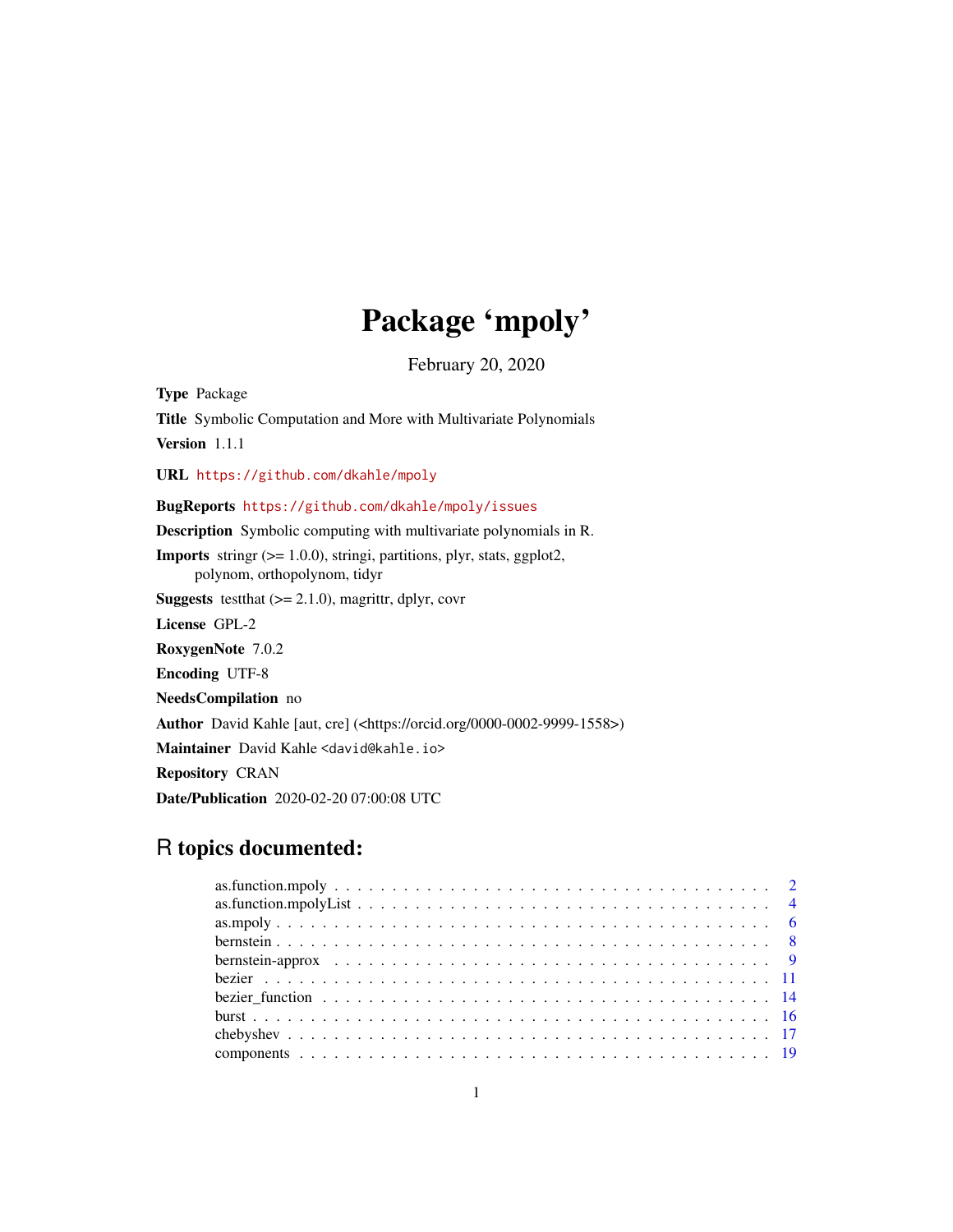<span id="page-1-0"></span>

|                                                                                                                 | <b>20</b> |
|-----------------------------------------------------------------------------------------------------------------|-----------|
|                                                                                                                 | 21        |
|                                                                                                                 | 22        |
|                                                                                                                 |           |
|                                                                                                                 | 23        |
|                                                                                                                 | 25        |
| insert                                                                                                          | 26        |
|                                                                                                                 | 27        |
|                                                                                                                 | 28        |
|                                                                                                                 | 29        |
|                                                                                                                 | 31        |
|                                                                                                                 | 32        |
|                                                                                                                 | 34        |
|                                                                                                                 | 35        |
|                                                                                                                 | 36        |
|                                                                                                                 | 37        |
|                                                                                                                 | 37        |
|                                                                                                                 | 38        |
|                                                                                                                 | 39        |
|                                                                                                                 | 40        |
|                                                                                                                 | 41        |
| permutations                                                                                                    | 42        |
|                                                                                                                 | 43        |
|                                                                                                                 | 44        |
|                                                                                                                 | 45        |
|                                                                                                                 | 46        |
|                                                                                                                 | 47        |
|                                                                                                                 |           |
|                                                                                                                 | 48        |
|                                                                                                                 | 49        |
|                                                                                                                 | 50        |
|                                                                                                                 | 51        |
| tuples                                                                                                          | 52        |
| vars reconomiento de la construcción de la construcción de la construcción de la construcción de la construcció | 53        |
|                                                                                                                 |           |
|                                                                                                                 | 54        |

#### **Index**

as.function.mpoly Change a multivariate polynomial into a function.

# Description

Transforms an mpoly object into a function which can be evaluated.

# **Usage**

```
## S3 method for class 'mpoly'
as. function(x, varorder = vars(x), vector = TRUE,
  silent = FALSE, ..., plus\_pad = 1L, times\_pad = 1L, squeeze = TRUE)
```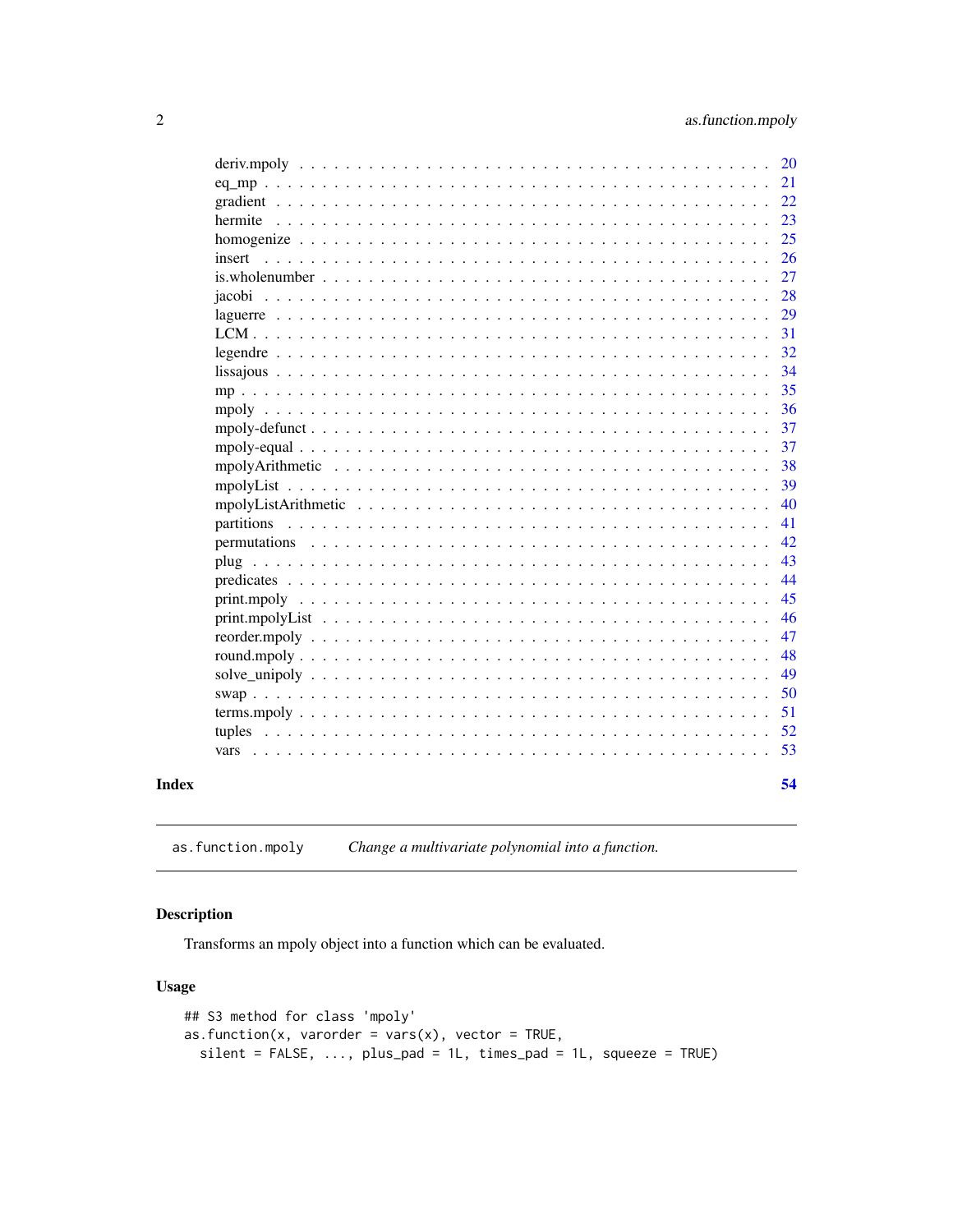# <span id="page-2-0"></span>as.function.mpoly 3

#### Arguments

| $\boldsymbol{\mathsf{x}}$ | an object of class mpoly                                                                        |
|---------------------------|-------------------------------------------------------------------------------------------------|
| varorder                  | the order of the variables                                                                      |
| vector                    | whether the function should take a vector argument (TRUE) or a series of argu-<br>ments (FALSE) |
| silent                    | logical; if TRUE, suppresses output                                                             |
| $\cdots$                  | any additional arguments                                                                        |
| plus_pad                  | number of spaces to the left and right of plus sign                                             |
| times_pad                 | number of spaces to the left and right of times sign                                            |
| squeeze                   | minify code in the created function                                                             |

#### See Also

[plug\(\)](#page-42-1), [as.function.mpolyList\(\)](#page-3-1)

```
p \leftarrow mp("(x - 1)^2")(f \leftarrow as.function(p))f(1)f(\text{seq}(0, 2, .1))p \le m p("x + 3 x y + z^2 x")(f <- as.function(p))
f(1:3) \# -> 16
f(c(1,1,1)) # -> 5
f \leftarrow as . function(p, vector = FALSE)f(1, 2, 3) \# -> 16
f(1, 1, 1) \# -> 5
f <- as.function(p, varorder = c("z", "y", "x"), vector = FALSE)
f(3, 2, 1) # \rightarrow 16
f(1, 1, 1) \# -> 5
# for univariate mpolys, as.function() returns a vectorized function
# that can even apply to arrays
p \le m(p''x^2')f <- as.function(p)
f(1:10)
(mat <- matrix(1:4, 2))
f(mat)
p \leftarrow mp("1 2 3 4")f \leftarrow as . function(p)f(10) # \rightarrow 24
```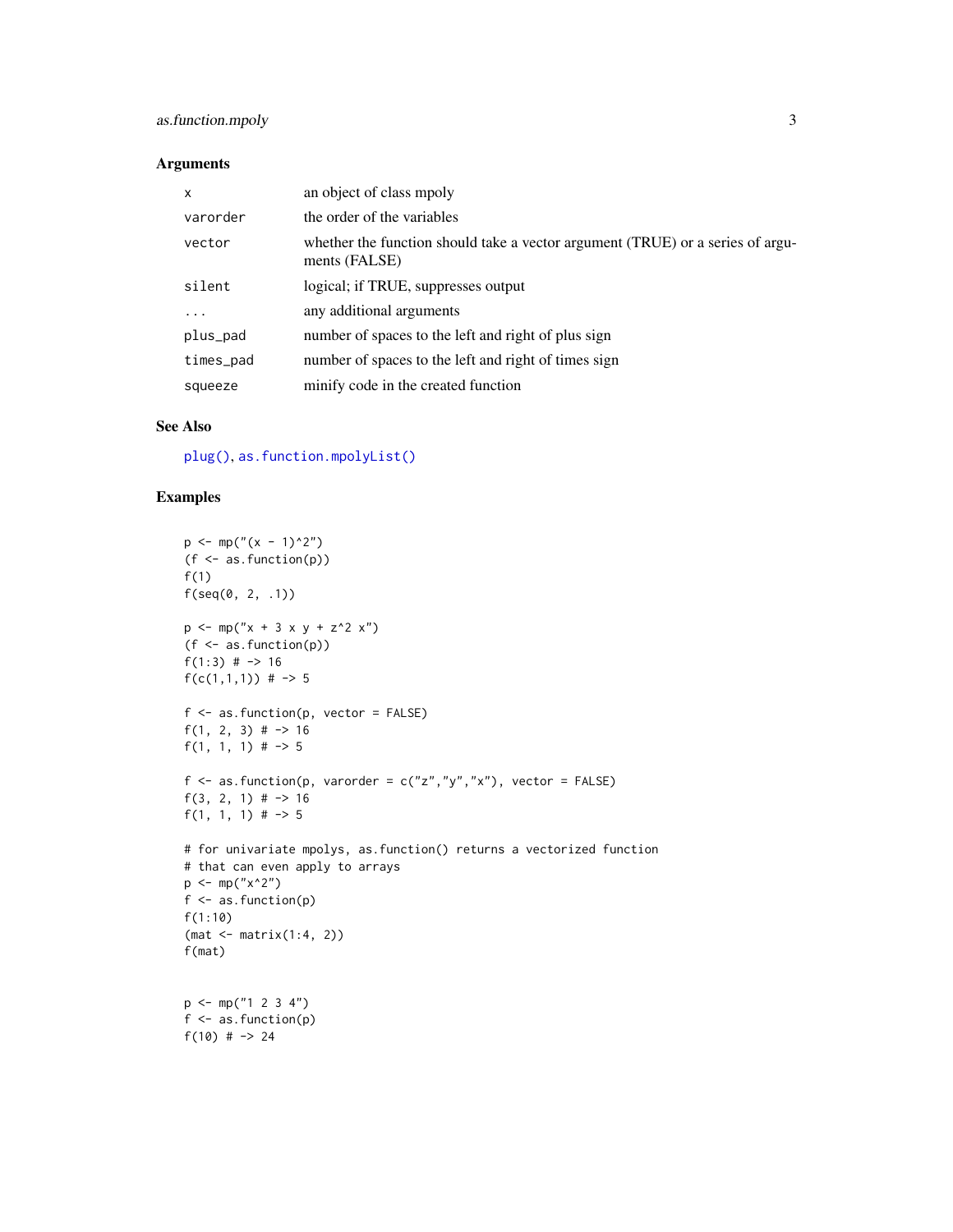```
bernstein(1, 2)
s \leq -seq(0, 1, .01)as.function(bernstein(1, 2))(s)
plot(
  s,
  as.function(bernstein(1, 2))(s)
\mathcal{L}as.function(mp("x + xx"))
as.function(mp("x + xx"), squeeze = FALSE)
```
<span id="page-3-1"></span>as.function.mpolyList *Change a vector of multivariate polynomials into a function.*

# Description

Transforms an mpolyList object into a function which can be evaluated.

#### Usage

```
## S3 method for class 'mpolyList'
as.function(x, varorder = vars(x), vector = TRUE,
  silent = FALSE, ..., plus_pad = 1L, times_pad = 1L, squeeze = TRUE)
## S3 method for class 'bezier'
as.function(x, \ldots)
```
## Arguments

| X         | an object of class mpoly                                                                        |
|-----------|-------------------------------------------------------------------------------------------------|
| varorder  | the order of the variables                                                                      |
| vector    | whether the function should take a vector argument (TRUE) or a series of argu-<br>ments (FALSE) |
| silent    | logical; if TRUE, suppresses output                                                             |
| $\ddots$  | any additional arguments                                                                        |
| plus_pad  | number of spaces to the left and right of plus sign                                             |
| times_pad | number of spaces to the left and right of times sign                                            |
| squeeze   | minify code in the created function                                                             |

# See Also

[plug\(\)](#page-42-1), [as.function.mpolyList\(\)](#page-3-1)

<span id="page-3-0"></span>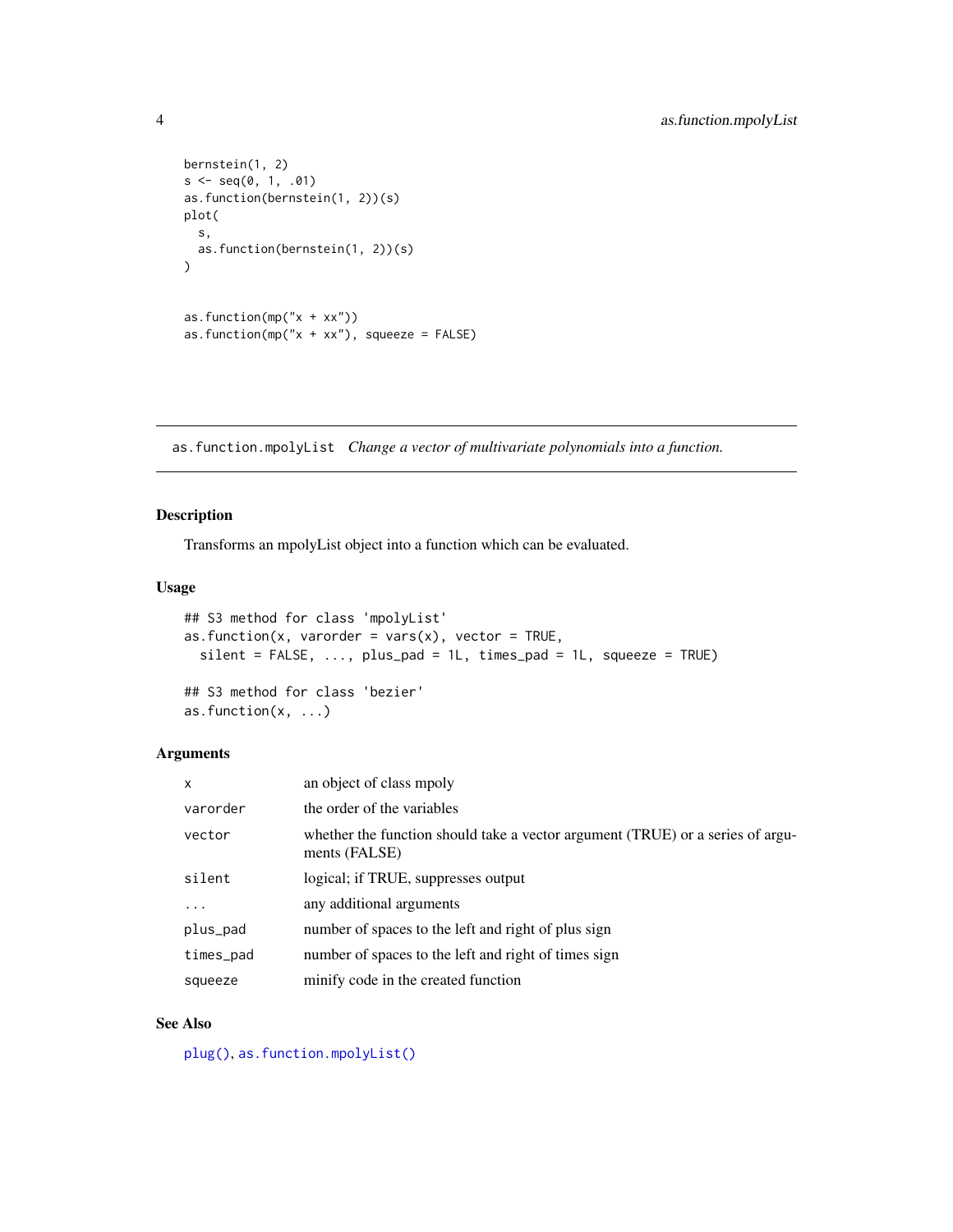#### as.function.mpolyList 5

```
# basic examples
(mpolyList < - mp(c("2 x + 1", "x - z^2")))(f <- as.function(mpolyList))
f(c(1,2)) # \rightarrow (2*1 + 1, 1-2^2) = 3 -3
f \leftarrow as . function (mpolyList, varorder = c("x", "y", "z"))f(c(1, 0, 2)) # -> 3 -3
f(c(1,4,2)) # -> 3 -3
f \leq as.function(mpolyList, varorder = c("x","y","z"), vector = FALSE)
f(1, 0, 2) # \rightarrow 3 -3f(1, 4, 2) \# -> 3 -3
# making a gradient function (useful for optim)
mpoly \leq -mp("x + y^2 + y z")mpolyList <- gradient(mpoly)
f <- as.function(mpolyList, varorder = vars(mpoly))
f(c(0, 2, 3)) # -> 1 7 2
# a univariate mpolyList creates a vectorized function
ps <- mp(c("x", "x^2", "x^3"))
f \leftarrow as.function(ps)f
s \leq -seq(-1, 1, length.out = 11)f(s)# another example
ps <- chebyshev(1:3)
f <- as.function(ps)
f(s)# the binomial pmf as an algebraic (polynomial) map
# from [0,1] to [0,1]^size
# p |-> {choose(size, x) p^x (1-p)^(size-x)}_{x = 0, ..., size}
abinom \leq function(size, indet = "p"){
 chars4mp <- vapply(as.list(0:size), function(x){
    sprintf("%d %s^%d (1-%s)^%d", choose(size, x), indet, x, indet, size-x)
  }, character(1))
  mp(chars4mp)
}
(ps \leq -\text{abinom}(2, "p")) # = mp(c("1-p)^2", "2 p (1-p)", "p^2"))f \leftarrow as.function(ps)f(.5) # P[X = 0], P[X = 1], and P[X = 2] for X \sim Bin(2, .5)dbinom(0:2, 2, .5)
```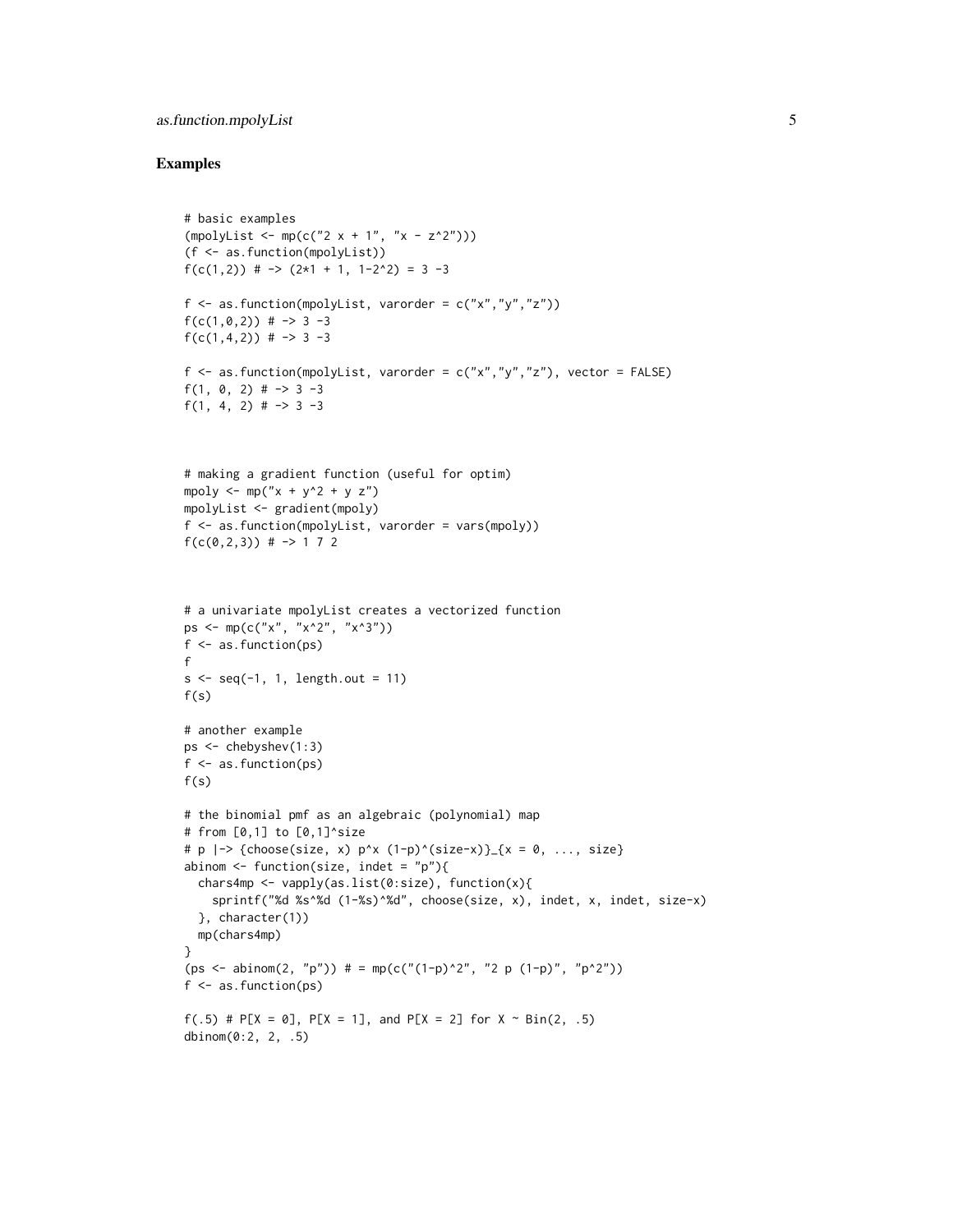#### <span id="page-5-0"></span>6 as.mpoly

```
f(.75) # P[X = 0], P[X = 1], and P[X = 2] for X \sim Bin(2, .75)dbinom(0:2, 2, .75)
# as the degree gets larger, you'll need to be careful when evaluating
# the polynomial. as.function() is not currently optimized for
# stable numerical evaluation of polynomials; it evaluates them in
# the naive way
all.equal(
  as.function(abinom(10))(.5),
  dbinom(0:10, 10, .5)
)
all.equal(
  as.function(abinom(30))(.5),
  dbinom(0:30, 20, .5)
)
# the function produced is vectorized:
number_of_probs <- 11
probs <- seq(0, 1, length.out = number_of_probs)
(mat < -f(probs))colnames(mat) <- sprintf("P[X = Xd]", 0:2)
rownames(mat) <- sprintf("p = 2.2f", s)
mat
```

| as.mpoly | Convert an object to an mpoly |
|----------|-------------------------------|
|          |                               |

# Description

mpoly is the most basic function used to create objects of class mpoly.

#### Usage

as.mpoly $(x, \ldots)$ 

#### Arguments

| X        | an object                               |
|----------|-----------------------------------------|
| $\cdots$ | additional arguments to pass to methods |

# Value

the object formated as a mpoly object.

#### Author(s)

David Kahle <david@kahle.io>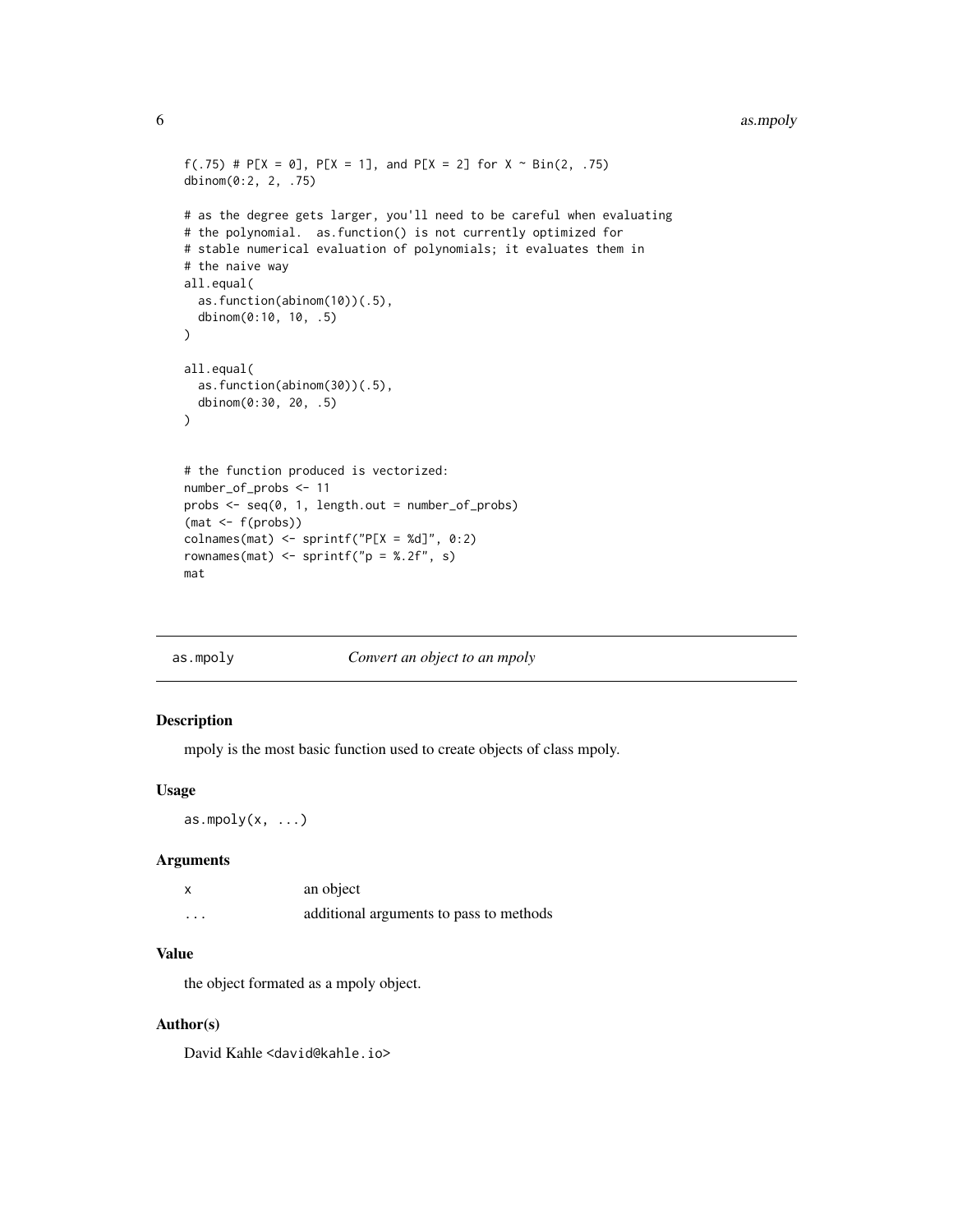#### <span id="page-6-0"></span>as.mpoly 7

#### See Also

[mp\(\)](#page-34-1)

```
library(ggplot2); theme_set(theme_classic())
library(dplyr)
n < -101s \leftarrow seq(-5, 5, length.out = n)# one dimensional case
df \le data.frame(x = seq(-5, 5, length.out = n)) %>%
 mutate(y = -x^2 + 2*x - 3 + rnorm(n, 0, 2))(mod <- ln(y ~ x + I(x^2)), data = df))
(p \leq -as.mpoly(mod))qplot(x, y, data = df) +
 stat_function(fun = as.function(p), colour = "red", size = 1)
(mod < -\ lm(y \sim poly(x, 2, raw = TRUE), data = df))(p \leq -as.mpoly(mod))qplot(x, y, data = df) +
  stat_function(fun = as.function(p), colour = "red", size = 1)
(mod \leq lm(y \sim poly(x, 1, raw = TRUE), data = df))
(p <- as.mpoly(mod))
qplot(x, y, data = df) +stat_function(fun = as.function(p), colour = "red", size = 1)
# two dimensional case with ggplot2
df \leq expand.grid(x = s, y = s) %>%
 mutate(z = x^2 - y^2 + 3 \star x \star y + rnorm(n<sup>2</sup>, 0, 3))
qplot(x, y, data = df, geom = "raster", fill = z)
(mod <- ln(z ~ x + y + I(x^2) + I(y^2) + I(x*y), data = df))(mod \leq \text{lm}(z \sim \text{poly}(x, y, \text{degree} = 2, \text{raw} = \text{TRUE}), data = df))
(p <- as.mpoly(mod))
df$fit <- apply(df[,c("x", "y")], 1, as.function(p))qplot(x, y, data = df, geom = "raster", fill = fit)
qplot(x, y, data = df, geom = "raster", fill = z - fit) # residuals
```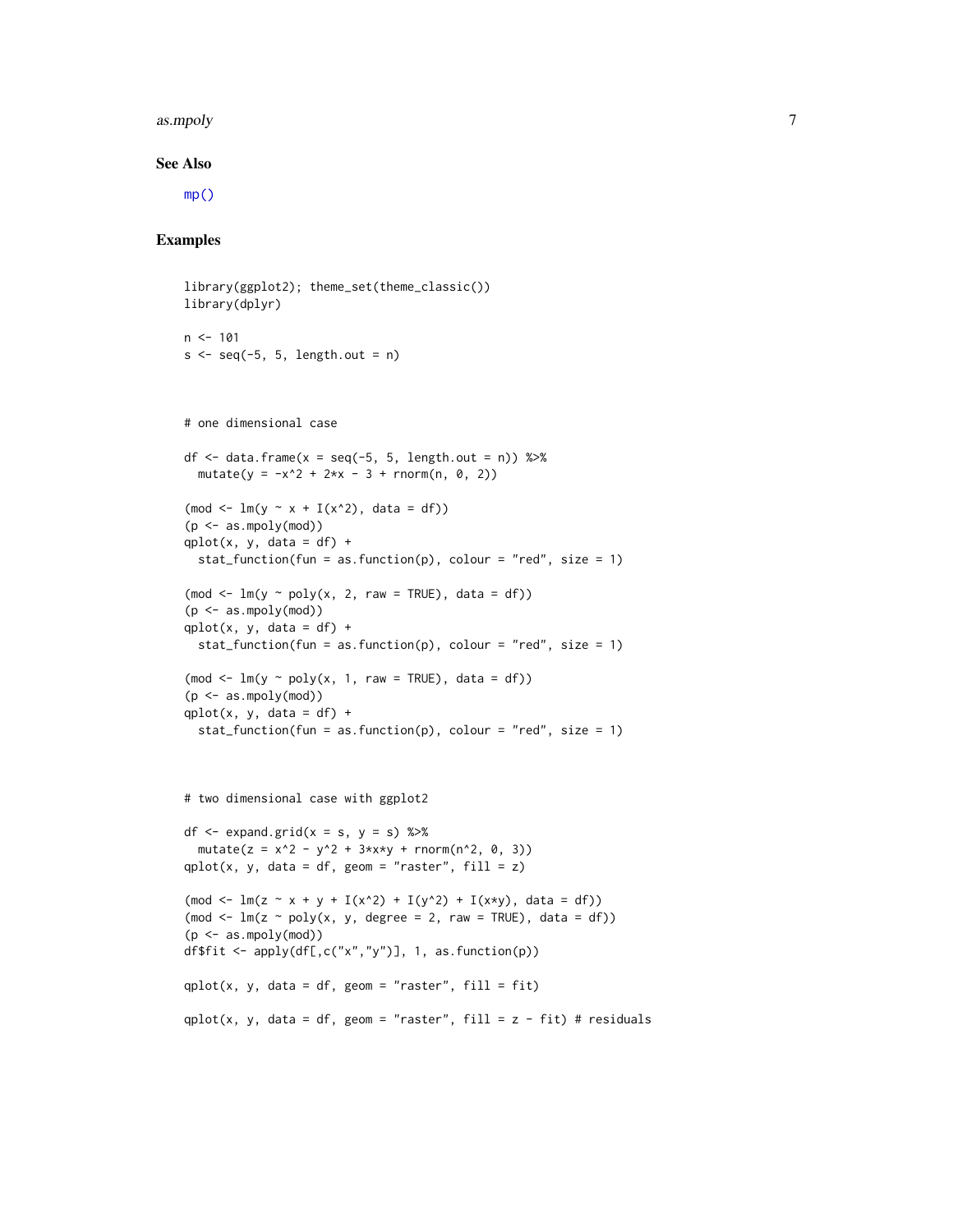# <span id="page-7-0"></span>bernstein *Bernstein polynomials*

# Description

Bernstein polynomials

# Usage

```
bernstein(k, n, indeterminate = "x")
```
# Arguments

|                             | Bernstein polynomial k      |
|-----------------------------|-----------------------------|
| - n                         | Bernstein polynomial degree |
| indeterminate indeterminate |                             |

#### Value

a mpoly object

# Author(s)

David Kahle

```
bernstein(0, 0)
bernstein(0, 1)
bernstein(1, 1)bernstein(0, 1, "t")
bernstein(0:2, 2)
bernstein(0:3, 3)bernstein(0:3, 3, "t")
bernstein(0:4, 4)
bernstein(0:10, 10)
bernstein(0:10, 10, "t")
```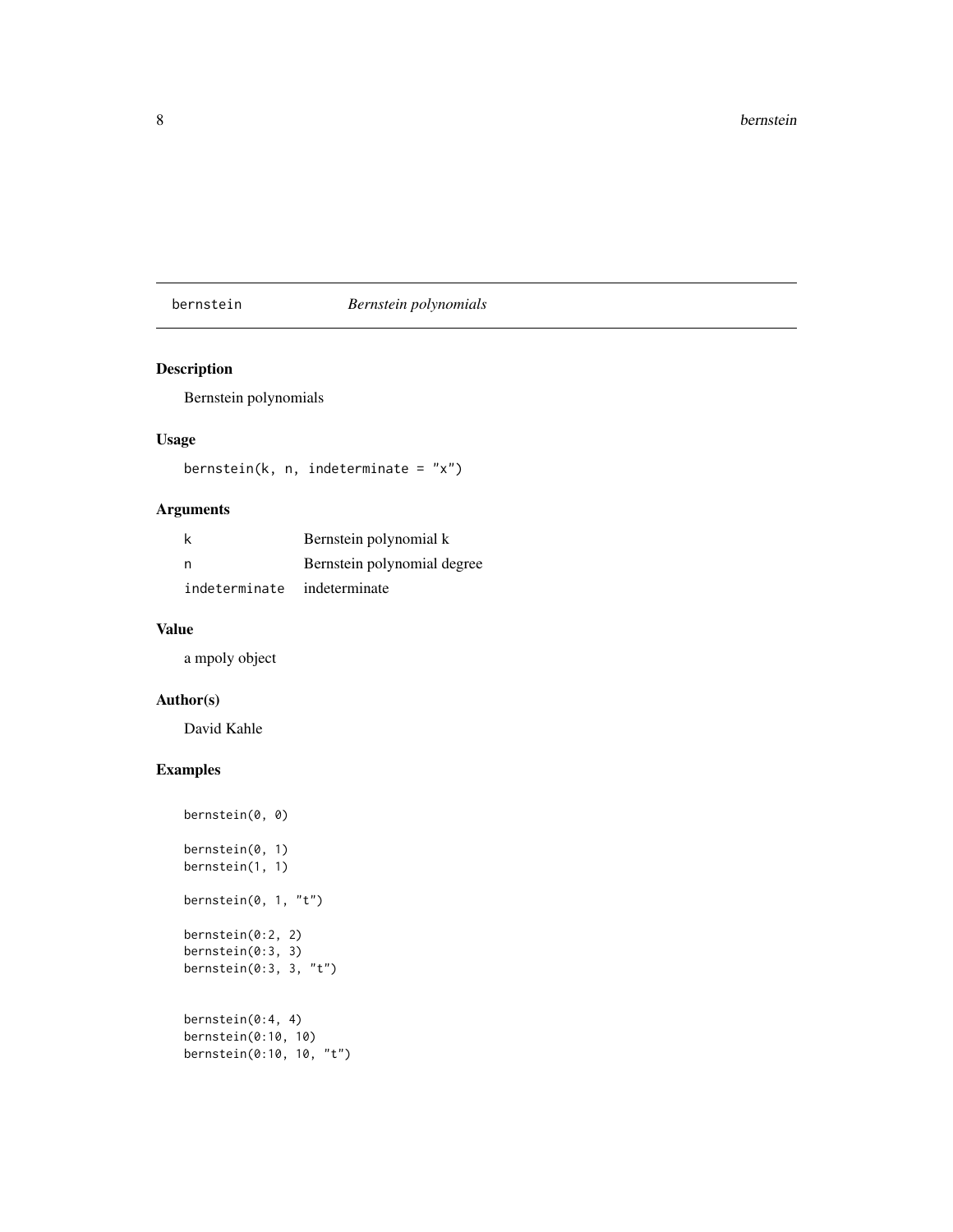# <span id="page-8-0"></span>bernstein-approx 9

```
bernstein(0:20, 20, "t")
## Not run: # visualize the bernstein polynomials
library(ggplot2); theme_set(theme_classic())
library(tidyr)
s \leq seq(0, 1, length.out = 101)N <- 10 # number of bernstein polynomials to plot
(bernPolys <- bernstein(0:N, N))
df <- data.frame(s, as.function(bernPolys)(s))
names(df) <- c("x", paste0("B_", 0:N))
head(df)
mdf <- gather(df, degree, value, -x)
head(mdf)
qplot(x, value, data = mdf, geom = "line", color = degree)## End(Not run)
```
bernstein-approx *Bernstein polynomial approximation*

# Description

Bernstein polynomial approximation

#### Usage

```
bernstein_approx(f, n, lower = 0, upper = 1, indeterminate = "x")
```
bernsteinApprox(...)

#### Arguments

| $\mathsf{f}$  | the function to approximate   |
|---------------|-------------------------------|
| n             | Bernstein polynomial degree   |
| lower         | lower bound for approximation |
| upper         | upper bound for approximation |
| indeterminate | indeterminate                 |
|               |                               |

... ...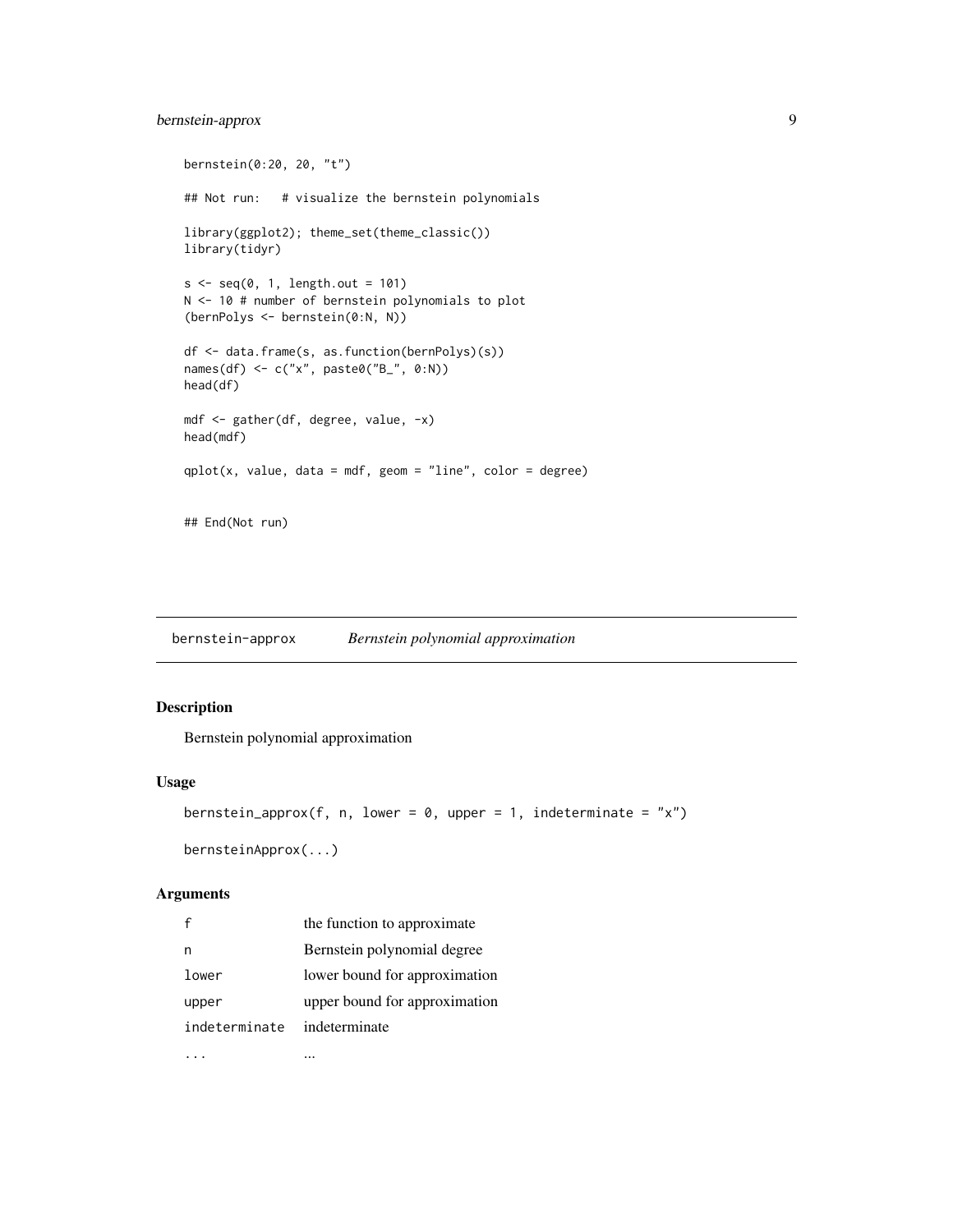#### Value

a mpoly object

# Author(s)

David Kahle

```
## Not run: # visualize the bernstein polynomials
library(ggplot2); theme_set(theme_bw())
library(reshape2)
f \leftarrow function(x) sin(2 \times pi \times x)p <- bernstein_approx(f, 20)
round(p, 3)
x \leftarrow \text{seq}(0, 1, \text{length.out} = 101)df <- data.frame(
 x = rep(x, 2),y = c(f(x), as. function(p)(x)),which = rep(c("actual", "approx"), each = 101)
\mathcal{L}qplot(x, y, data = df, geom = "line", color = which)p <- bernstein_approx(sin, 20, pi/2, 1.5*pi)
round(p, 4)
x \leq -\text{seq}(0, 2*pi, length.out = 101)
```

```
df <- data.frame(
 x = rep(x, 2),y = c(sin(x), as.function(p)(x)),which = rep(c("actual", "approx"), each = 101)
)
qplot(x, y, data = df, geom = "line", color = which)
```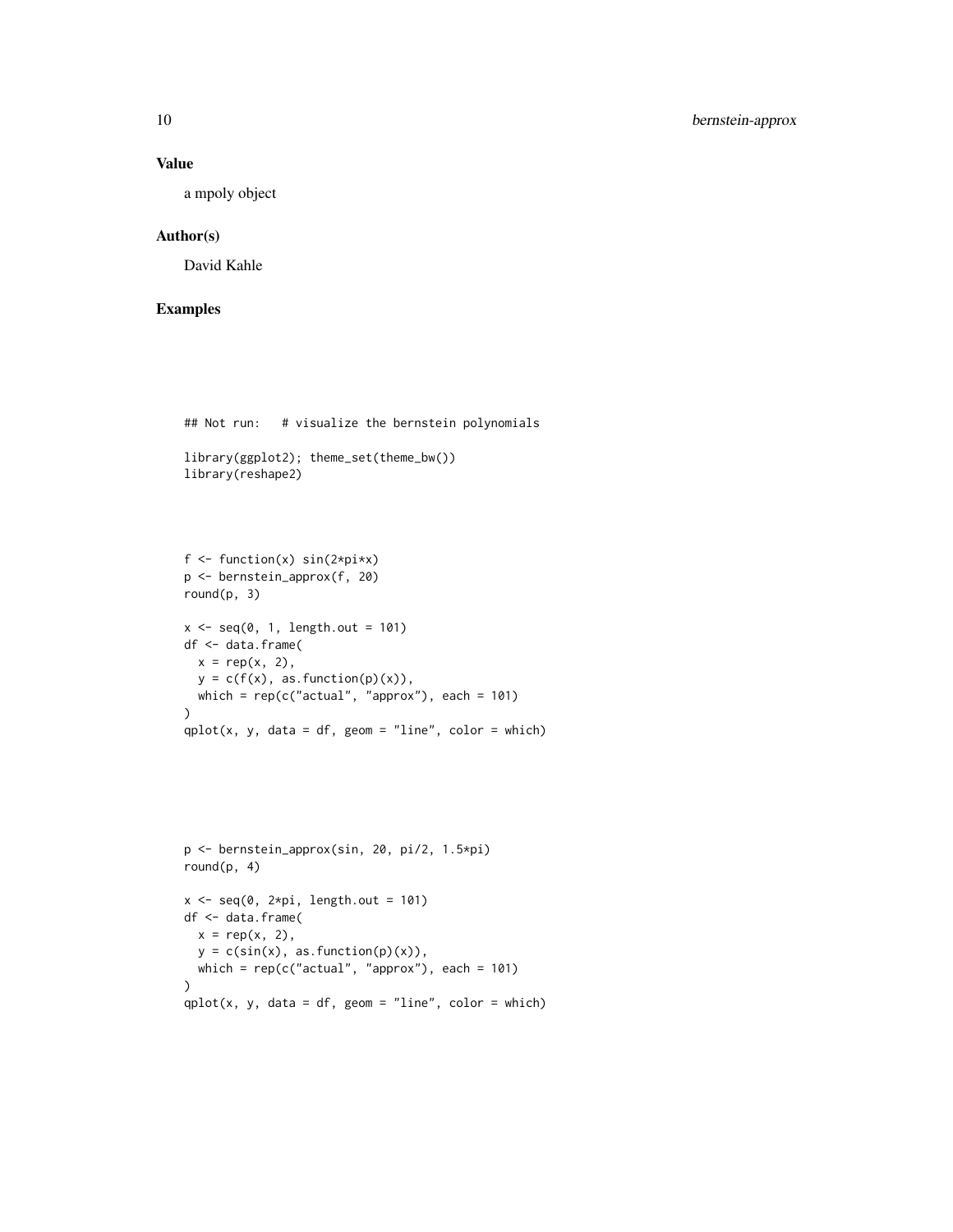```
p <- bernstein_approx(dnorm, 15, -1.25, 1.25)
round(p, 4)
x \leq -\text{seq}(-3, 3, \text{length.out} = 101)df <- data.frame(
  x = rep(x, 2),y = c(dnorm(x), as. function(p)(x)),which = rep(c("actual", "approx"), each = 101)
\overline{\phantom{a}}qplot(x, y, data = df, geom = "line", color = which)
```
## End(Not run)

<span id="page-10-1"></span>bezier *Bezier polynomials*

#### Description

Compute the Bezier polynomials of a given collection of points. Note that using [mpoly::as.function.mpoly\(\)](#page-0-0) on the resulting Bezier polynomials is made numerically stable by taking advantage of de Casteljau's algorithm; it does not use the polynomial that is printed to the screen. See [bezier\\_function\(\)](#page-13-1) for details.

#### Usage

```
bezier(..., indeterminate = "t")
```
#### Arguments

| . | either a sequence of points or a matrix/data frame of points, see examples |
|---|----------------------------------------------------------------------------|
|   | indeterminate the indeterminate of the resulting polynomial                |

#### Value

a mpoly object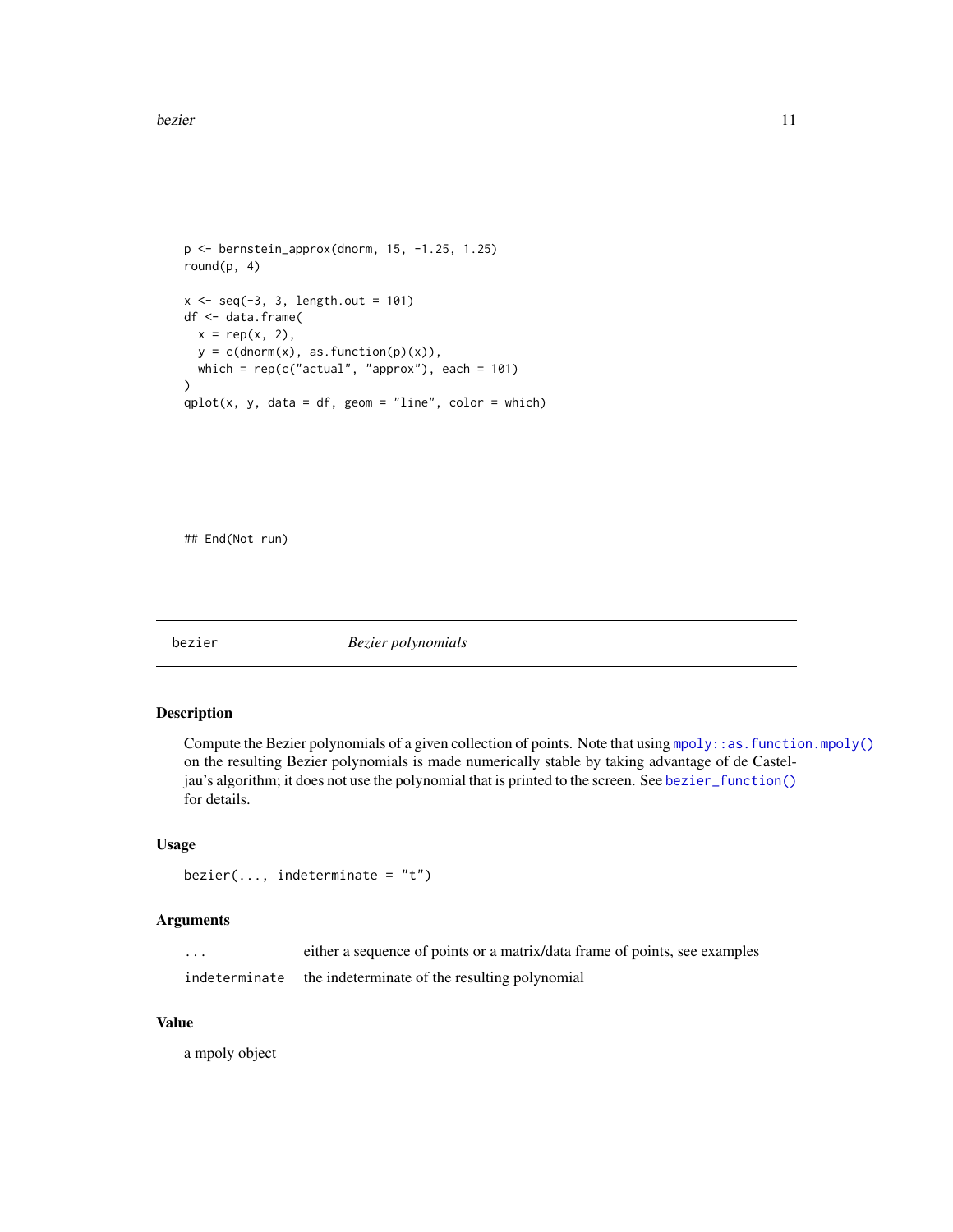12 bezier

#### Author(s)

David Kahle

# See Also

[bezier\\_function\(\)](#page-13-1)

```
p1 \leftarrow c(0, 0)p2 \leq c(1, 1)p3 \leq c(2, -1)p4 \leq c(3, 0)bezier(p1, p2, p3, p4)
points <- data.frame(x = 0:3, y = c(0,1,-1,0))
bezier(points)
points <- data.frame(x = 0:2, y = c(0,1,0))
bezier(points)
# visualize the bernstein polynomials
library(ggplot2); theme_set(theme_bw())
s \leq -seq(0, 1, length.out = 101)## example 1
points <- data.frame(x = 0:3, y = c(0,1,-1,0))
(bezPolys <- bezier(points))
f <- as.function(bezPolys)
df <- as.data.frame(f(s))
ggplot(aes(x = x, y = y), data = df) +
```

```
geom_point(data = points, color = "red") +
geom_path(data = points, color = "red") +
geom_path()
```
<span id="page-11-0"></span>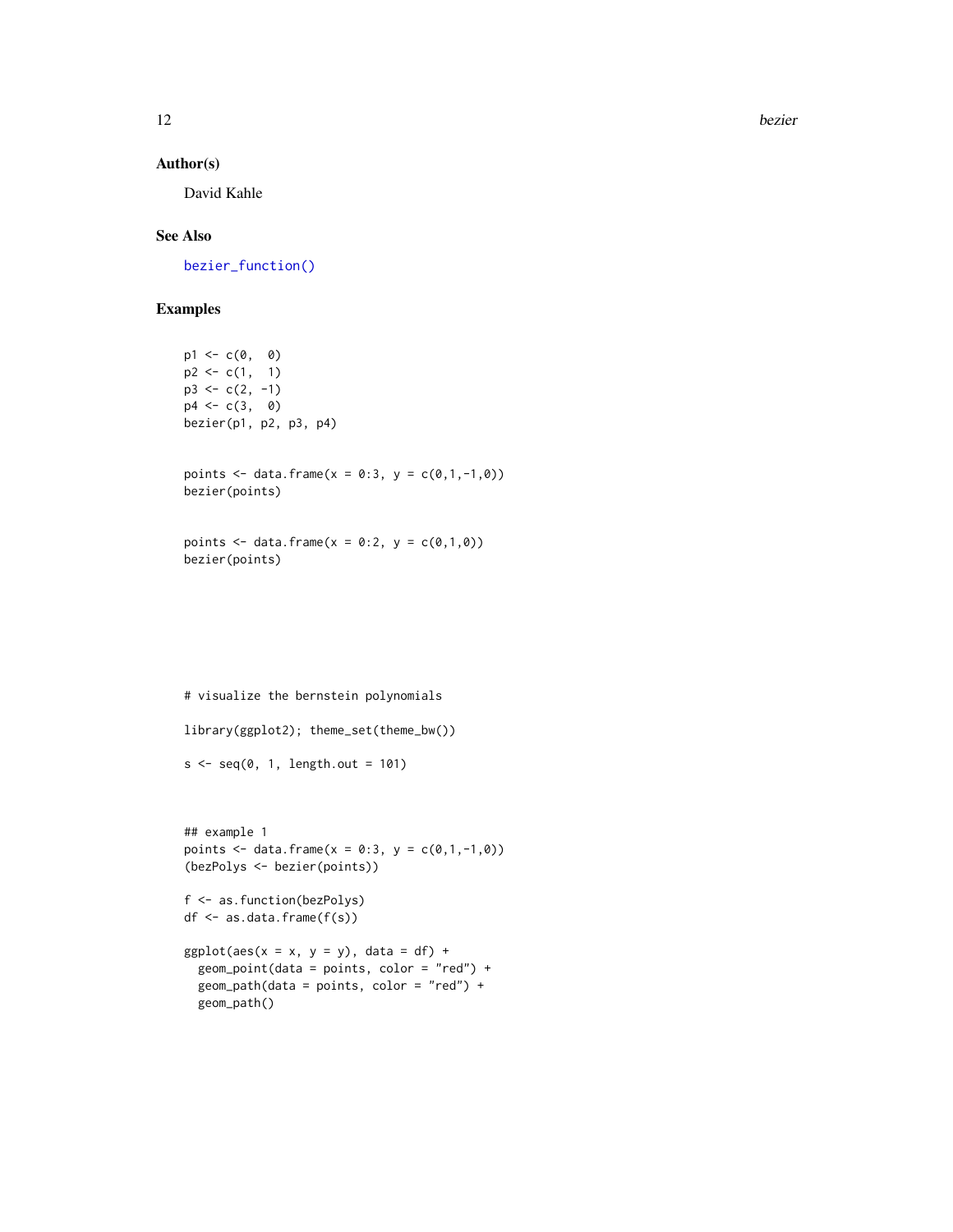#### bezier 13

## example 1 with weights

```
f \leftarrow as . function(bezPolys, weights = c(1, 5, 5, 1))df \leq as.data.frame(f(s))
ggplot(aes(x = x, y = y), data = df) +geom_point(data = points, color = "red") +
  geom_path(data = points, color = "red") +
  geom_path()
## example 2
points <- data.frame(x = 0:2, y = c(0,1,0))
(bezPolys <- bezier(points))
f <- as.function(bezPolys)
df <- as.data.frame(f(s))
ggplot(aes(x = x, y = y), data = df) +geom\_point(data = points, color = "red") +geom_path(data = points, color = "red") +
  geom_path()
## example 3
points <- data.frame(x = c(-1,-2,2,1), y = c(0,1,1,0))
(bezPolys <- bezier(points))
f <- as.function(bezPolys)
df \leftarrow as.data-frame(f(s))ggplot(aes(x = x, y = y), data = df) +geom_point(data = points, color = "red") +
  geom_path(data = points, color = "red") +
  geom_path()
## example 4
points <- data.frame(x = c(-1,2,-2,1), y = c(0,1,1,0))
(bezPolys <- bezier(points))
f <- as.function(bezPolys)
df <- as.data.frame(f(s))
ggplot(aes(x = x, y = y), data = df) +geom_point(data = points, color = "red") +
  geom_path(data = points, color = "red") +
  geom_path()
```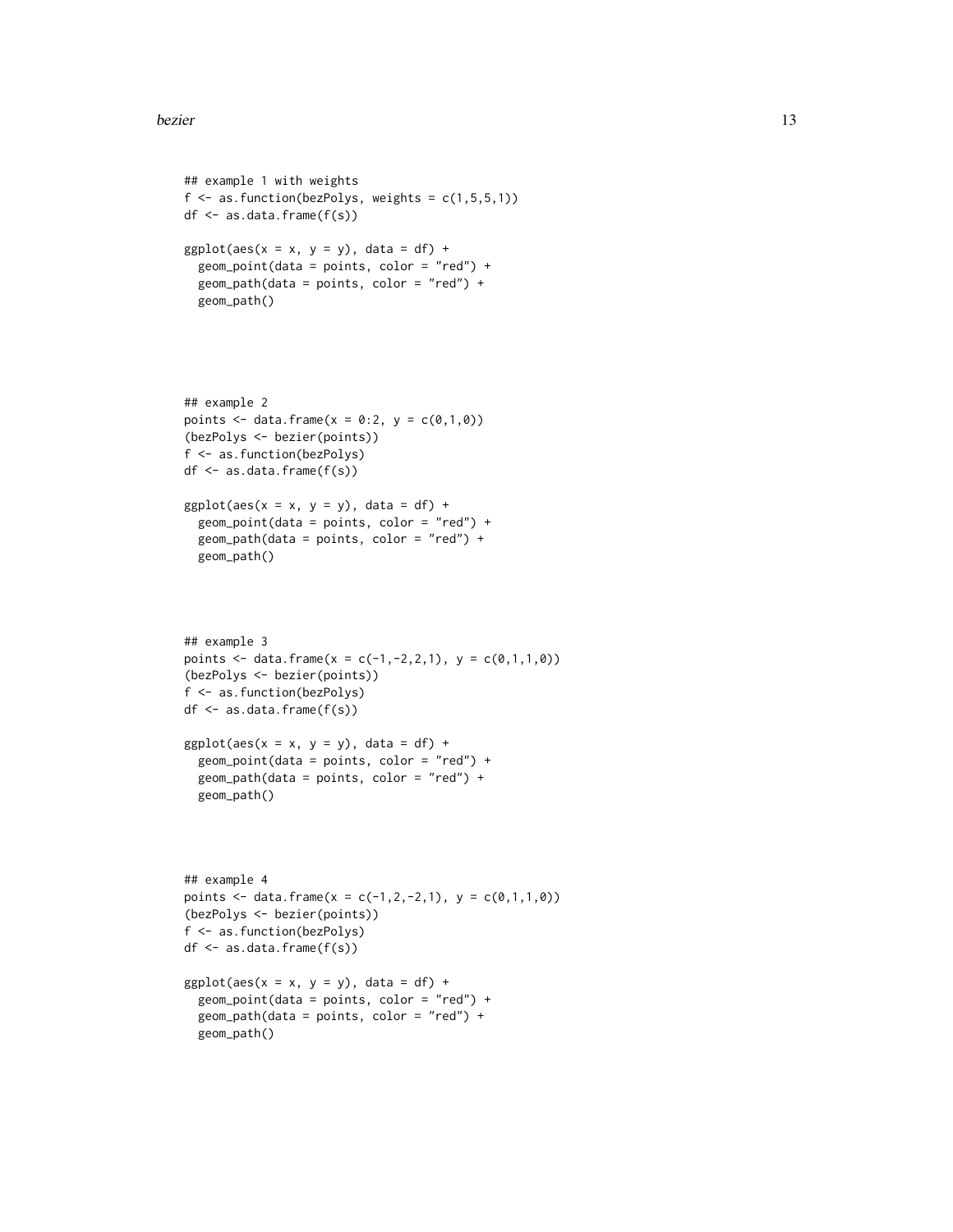```
## example 5
qplot(speed, dist, data = cars)
s < -seq(0, 1, length.out = 201)p <- bezier(cars)
f \leftarrow as.function(p)df <- as.data.frame(f(s))
qplot(speed, dist, data = cars) +
 geom_path(data = df, color = "red")
# the curve is not invariant to permutations of the points
# but it always goes through the first and last points
permute_rows <- function(df) df[sample(nrow(df)),]
p <- bezier(permute_rows(cars))
f <- as.function(p)
df <- as.data.frame(f(s))
qplot(speed, dist, data = cars) +
 geom_path(data = df, color = "red")
```
<span id="page-13-1"></span>bezier\_function *Bezier function*

#### Description

Compute the Bezier function of a collection of polynomials. By Bezier function we mean the Bezier curve function, a parametric map running from  $t = 0$ , the first point, to  $t = 1$ , the last point, where the coordinate mappings are linear combinations of Bernstein polynomials.

#### Usage

bezier\_function(points, weights = rep(1L, nrow(points)))

bezierFunction(...)

#### Arguments

| points   | a matrix or data frame of numerics, the rows represent points. |
|----------|----------------------------------------------------------------|
| weights  | the weights in a weighted Bezier curve                         |
| $\cdots$ | ; used internally                                              |

#### Details

The function returned is vectorized and evaluates the Bezier curve in a numerically stable way with de Castlejau's algorithm (implemented in R).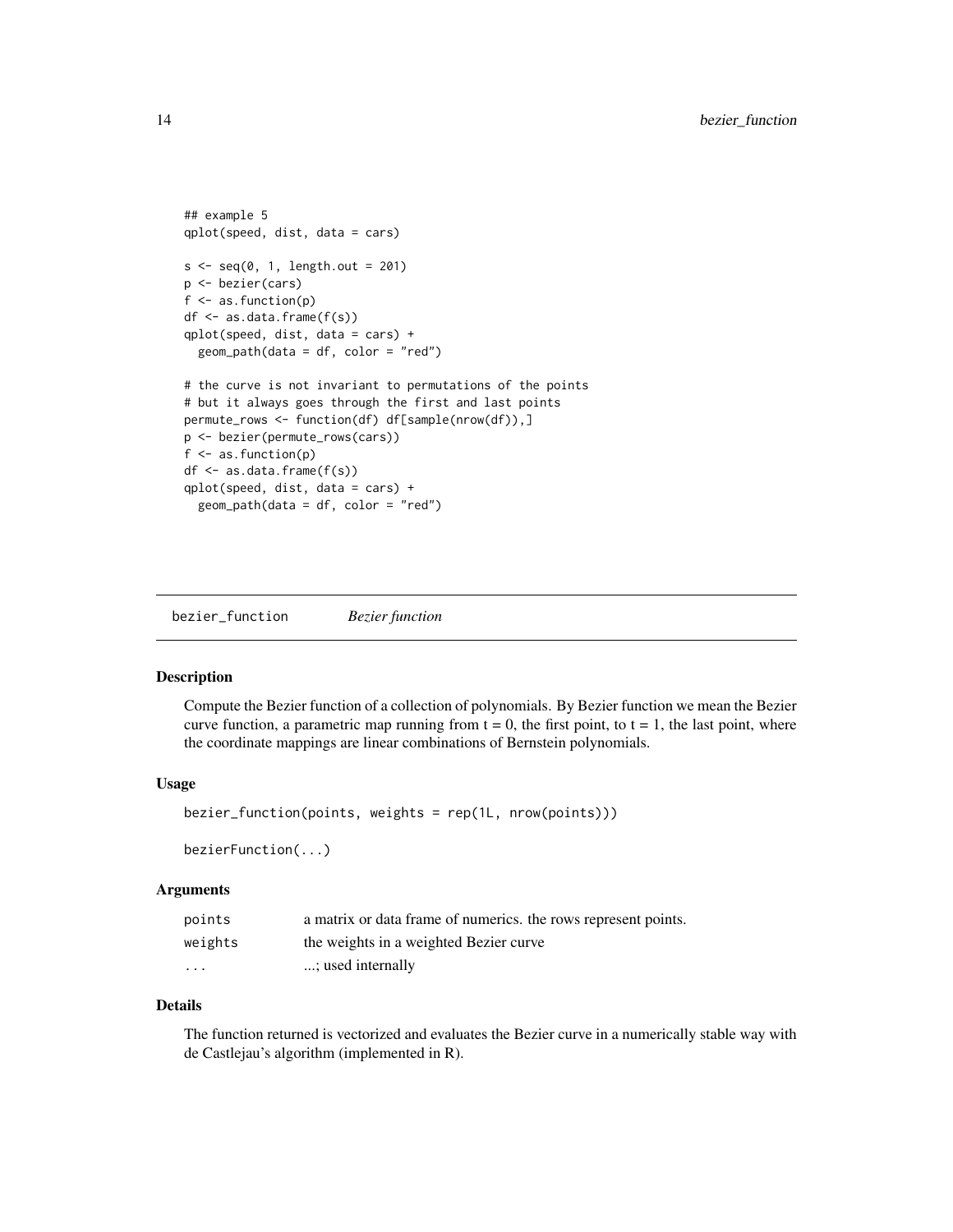<span id="page-14-0"></span>bezier\_function 15

#### Value

function of a single parameter

#### Author(s)

David Kahle

#### References

```
http://en.wikipedia.org/wiki/Bezier_curve, http://en.wikipedia.org/wiki/De_Casteljau'
s_algorithm
```
#### See Also

[bezier\(\)](#page-10-1)

```
library(ggplot2); theme_set(theme_bw())
t \leq -\text{seq}(0, 1, \text{length.out} = 201)points <- data.frame(x = 0:3, y = c(0,1,-1,0))
f <- bezier_function(points)
df <- as.data.frame(f(t))
ggplot(aes(x = x, y = y), data = df) +geom_point(data = points, color = "red", size = 8) +
  geom_path(data = points, color = "red") +
  geom_path()
```

```
f \leftarrow bezier_function(points, weights = c(1,5,5,1))
df <- as.data.frame(f(t))
```

```
ggplot(aes(x = x, y = y), data = df) +geom_point(data = points, color = "red", size = 8) +
  geom_path(data = points, color = "red") +
  geom_path()
```

```
f \leftarrow bezier_function(points, weights = c(1, 10, 10, 1))
df <- as.data.frame(f(t))
```

```
ggplot(aes(x = x, y = y), data = df) +
```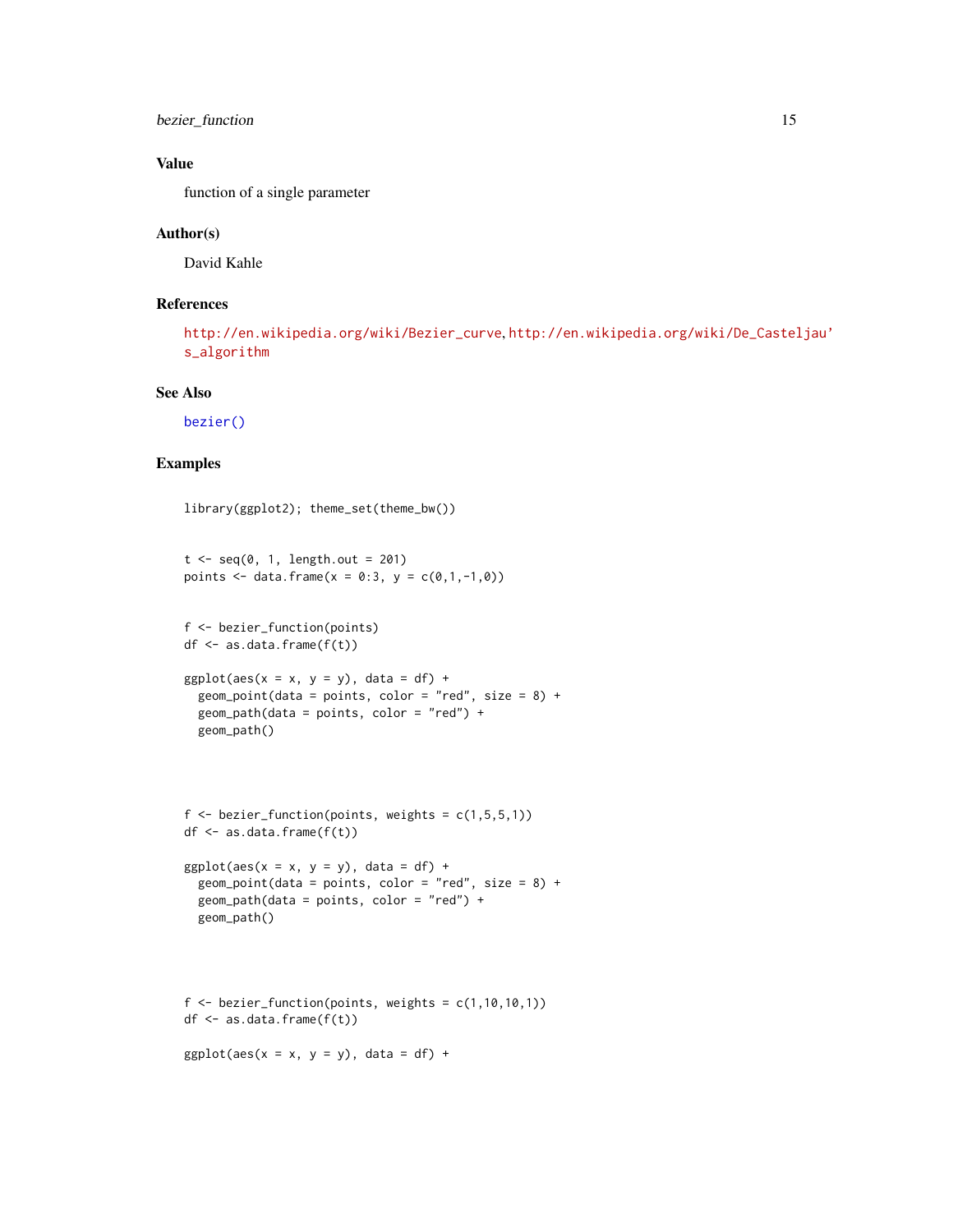#### <span id="page-15-0"></span>16 burst burst burst burst burst burst burst burst burst burst burst burst burst burst burst burst burst burst

```
geom_point(data = points, color = "red", size = 8) +
geom_path(data = points, color = "red") +
geom_path()
```
#### burst *Enumerate integer r-vectors summing to n*

# Description

Determine all r-vectors with nonnegative integer entries summing to n. Note that this is not intended to be optimized.

#### Usage

burst $(n, r = n)$ 

#### Arguments

| n | integer to sum to    |
|---|----------------------|
|   | number of components |

#### Value

a matrix whose rows are the n-tuples

# Examples

burst(4) burst $(4, 4)$ burst $(4, 3)$ burst $(4, 2)$ rowSums(burst(4)) rowSums(burst(4, 3)) rowSums(burst(4, 2))

burst(10, 4) # all possible 2x2 contingency tables with n=10 burst(10, 4) / 10 # all possible empirical relative frequencies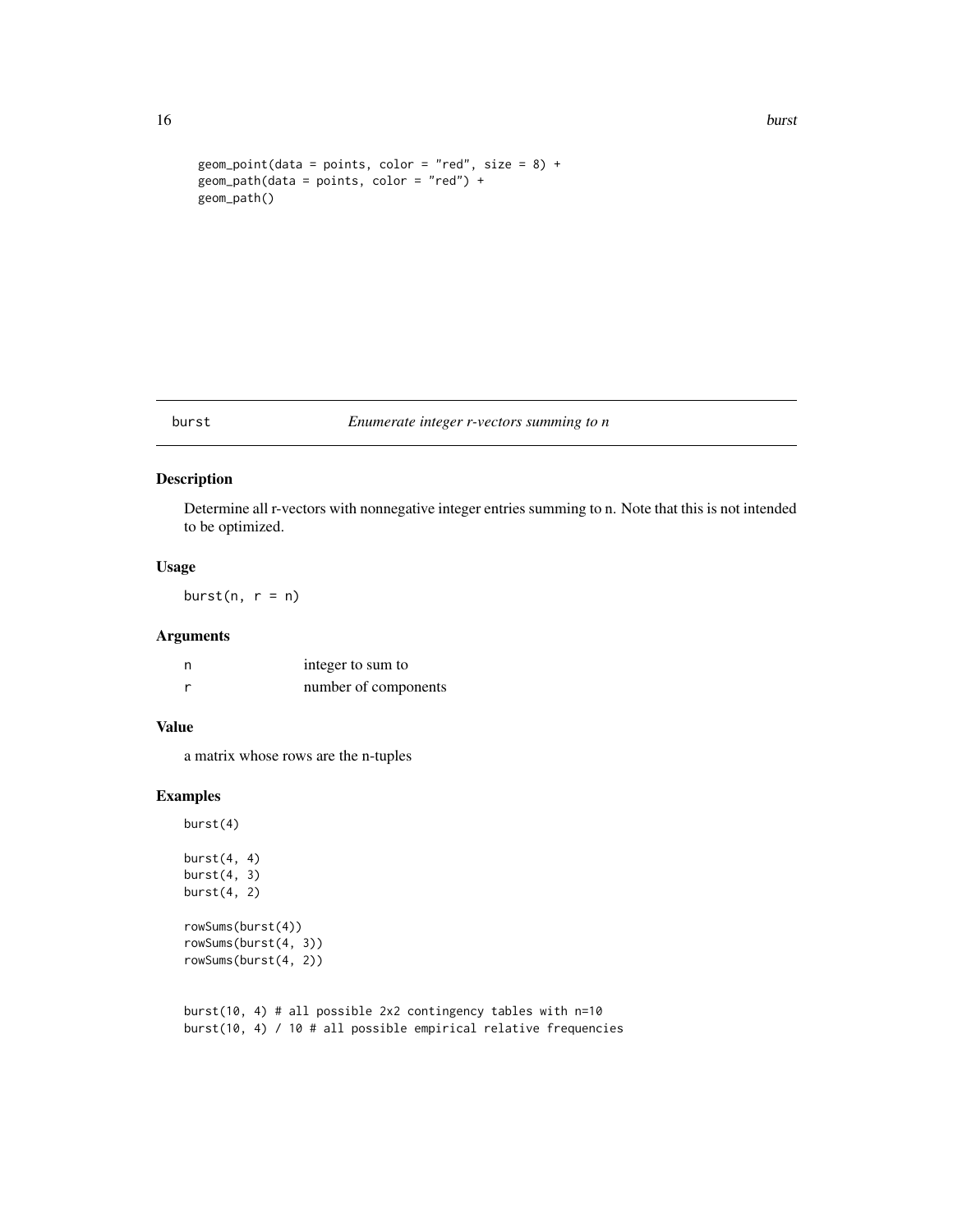<span id="page-16-1"></span><span id="page-16-0"></span>

# Description

Chebyshev polynomials as computed by orthopolynom.

#### Usage

```
chebyshev(degree, kind = "t", indeterminate = "x", normalized = FALSE)
```

```
chebyshev_roots(k, n)
```
# Arguments

| degree        | degree of polynomial                                                            |
|---------------|---------------------------------------------------------------------------------|
| kind          | "t" or "u" (Chebyshev polynomials of the first and second kinds), or "c" or "s" |
| indeterminate | indeterminate                                                                   |
| normalized    | provide normalized coefficients                                                 |
| k, n          | the k'th root of the n'th chebyshev polynomial                                  |

#### Value

a mpoly object or mpolyList object

# Author(s)

David Kahle calling code from the orthopolynom package

#### See Also

```
orthopolynom::chebyshev.t.polynomials(), orthopolynom::chebyshev.u.polynomials(),
orthopolynom::chebyshev.c.polynomials(), orthopolynom::chebyshev.s.polynomials(),
http://en.wikipedia.org/wiki/Chebyshev_polynomials
```
# Examples

chebyshev(0) chebyshev(1) chebyshev(2) chebyshev(3) chebyshev(4) chebyshev(5) chebyshev(6) chebyshev(10)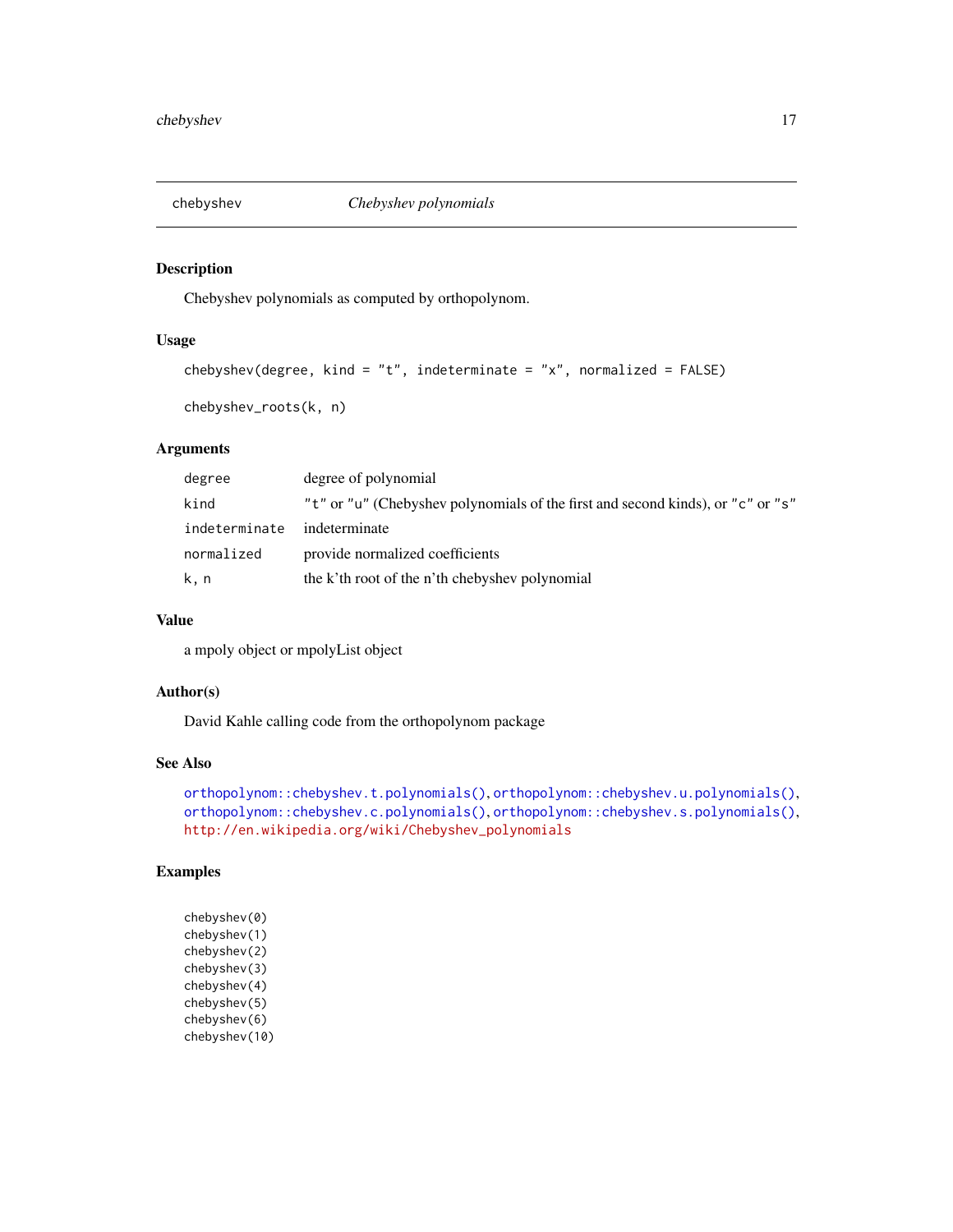```
chebyshev(0:5)
chebyshev(0:5, normalized = TRUE)chebyshev(0:5, kind = "u")chebyshev(0:5, kind = "c")
chebyshev(0:5, kind = "s")
chebyshev(0:5, indeterminate = "t")
# visualize the chebyshev polynomials
library(ggplot2); theme_set(theme_classic())
library(tidyr)
s \leq seq(-1, 1, length.out = 201)N <- 5 # number of chebyshev polynomials to plot
(cheb_polys <- chebyshev(0:N))
# see ?bernstein for a better understanding of
# how the code below works
df <- data.frame(s, as.function(cheb_polys)(s))
names(df) <- c("x", paste0("T_", 0:N))
mdf <- gather(df, degree, value, -x)
qplot(x, value, data = mdf, geom = "line", color = degree)# roots of chebyshev polynomials
N < -5cheb_roots <- chebyshev_roots(1:N, N)
cheb_fun <- as.function(chebyshev(N))
cheb_fun(cheb_roots)
# chebyshev polynomials are orthogonal in two ways:
T2 <- as.function(chebyshev(2))
T3 <- as.function(chebyshev(3))
T4 <- as.function(chebyshev(4))
w \leftarrow function(x) 1 / sqrt(1 - x^2)integrate(function(x) T2(x) * T3(x) * w(x), lower = -1, upper = 1)
integrate(function(x) T2(x) * T4(x) * w(x), lower = -1, upper = 1)
integrate(function(x) T3(x) * T4(x) * w(x), lower = -1, upper = 1)
(cheb_roots <- chebyshev_roots(1:4, 4))
sum(T2(cheb_roots) * T3(cheb_roots) * w(cheb_roots))
sum(T2(cheb_roots) * T4(cheb_roots) * w(cheb_roots))
sum(T3(cheb_roots) * T4(cheb_roots) * w(cheb_roots))
sum(T2(cheb_roots) * T3(cheb_roots))
sum(T2(cheb_roots) * T4(cheb_roots))
```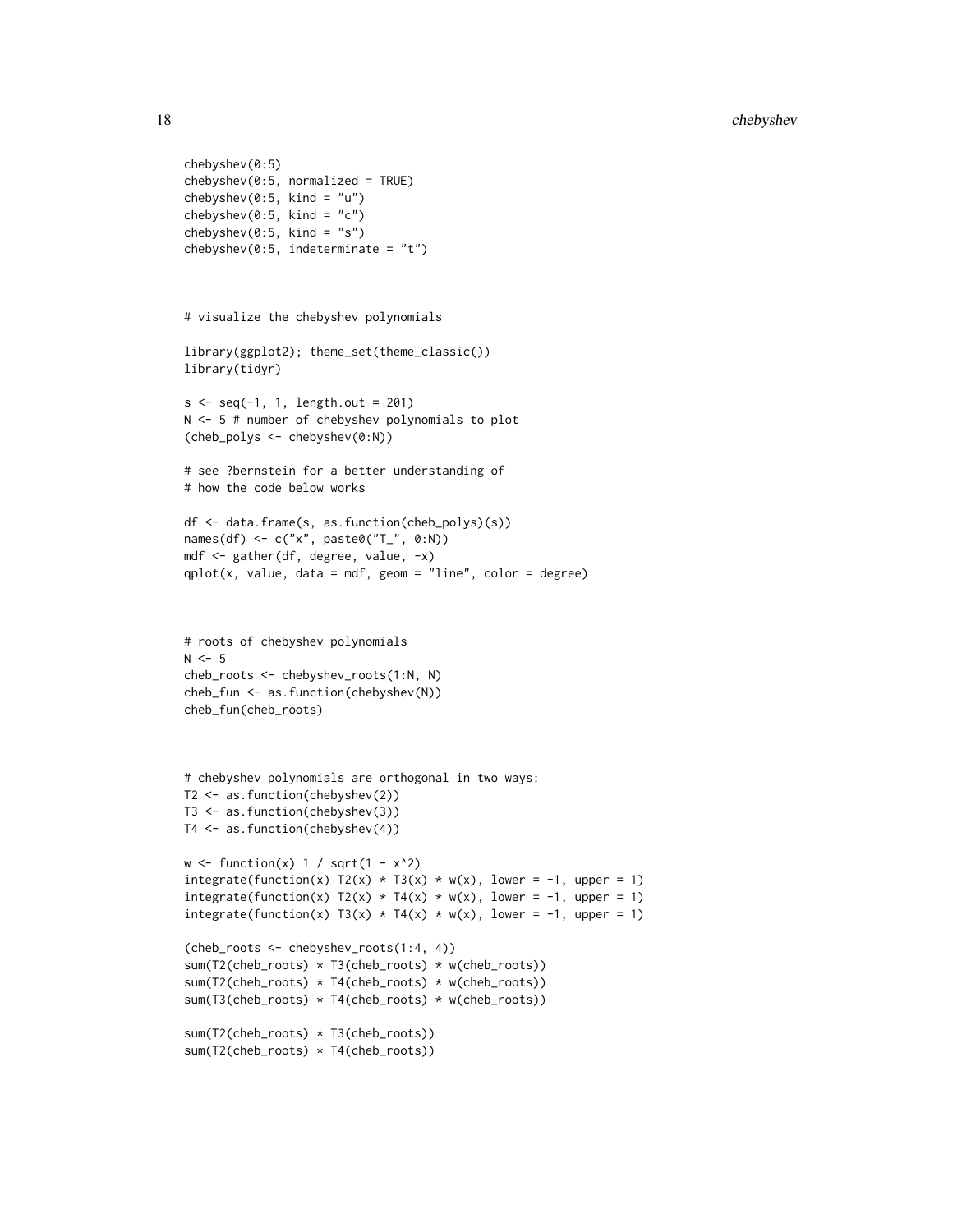# <span id="page-18-0"></span>components 19

```
sum(T3(cheb_roots) * T4(cheb_roots))
```
# components *Polynomial components*

# Description

Compute quantities/expressions related to a multivariate polynomial.

### Usage

```
## S3 method for class 'mpoly'
x[ndx]
LT(x, varorder = vars(x), order = "lex")LC(x, varorder = vars(x), order = "lex")LM(x, varorder = vars(x), order = "lex")multideg(x, varorder = vars(x), order = "lex")
totaldeg(x)
monomials(x)
exponents(x, reduced = FALSE)
```
# Arguments

| x        | an object of class mpoly              |
|----------|---------------------------------------|
| ndx      | a subsetting index                    |
| varorder | the order of the variables            |
| order    | a total order used to order the terms |
| reduced  | if TRUE, don't include zero degrees   |

# Value

An object of class mpoly or mpolyList, depending on the context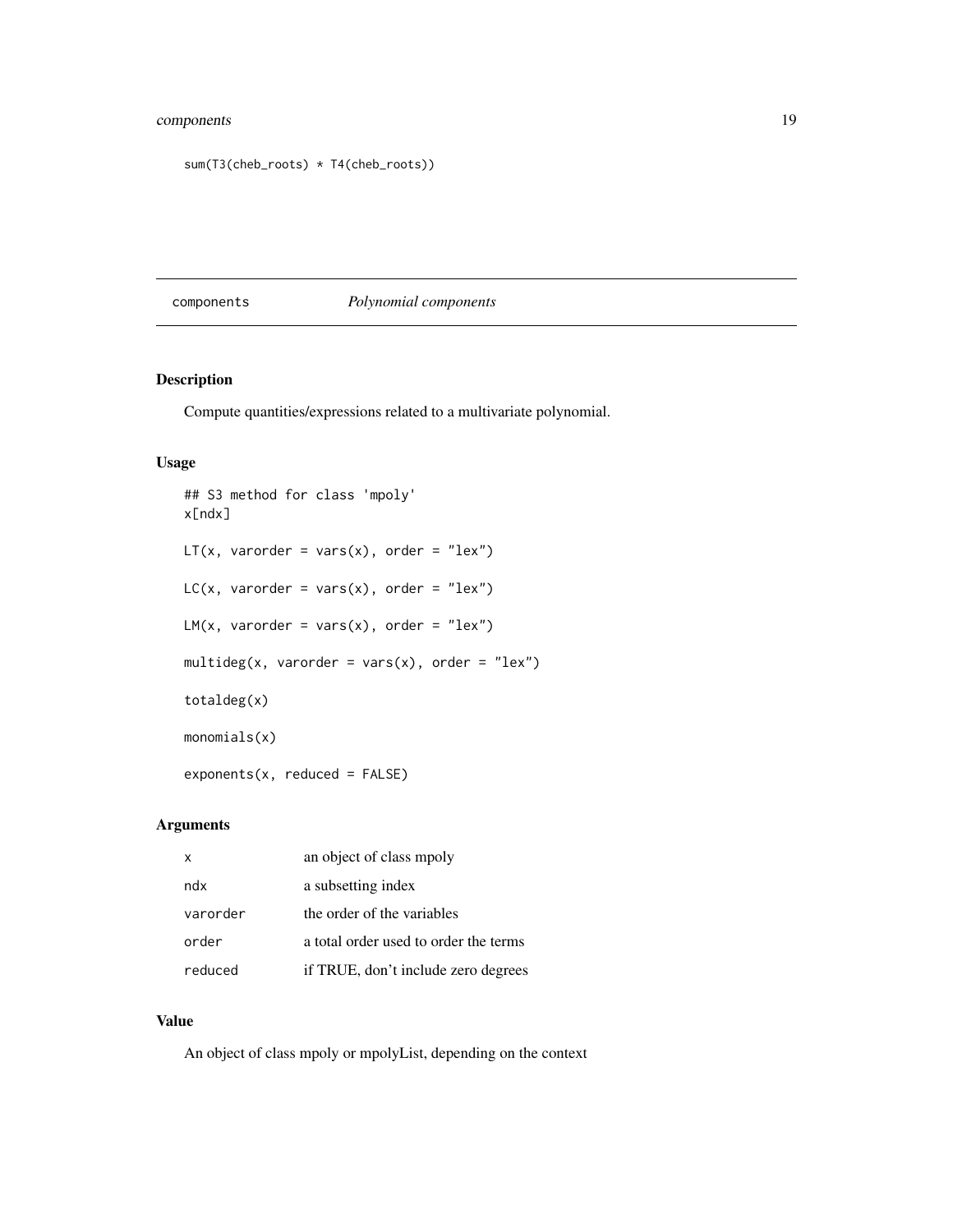# <span id="page-19-0"></span>Examples

```
(p \le mp("x y^2 + x (x+1) (x+2) x z + 3 x^10")p[2]
p[-2]
p[2:3]
LT(p)
LC(p)
LM(p)
multideg(p)
totaldeg(p)
monomials(p)
exponents(p)
exponents(p, reduce = TRUE)
lapply(exponents(p), is.integer)
homogeneous_components(p)
```
<span id="page-19-1"></span>deriv.mpoly *Compute partial derivatives of a multivariate polynomial.*

# Description

This is a deriv method for mpoly objects. It does not call the [stats::deriv\(\)](#page-0-0).

#### Usage

```
## S3 method for class 'mpoly'
deriv(expr, var, ...)
```
# Arguments

| expr | an object of class mpoly                   |
|------|--------------------------------------------|
| var  | character - the partial derivative desired |
| .    | any additional arguments                   |

# Value

An object of class mpoly or mpolyList.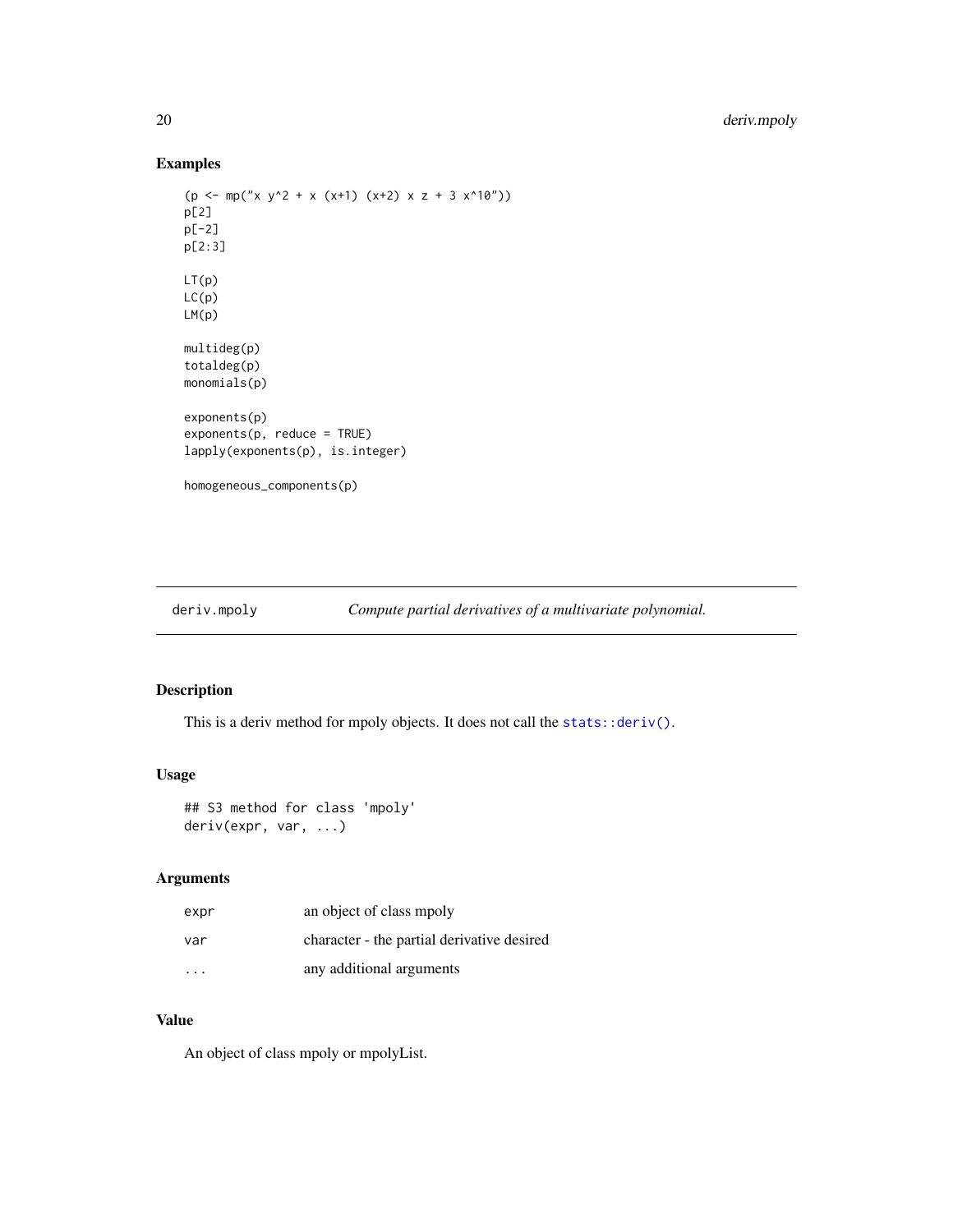#### <span id="page-20-0"></span> $eq$ \_mp  $21$

# Examples

```
m \le m mp("x y + y z + z^2")
deriv(m, "x")
deriv(m, "y")
deriv(m, "z")
deriv(m, c("x","y","z"))
deriv(m, "a")
is.mpoly(deriv(m, "x"))
is.mpolyList( deriv(m, c("x","y","z")) )
```

# eq\_mp *Convert an equation to a polynomial*

# Description

Convert characters of the form "p1 = p2" (or similar) to an mpoly object representing p1 -p2.

# Usage

eq\_mp(string, ...)

#### Arguments

| string   | a character string containing a polynomial, see examples |
|----------|----------------------------------------------------------|
| $\cdots$ | arguments to pass to $mpoly()$                           |

#### Value

An object of class mpoly or mpolyList.

#### Author(s)

David Kahle <david@kahle.io>

# See Also

[mpoly\(\)](#page-35-1)

# Examples

eq\_mp(c("y = x", "y ==  $(x + 2)$ "))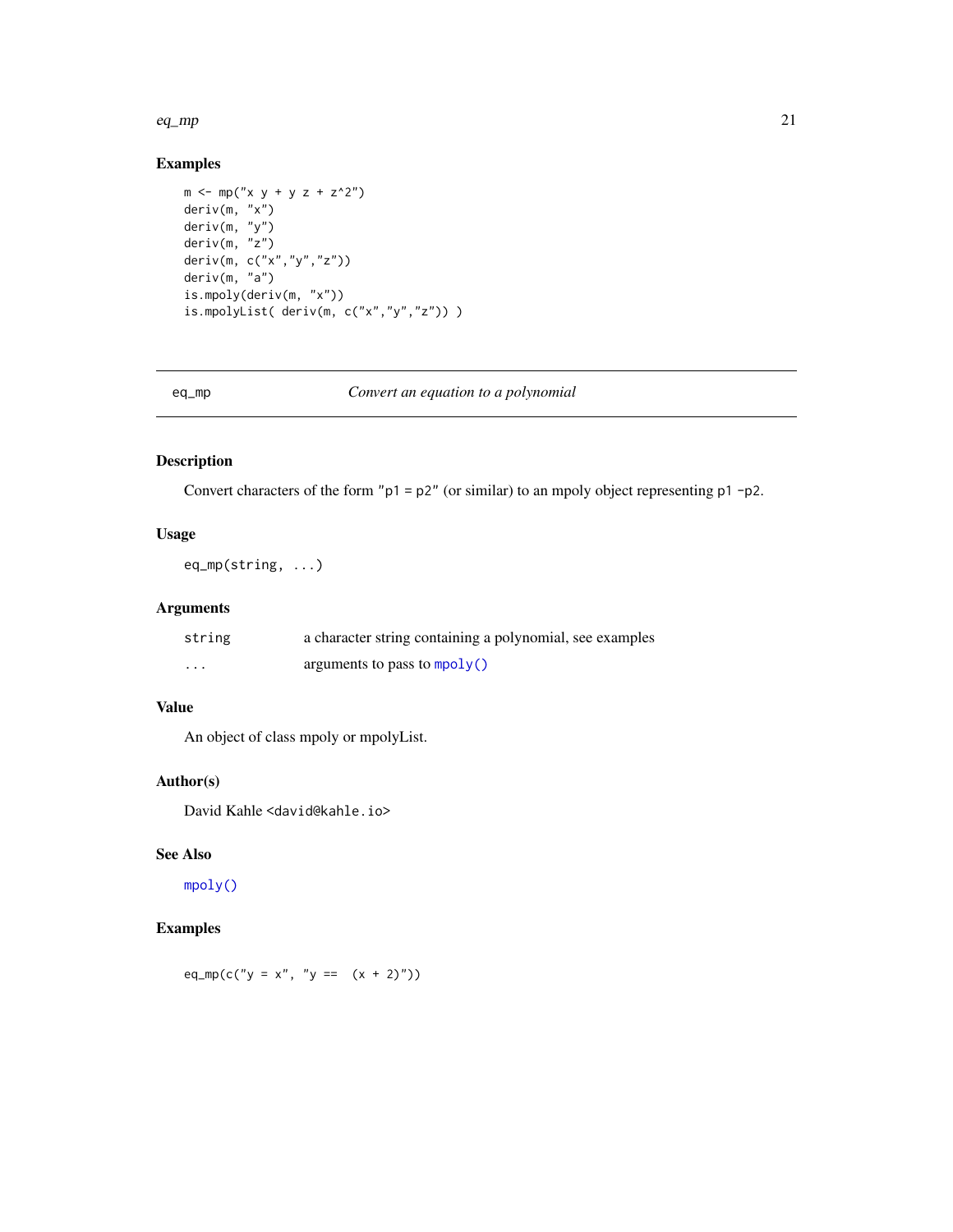<span id="page-21-0"></span>

#### Description

This is a wrapper for deriv.mpoly.

#### Usage

gradient(mpoly)

#### Arguments

mpoly an object of class mpoly

#### Value

An object of class mpoly or mpolyList.

#### See Also

[deriv.mpoly\(\)](#page-19-1)

# Examples

 $m \le m \le m \le \frac{m}{2} \times \frac{1}{2} + \frac{1}{2} \times \frac{2}{2}$ gradient(m)

```
# gradient descent illustration using the symbolically
# computed gradient of the rosenbrock function (shifted)
rosenbrock <- mp("(1 - x)^2 + 100 (y - x^2)^2")
fn <- as.function(rosenbrock)
(rosenbrock_gradient <- gradient(rosenbrock))
gr <- as.function(rosenbrock_gradient)
```

```
# visualize the function
library(ggplot2)
s \leq -\text{seq}(-5, 5, .05)df \leftarrow expand.grid(x = s, y = s)
df$z <- apply(df, 1, fn)
ggplot(df, aes(x = x, y = y)) +
  geom\_raster(aes(fill = z + 1e-10)) +
  scale_fill_continuous(trans = "log10")
# run the gradient descent algorithm using line-search
# step sizes computed with optimize()
current \leq steps \leq c(-3,-4)
```

```
change <- 1
tol <- 1e-5
```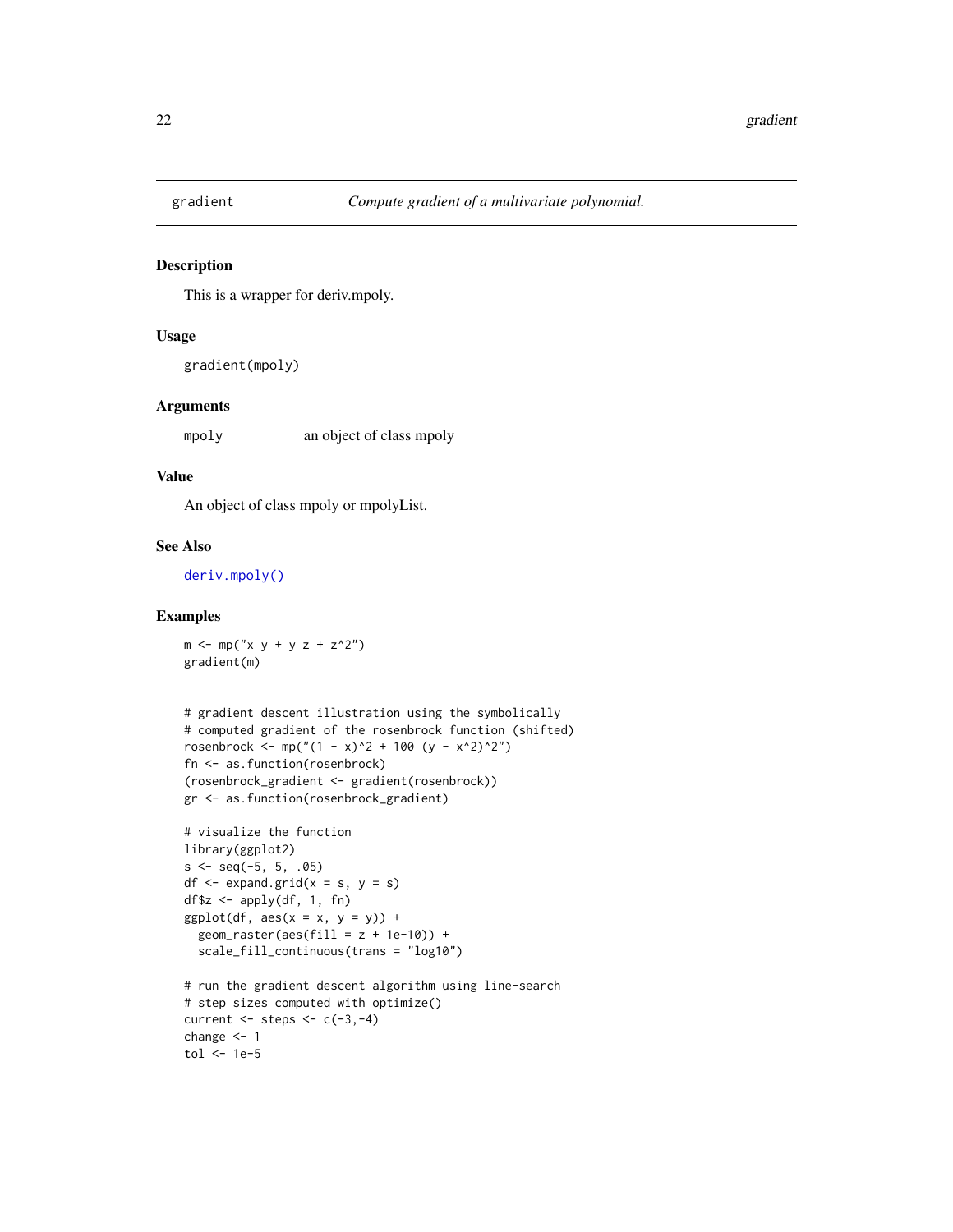#### <span id="page-22-0"></span>hermite 23

```
while(change > tol){
 last <- current
 delta <- optimize(
   function(delta) fn(current - delta*gr(current)),
   interval = c(1e-10, .1))$minimum
 current <- current - delta*gr(current)
 steps <- unname(rbind(steps, current))
 change <- abs(fn(current) - fn(last))
}
steps <- as.data.frame(steps)
names(steps) \leq c("x", "y")
# visualize steps, note the optim at c(1,1)
# the routine took 5748 steps
ggplot(df, aes(x = x, y = y)) +geom\_raster(aes(fill = z + 1e-10)) +
 geom_path(data = steps, color = "red") +
 geom_point(data = steps, color = "red", size = .5) +
 scale_fill_continuous(trans = "log10")
# it gets to the general region of space quickly
# but once it gets on the right arc, it's terrible
# here's what the end game looks like
last_steps <- tail(steps, 100)
rngx <- range(last_steps$x); sx <- seq(rngx[1], rngx[2], length.out = 201)
rngy <- range(last_steps$y); sy <- seq(rngy[1], rngy[2], length.out = 201)
df \leq expand.grid(x = sx, y = sy)
df$z <- apply(df, 1, fn)
ggplot(df, aes(x = x, y = y)) +geom_raster(aes(fill = z)) +
 geom_path(data = last_steps, color = "red", size = .25) +
 geom_point(data = last_steps, color = "red", size = 1) +
 scale_fill_continuous(trans = "log10")
```
hermite *Hermite polynomials*

#### Description

Hermite polynomials as computed by orthopolynom.

#### Usage

```
hermite(degree, kind = "he", indeterminate = "x", normalized = FALSE)
```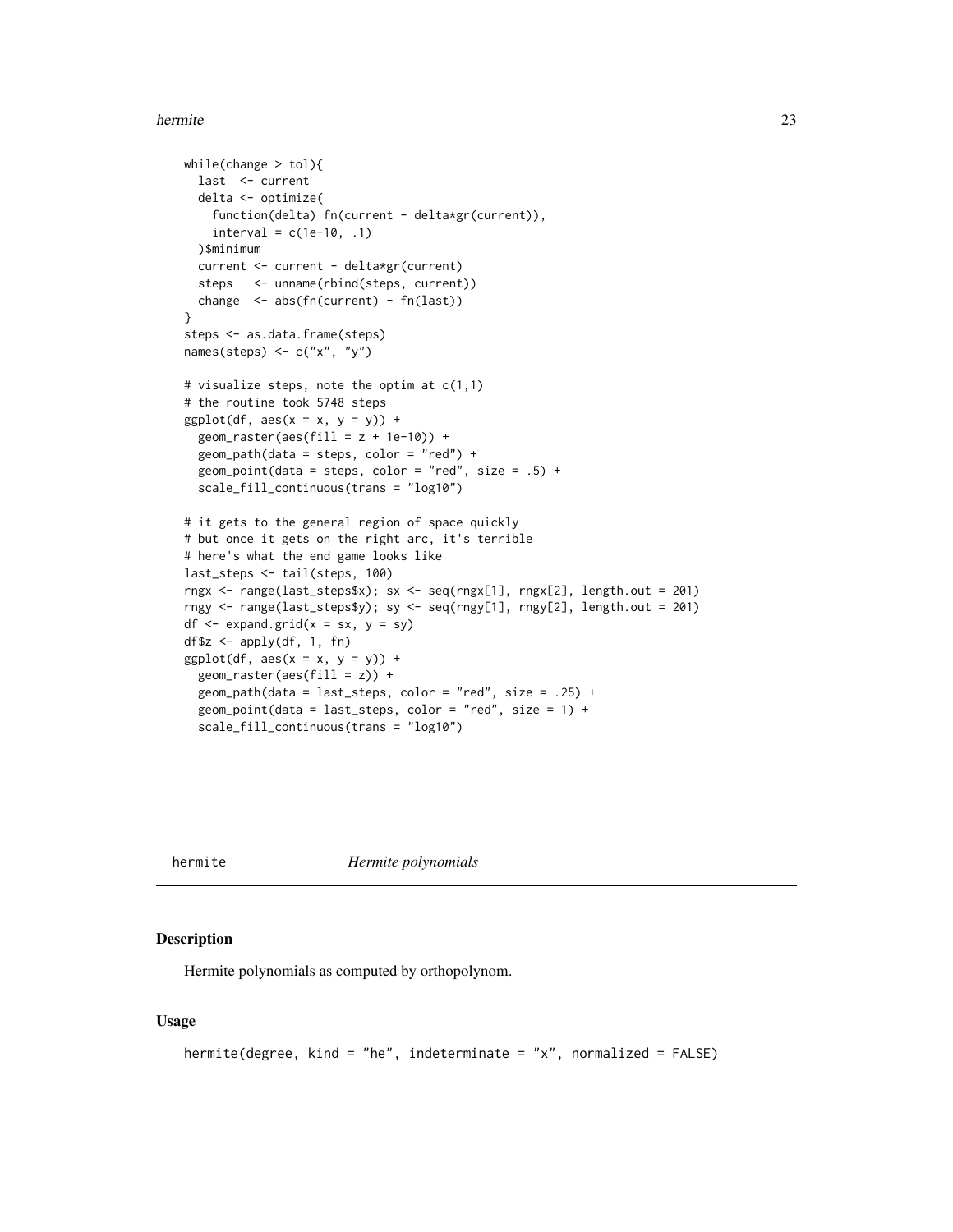<span id="page-23-0"></span>24 hermite and the set of the set of the set of the set of the set of the set of the set of the set of the set of the set of the set of the set of the set of the set of the set of the set of the set of the set of the set o

#### Arguments

| degree                      | degree of polynomial                                                     |
|-----------------------------|--------------------------------------------------------------------------|
| kind                        | "he" (default, probabilists', see Wikipedia article) or "h" (physicists) |
| indeterminate indeterminate |                                                                          |
| normalized                  | provide normalized coefficients                                          |

#### Value

a mpoly object or mpolyList object

#### Author(s)

David Kahle calling code from the orthopolynom package

# See Also

[orthopolynom::hermite.h.polynomials\(\)](#page-0-0), [orthopolynom::hermite.he.polynomials\(\)](#page-0-0), [htt](http://en.wikipedia.org/wiki/Hermite_polynomials)p: [//en.wikipedia.org/wiki/Hermite\\_polynomials](http://en.wikipedia.org/wiki/Hermite_polynomials)

# Examples

```
hermite(0)
hermite(1)
hermite(2)
hermite(3)
hermite(4)
hermite(5)
hermite(6)
hermite(10)
hermite(0:5)
hermite(0:5, normalized = TRUE)hermite(0:5, indeterminate = "t")
```
# visualize the hermite polynomials

```
library(ggplot2); theme_set(theme_classic())
library(tidyr)
```

```
s < -seq(-3, 3, length.out = 201)N <- 5 # number of hermite polynomials to plot
(hermPolys <- hermite(0:N))
```

```
# see ?bernstein for a better understanding of
# how the code below works
```

```
df <- data.frame(s, as.function(hermPolys)(s))
```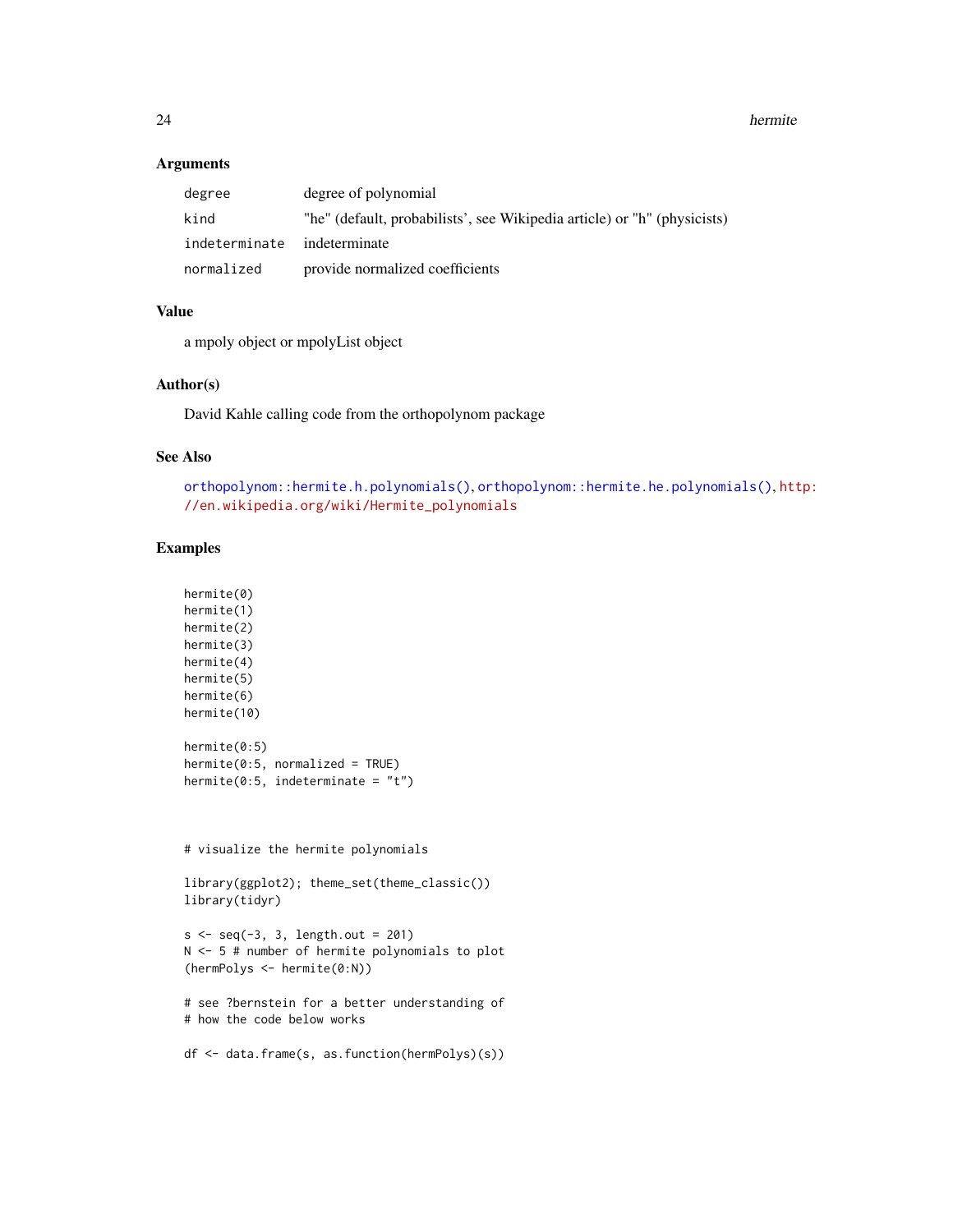# <span id="page-24-0"></span>homogenize 25

```
names(df) \leq c("x", paste0("T_", 0:N))
mdf <- gather(df, degree, value, -x)
qplot(x, value, data = mdf, geom = "line", color = degree)# hermite polynomials are orthogonal with respect to the gaussian kernel:
He2 <- as.function(hermite(2))
He3 <- as.function(hermite(3))
He4 <- as.function(hermite(4))
w <- dnorm
integerate(function(x) He2(x) * He3(x) * w(x), lower = -Inf, upper = Inf)integrate(function(x) He2(x) * He4(x) * w(x), lower = -Inf, upper = Inf)
integerate(function(x) He3(x) * He4(x) * w(x), lower = -Inf, upper = Inf)
```
homogenize *Homogenize a polynomial*

#### Description

Homogenize a polynomial.

#### Usage

```
homogenize(x, indeterminate = "t")
```
dehomogenize(x, indeterminate =  $"t")$ 

is.homogeneous(x)

homogeneous\_components(x)

#### Arguments

| x             | an mpoly object, see mpoly() |
|---------------|------------------------------|
| indeterminate | name of homogenization       |

#### Value

a (de/homogenized) mpoly or an mpolyList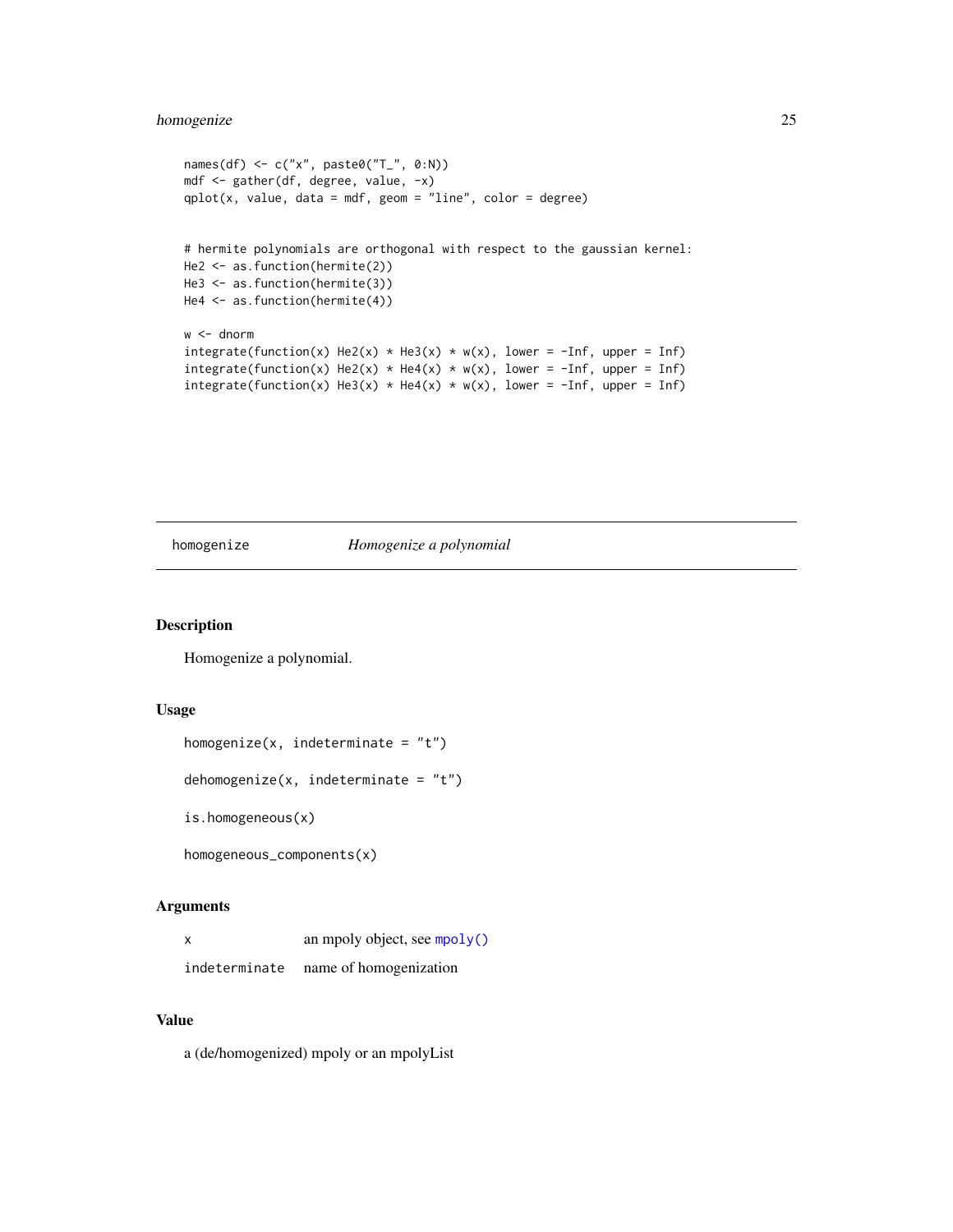# Examples

```
x \le m p("x^4 + y + 2 x y^2 - 3 z")is.homogeneous(x)
(xh \le - \text{homogeneity}(x))is.homogeneous(xh)
homogeneous_components(x)
homogenize(x, "o")
xh \leq - homogenize(x)
dehomogenize(xh) # assumes indeterminate = "t"
plug(xh, "t", 1) # same effect, but dehomogenize is faster
# the functions are vectorized
(ps \leq -mp(c("x + y^2", "x + y^3")))(psh <- homogenize(ps))
dehomogenize(psh)
# demonstrating a leading property of homogeneous polynomials
library(magrittr)
p \le -mp("x^2 + 2 x + 3")(ph <- homogenize(p, "y"))
lambda <- 3
(d <- totaldeg(p))
ph %>%
  plug("x", lambda*mp("x")) %>%
  plug("y", lambda*mp("y"))
lambda^d * ph
```
insert *Insert an element into a vector.*

#### Description

Insert an element into a vector.

# Usage

insert(elem, slot, v)

#### Arguments

elem element to insert

<span id="page-25-0"></span>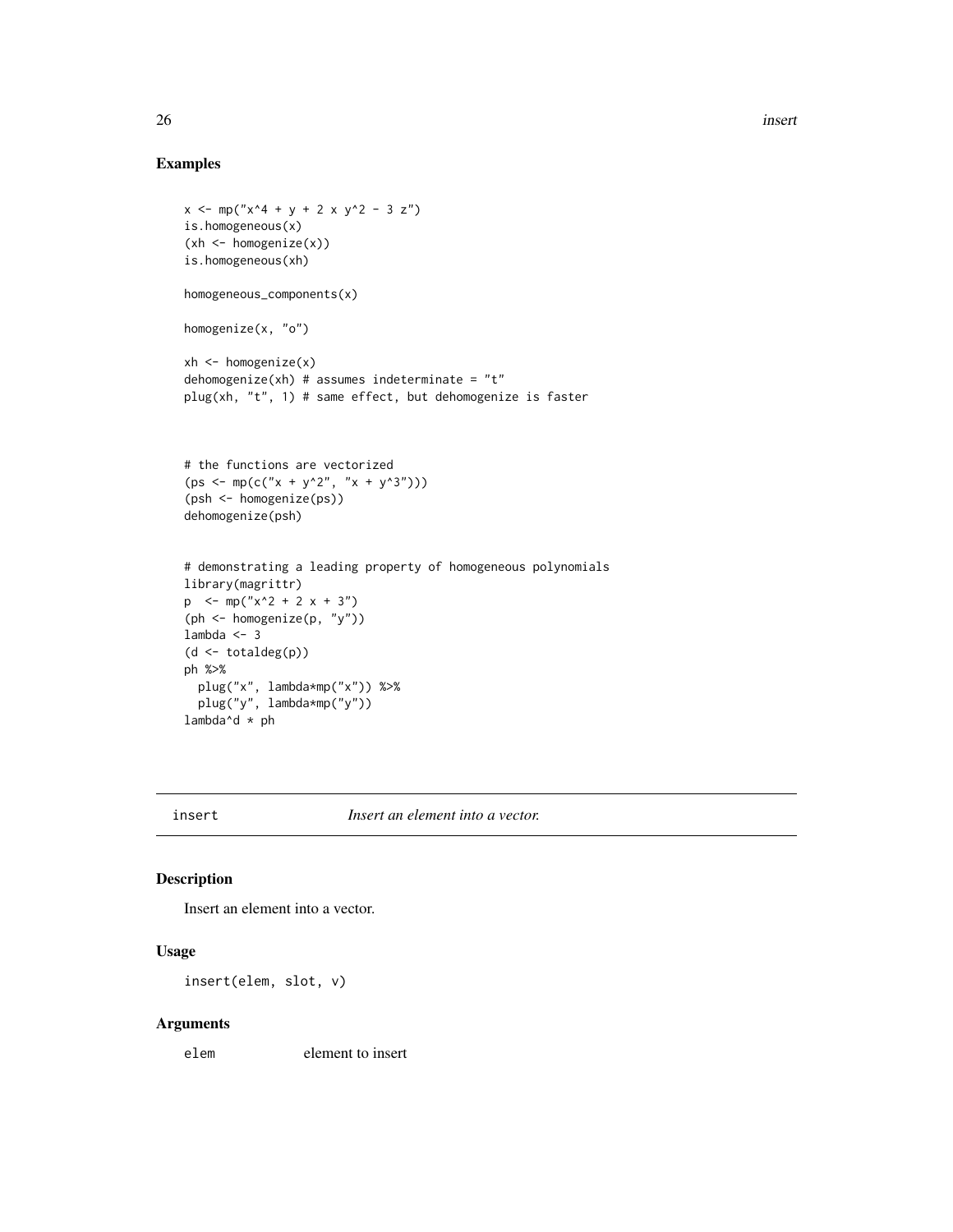# <span id="page-26-0"></span>is.wholenumber 27

| slot          | location of insert    |
|---------------|-----------------------|
| $\mathcal{N}$ | vector to insert into |

# Value

vector with element inserted

# Examples

```
insert(2, 1, 1)
insert(2, 2, 1)
insert('x', 5, letters)
```
# is.wholenumber *Test whether an object is a whole number*

# Description

Test whether an object is a whole number.

# Usage

is.wholenumber(x, tol = .Machine\$double.eps^0.5)

# Arguments

| X   | object to be tested                                 |
|-----|-----------------------------------------------------|
| tol | tolerance within which a number is said to be whole |

# Value

Vector of logicals.

# Examples

is.wholenumber(seq(-3,3,.5))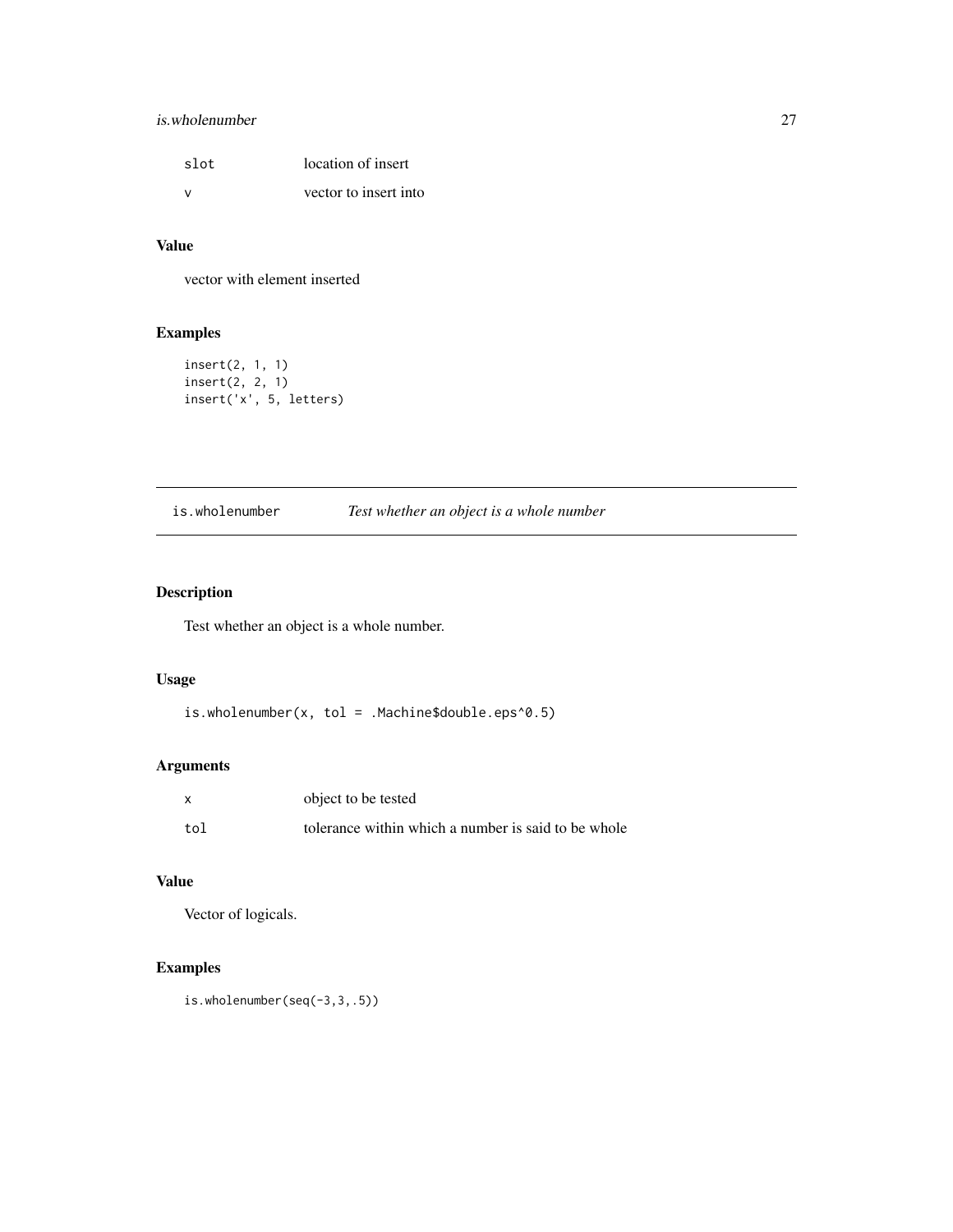<span id="page-27-0"></span>

# Description

Jacobi polynomials as computed by orthopolynom.

#### Usage

```
jacobi(
 degree,
 alpha = 1,
 beta = 1,
 kind = "p",indeterminate = "x",
 normalized = FALSE
)
```
#### Arguments

| degree        | degree of polynomial                |
|---------------|-------------------------------------|
| alpha         | the first parameter, also called p  |
| beta          | the second parameter, also called q |
| kind          | "g" or " $p$ "                      |
| indeterminate | indeterminate                       |
| normalized    | provide normalized coefficients     |

#### Value

a mpoly object or mpolyList object

# Author(s)

David Kahle calling code from the orthopolynom package

### See Also

```
orthopolynom::jacobi.g.polynomials(), orthopolynom::jacobi.p.polynomials(), http:
//en.wikipedia.org/wiki/Jacobi_polynomials
```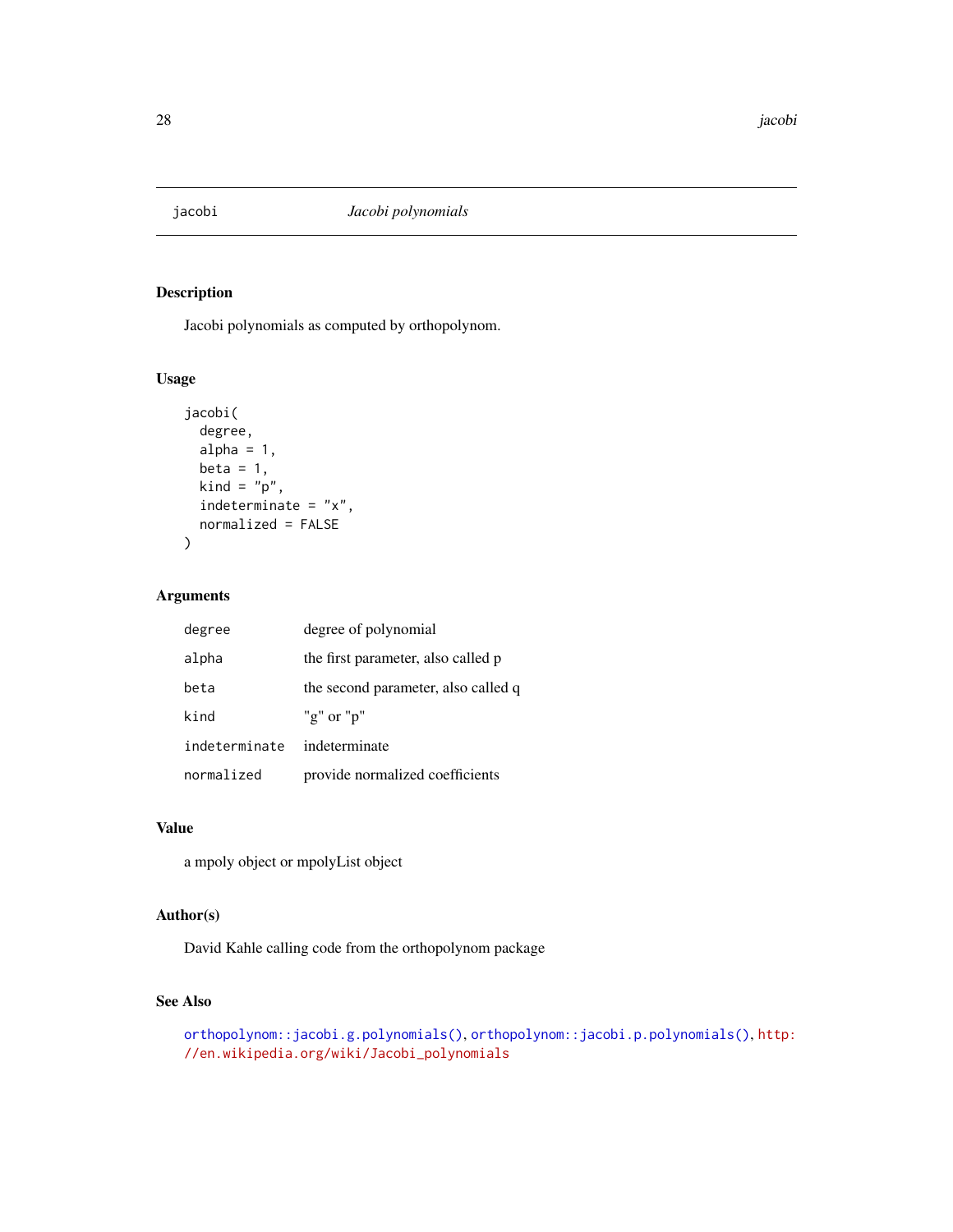#### <span id="page-28-0"></span>laguerre 29

#### Examples

```
jacobi(0)
jacobi(1)
jacobi(2)
jacobi(3)
jacobi(4)
jacobi(5)
jacobi(6)
jacobi(10, 2, 2, normalized = TRUE)jacobi(0:5)
jacobi(0:5, normalized = TRUE)jacobi(0:5, kind = "g")jacobi(0:5, indeterminate = "t")# visualize the jacobi polynomials
```

```
library(ggplot2); theme_set(theme_classic())
library(tidyr)
```

```
s <- seq(-1, 1, length.out = 201)
N <- 5 # number of jacobi polynomials to plot
(jacPolys <- jacobi(0:N, 2, 2))
```

```
df <- data.frame(s, as.function(jacPolys)(s))
names(df) <- c("x", paste0("P_", 0:N))
mdf <- gather(df, degree, value, -x)
qplot(x, value, data = mdf, geom = "line", color = degree)qplot(x, value, data = mdf, geom = "line", color = degree) +coord\_cartesian(ylim = c(-30, 30))
```
laguerre *Generalized Laguerre polynomials*

#### Description

Generalized Laguerre polynomials as computed by orthopolynom.

#### Usage

```
laguerre(degree, alpha = 0, indeterminate = "x", normalized = FALSE)
```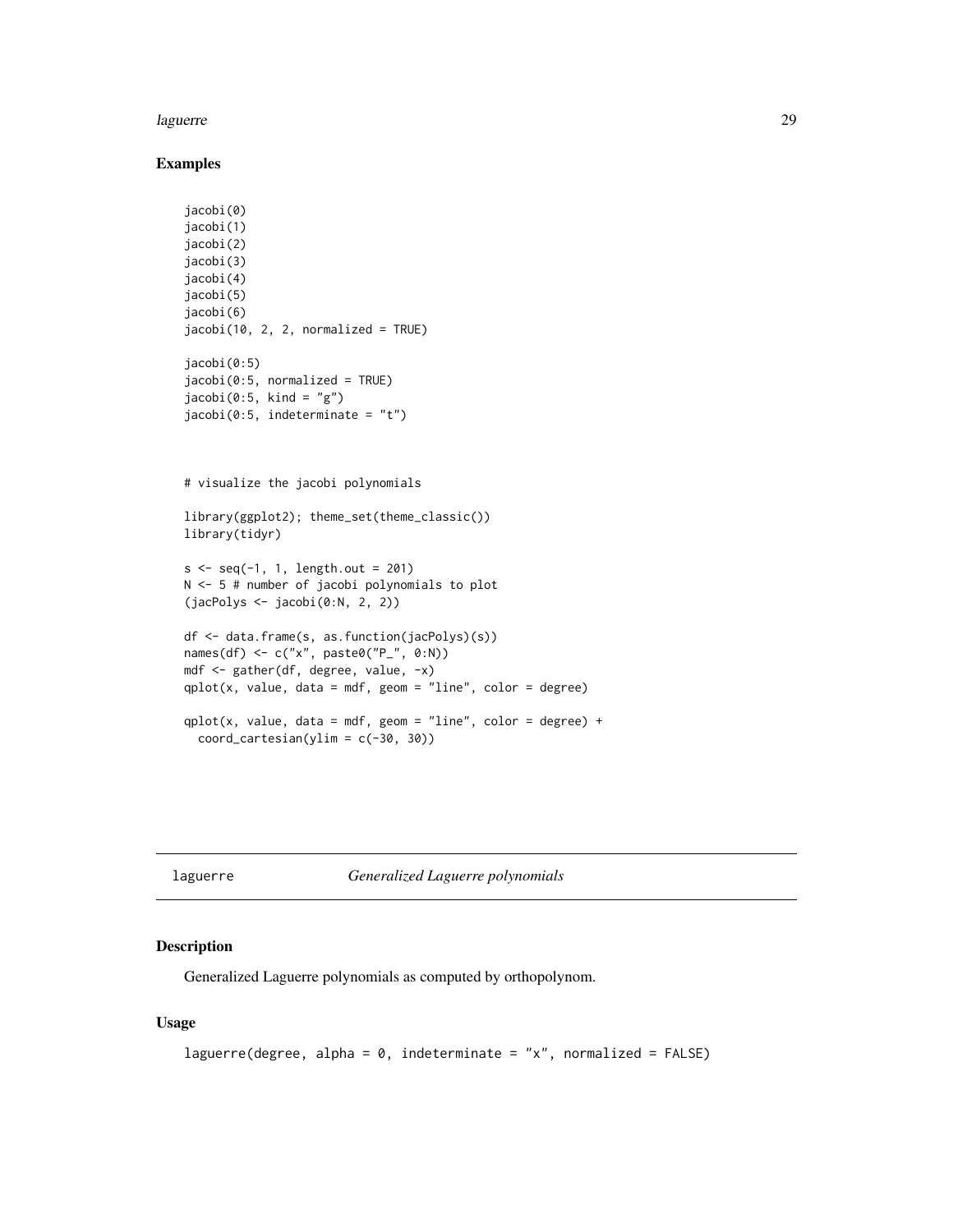30 laguerre

#### Arguments

| degree        | degree of polynomial            |
|---------------|---------------------------------|
| alpha         | generalization constant         |
| indeterminate | indeterminate                   |
| normalized    | provide normalized coefficients |

# Value

a mpoly object or mpolyList object

#### Author(s)

David Kahle calling code from the orthopolynom package

# See Also

[orthopolynom::glaguerre.polynomials\(\)](#page-0-0), [http://en.wikipedia.org/wiki/Laguerre\\_polynomials](http://en.wikipedia.org/wiki/Laguerre_polynomials)

```
laguerre(0)
laguerre(1)
laguerre(2)
laguerre(3)
laguerre(4)
laguerre(5)
laguerre(6)
laguerre(2)
laguerre(2, normalized = TRUE)
laguerre(0:5)
laguerre(0:5, normalized = TRUE)laguerre(0:5, indeterminate = "t")
# visualize the laguerre polynomials
library(ggplot2); theme_set(theme_classic())
library(tidyr)
```

```
s < - seq(-5, 20, length.out = 201)
N <- 5 # number of laguerre polynomials to plot
(lagPolys <- laguerre(0:N))
```

```
# see ?bernstein for a better understanding of
# how the code below works
```
<span id="page-29-0"></span>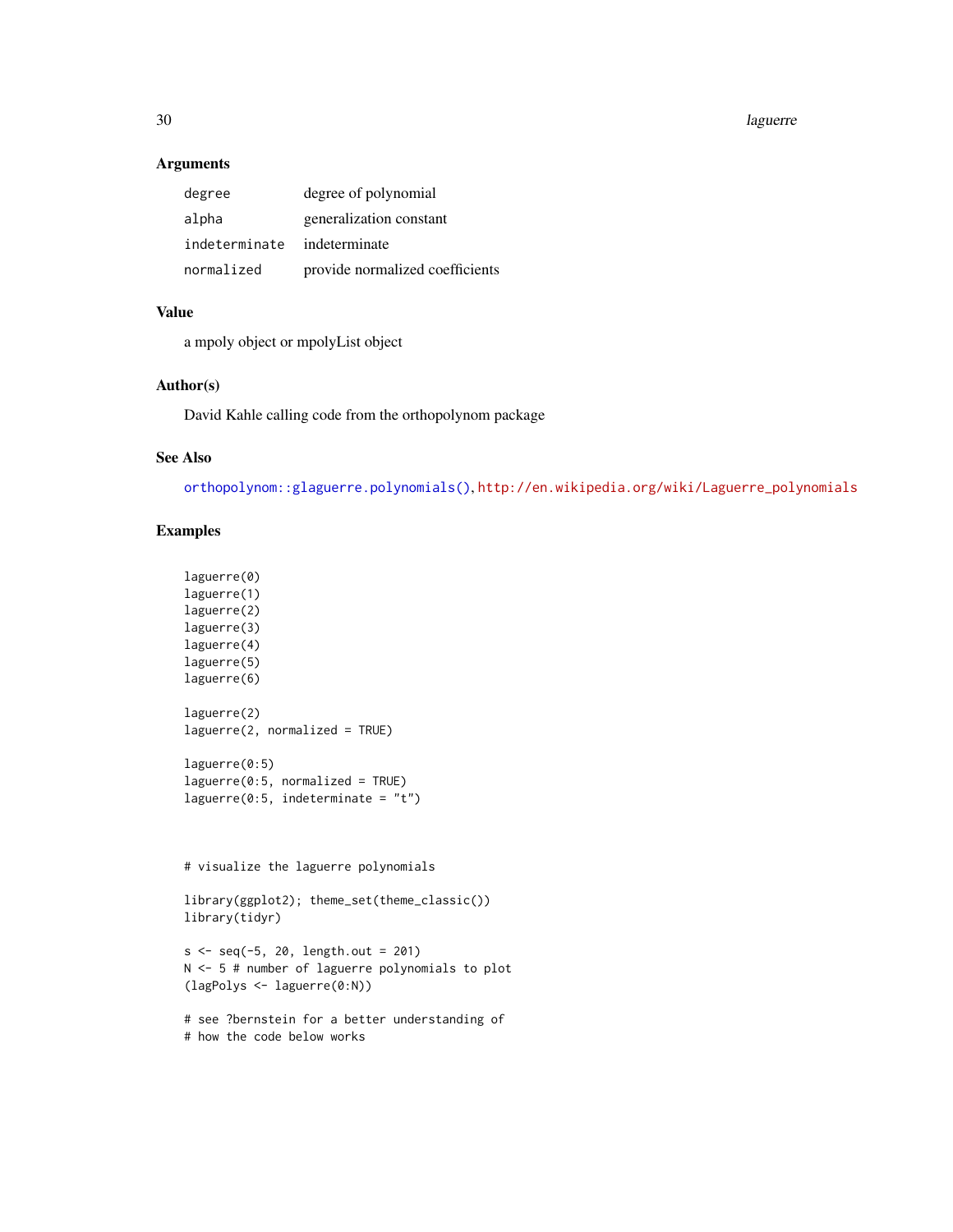```
df <- data.frame(s, as.function(lagPolys)(s))
names(df) <- c("x", paste0("L_", 0:N))
mdf <- gather(df, degree, value, -x)
qplot(x, value, data = mdf, geom = "line", color = degree)qplot(x, value, data = mdf, geom = "line", color = degree) +coord\_cartesian(ylim = c(-25, 25))# laguerre polynomials are orthogonal with respect to the exponential kernel:
L2 <- as.function(laguerre(2))
L3 <- as.function(laguerre(3))
L4 <- as.function(laguerre(4))
w < - dexp
integrate(function(x) L2(x) * L3(x) * w(x), lower = 0, upper = Inf)
integrate(function(x) L2(x) * L4(x) * w(x), lower = 0, upper = Inf)
integrate(function(x) L3(x) * L4(x) * w(x), lower = 0, upper = Inf)
```
LCM *Compute the least common multiple of two numbers.*

#### Description

A simple algorithm to compute the least common multiple of two numbers

#### Usage

 $LCM(x, y)$ 

#### Arguments

| X | an object of class numeric |
|---|----------------------------|
| у | an object of class numeric |

#### Value

The least common multiple of x and y.

```
LCM(5,7)
LCM(5,8)
LCM(5,9)
LCM(5,10)
Reduce(LCM, 1:10) # -> 2520
```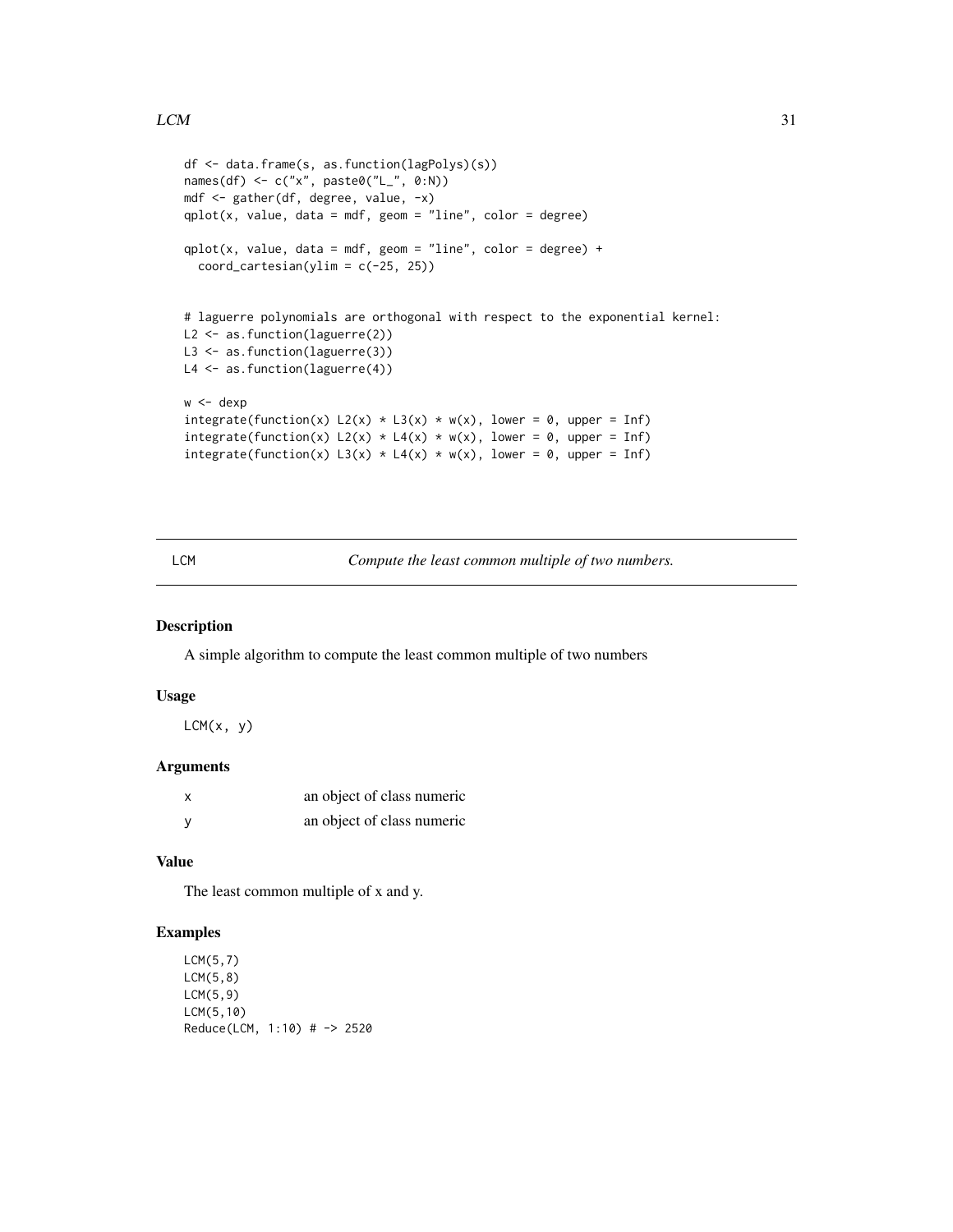<span id="page-31-0"></span>

# Description

Legendre polynomials as computed by orthopolynom.

# Usage

```
legendre(degree, indeterminate = "x", normalized = FALSE)
```
# Arguments

| degree                      | degree of polynomial            |
|-----------------------------|---------------------------------|
| indeterminate indeterminate |                                 |
| normalized                  | provide normalized coefficients |

# Value

a mpoly object or mpolyList object

#### Author(s)

David Kahle calling code from the orthopolynom package

#### See Also

[orthopolynom::legendre.polynomials\(\)](#page-0-0), [http://en.wikipedia.org/wiki/Legendre\\_polynomials](http://en.wikipedia.org/wiki/Legendre_polynomials)

```
legendre(0)
legendre(1)
legendre(2)
legendre(3)
legendre(4)
legendre(5)
legendre(6)
legendre(2)
legendre(2, normalized = TRUE)
legendre(0:5)
legendre(0:5, normalized = TRUE)
legendre(0:5, indeterminate = "t")
```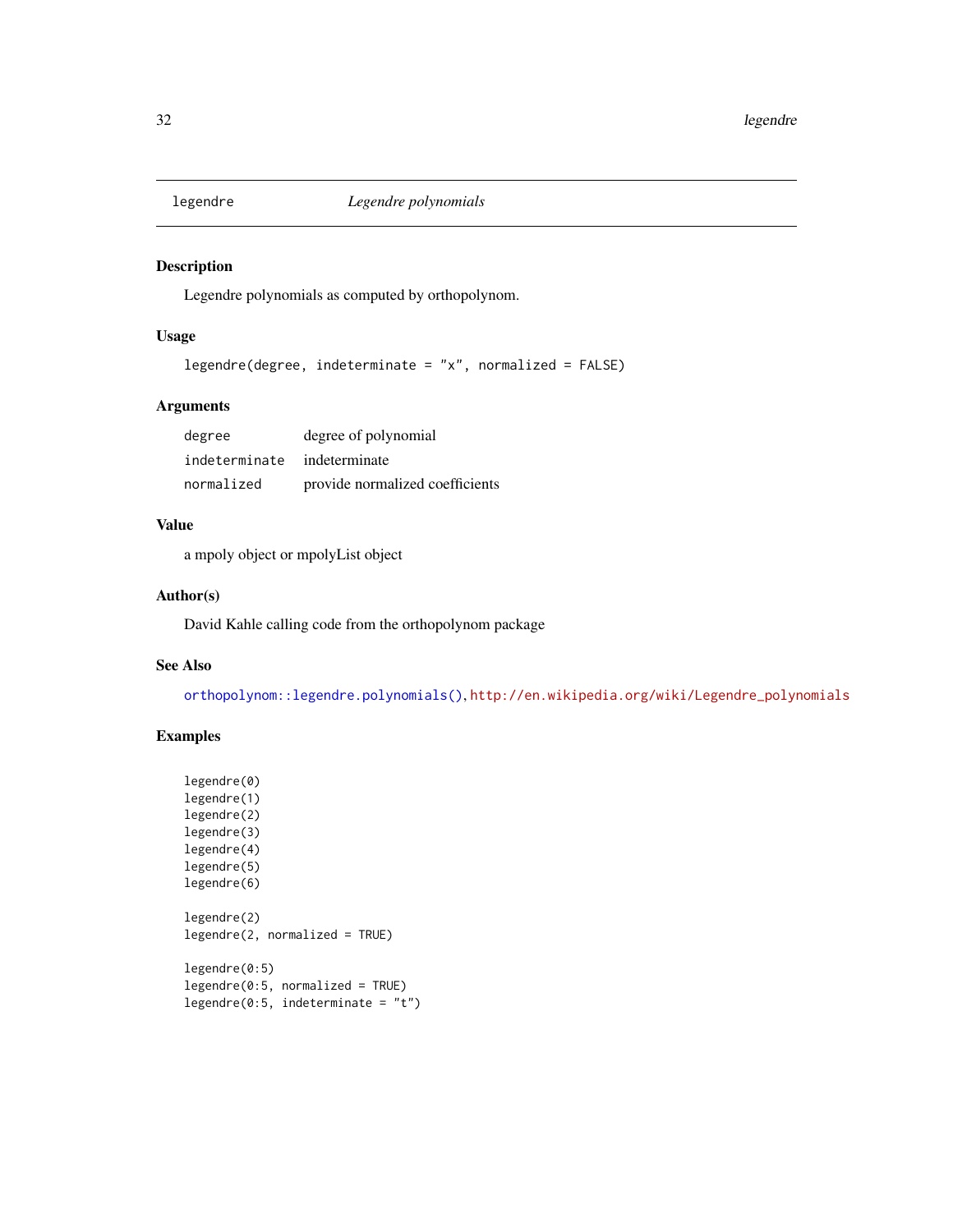#### legendre 33

```
# visualize the legendre polynomials
library(ggplot2); theme_set(theme_classic())
library(tidyr)
s < -seq(-1, 1, length.out = 201)N <- 5 # number of legendre polynomials to plot
(legPolys <- legendre(0:N))
# see ?bernstein for a better understanding of
# how the code below works
df <- data.frame(s, as.function(legPolys)(s))
names(df) <- c("x", paste0("P_", 0:N))
mdf <- gather(df, degree, value, -x)
qplot(x, value, data = mdf, geom = "line", color = degree)# legendre polynomials and the QR decomposition
n < -201x \leq -\text{seq}(-1, 1, \text{length.out} = n)mat \le cbind(1, x, x^2, x^3, x^4, x^5)
Q \leftarrow qr.Q(qr(mat))df <- as.data.frame(cbind(x, Q))
names(df) <- c("x", 0:5)mdf <- gather(df, degree, value, -x)
qplot(x, value, data = mdf, geom = "line", color = degree)Q \leftarrow apply(Q, 2, function(x) \times / x[n])df <- as.data.frame(cbind(x, Q))
names(df) <- c("x", paste0("P_", 0:5))
mdf <- gather(df, degree, value, -x)
qplot(x, value, data = mdf, geom = "line", color = degree)# chebyshev polynomials are orthogonal in two ways:
P2 <- as.function(legendre(2))
P3 <- as.function(legendre(3))
P4 <- as.function(legendre(4))
integrate(function(x) P2(x) * P3(x), lower = -1, upper = 1)
integerate(function(x) P2(x) * P4(x), lower = -1, upper = 1)integrate(function(x) P3(x) * P4(x), lower = -1, upper = 1)
n <- 10000L
u \le runif(n, -1, 1)
2 * mean(P2(u) * P3(u))
2 * mean(P2(u) * P4(u))
2 * mean(P3(u) * P4(u))
(2/n) * sum(P2(u) * P3(u))
(2/n) * sum(P2(u) * P4(u))(2/n) * sum(P3(u) * P4(u))
```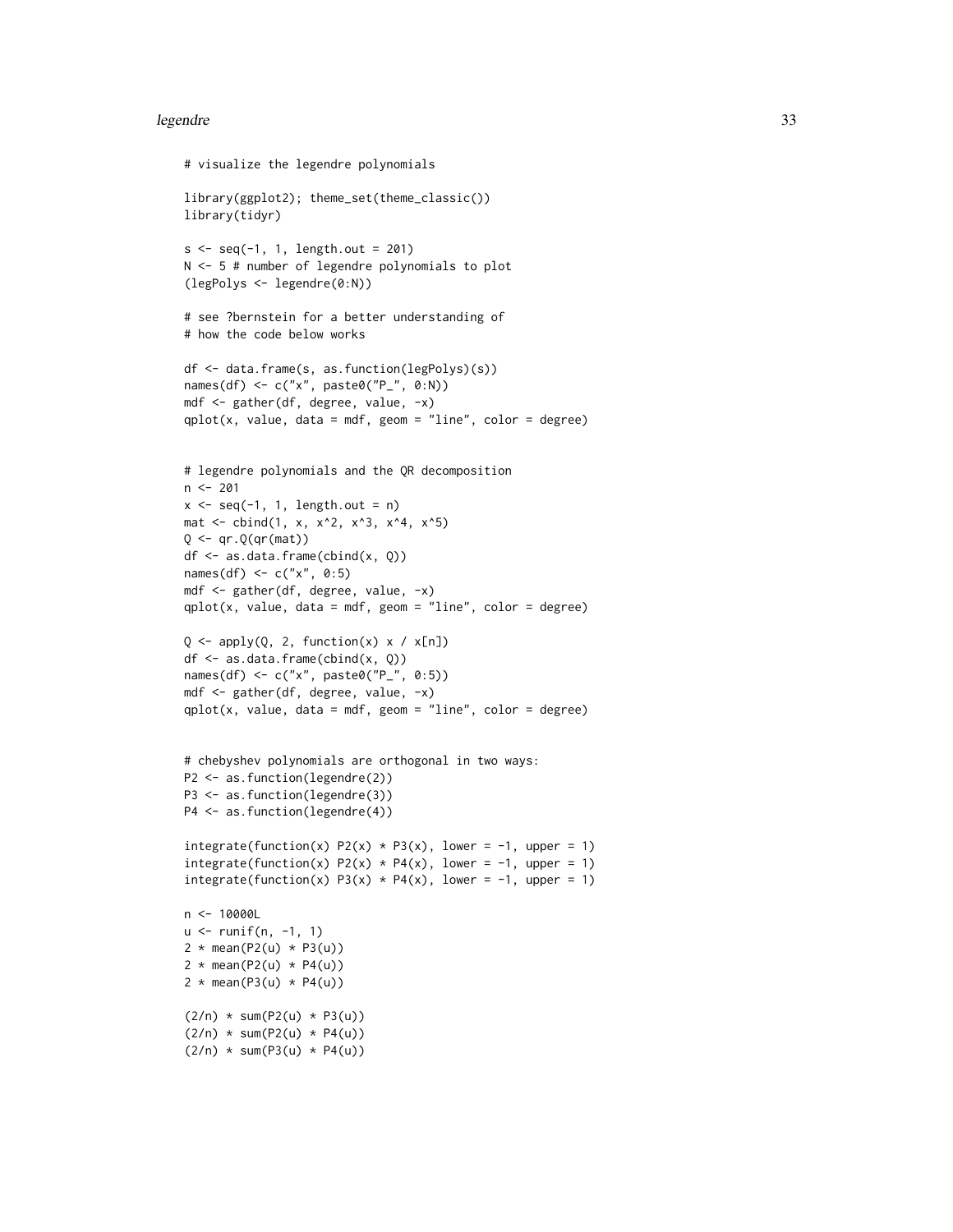<span id="page-33-0"></span>lissajous *Lissajous polynomials*

# Description

The Lissajous polynomials are the implicit (variety) descriptions of the image of the parametric map  $x = cos(m t + p)$ ,  $y = sin(n t + q)$ .

#### Usage

lissajous(m, n, p, q, digits = 3)

# Arguments

| m.n.p.q | Trigonometric coefficients, see examples for description                                                                                                |
|---------|---------------------------------------------------------------------------------------------------------------------------------------------------------|
| digits  | The number of digits to round coefficients to, see round mpol $y($ ). This is useful<br>for cleaning terms that are numerically nonzero, but should be. |

# Value

a mpoly object

#### See Also

[chebyshev\(\)](#page-16-1), Merino, J. C (2003). Lissajous figures and Chebyshev polynomials. The College Mathematics Journal, 34(2), pp. 122-127.

# Examples

lissajous(3, 2, -pi/2, 0) lissajous(4, 3, -pi/2, 0)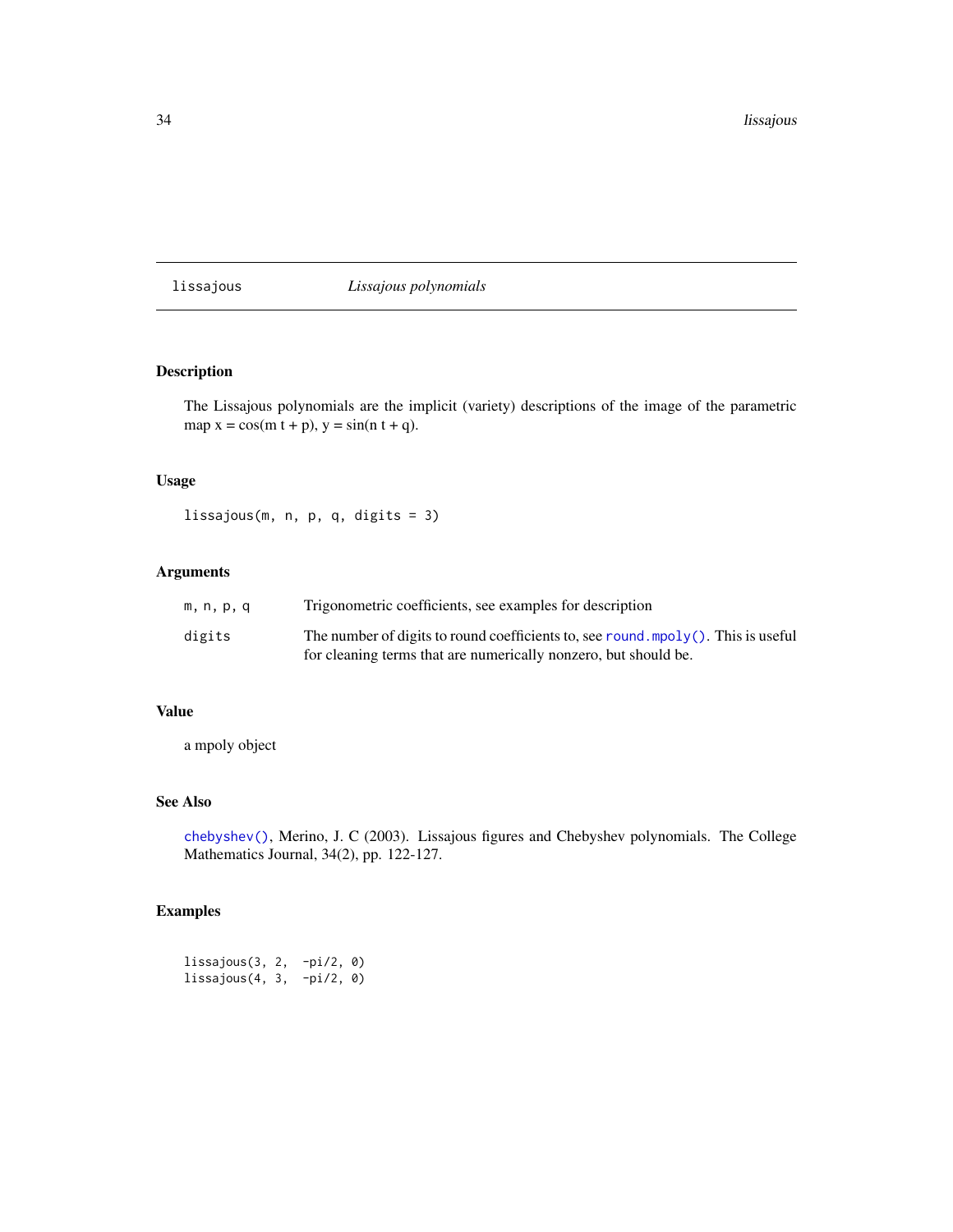# <span id="page-34-1"></span><span id="page-34-0"></span>Description

mp is a smart function which attempts to create a formal mpoly object from a character string containing the usual representation of a multivariate polynomial.

#### Usage

```
make_indeterminate_list(vars)
```
mp(string, varorder, stars\_only = FALSE)

#### Arguments

| vars       | a character vector of indeterminates                                                                         |
|------------|--------------------------------------------------------------------------------------------------------------|
| string     | a character string containing a polynomial, see examples                                                     |
| varorder   | (optional) order of variables in string                                                                      |
| stars_onlv | if you format your multiplications using asterisks, setting this to TRUE will re-<br>duce preprocessing time |

#### Value

An object of class mpoly.

#### Author(s)

David Kahle <david@kahle.io>

#### See Also

[mpoly\(\)](#page-35-1)

```
(m < - mp("x + y + x y") )is.mpoly( m )
unclass(m)
mp("x + 2 y + x^2 y + x y y z")mp("x + 2 y + x^2 y + x y z", varorder = c("y", "z", "x"))
(ms < - mp(c("x + y", "2 x")) )is.mpolyList(ms)
```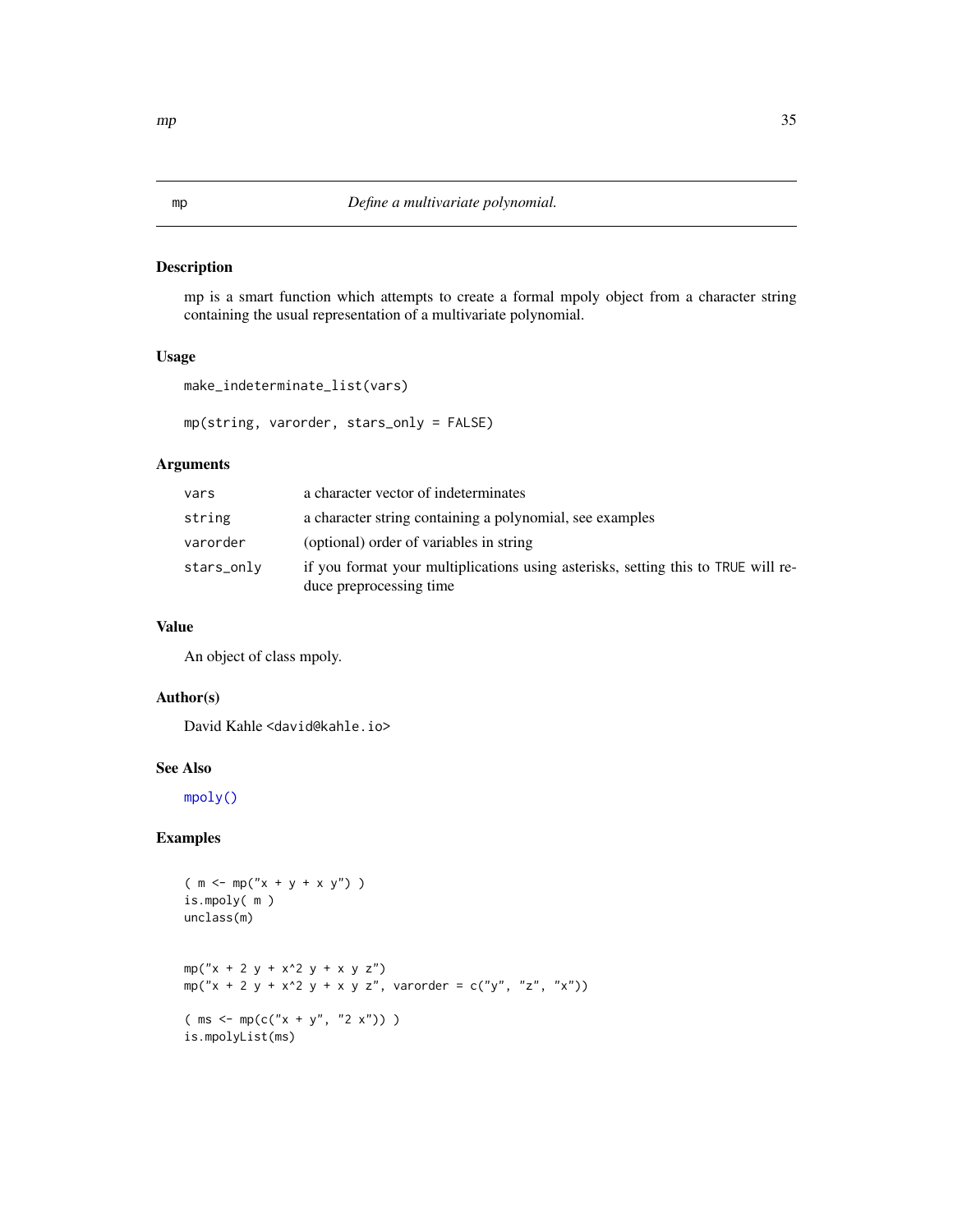```
gradient( mp("x + 2 y + x^2 y + x y z") )
gradient( mp("(x + y)^10") )
# mp and the print methods are kinds of inverses of each other
( polys \le mp(c("x + y", "x - y")) )
strings <- print(polys, silent = TRUE)
strings
mp(strings)
```
# <span id="page-35-1"></span>mpoly *Multivariate polynomials in R.*

# Description

A package for symbolic computation and more with multivariate polynomials

mpoly is the most basic function used to create objects of class mpoly. However, it is not a general purpose function; for that see [mp\(\)](#page-34-1).

#### Usage

mpoly(list, varorder)

#### Arguments

| list     | a list from which to construct an mpoly object                                       |
|----------|--------------------------------------------------------------------------------------|
| varorder | (optional) a character vector setting the intrinsic variable order of the polynomial |

#### Value

Object of class mpoly.

#### Author(s)

David Kahle <david@kahle.io>

#### See Also

 $mp()$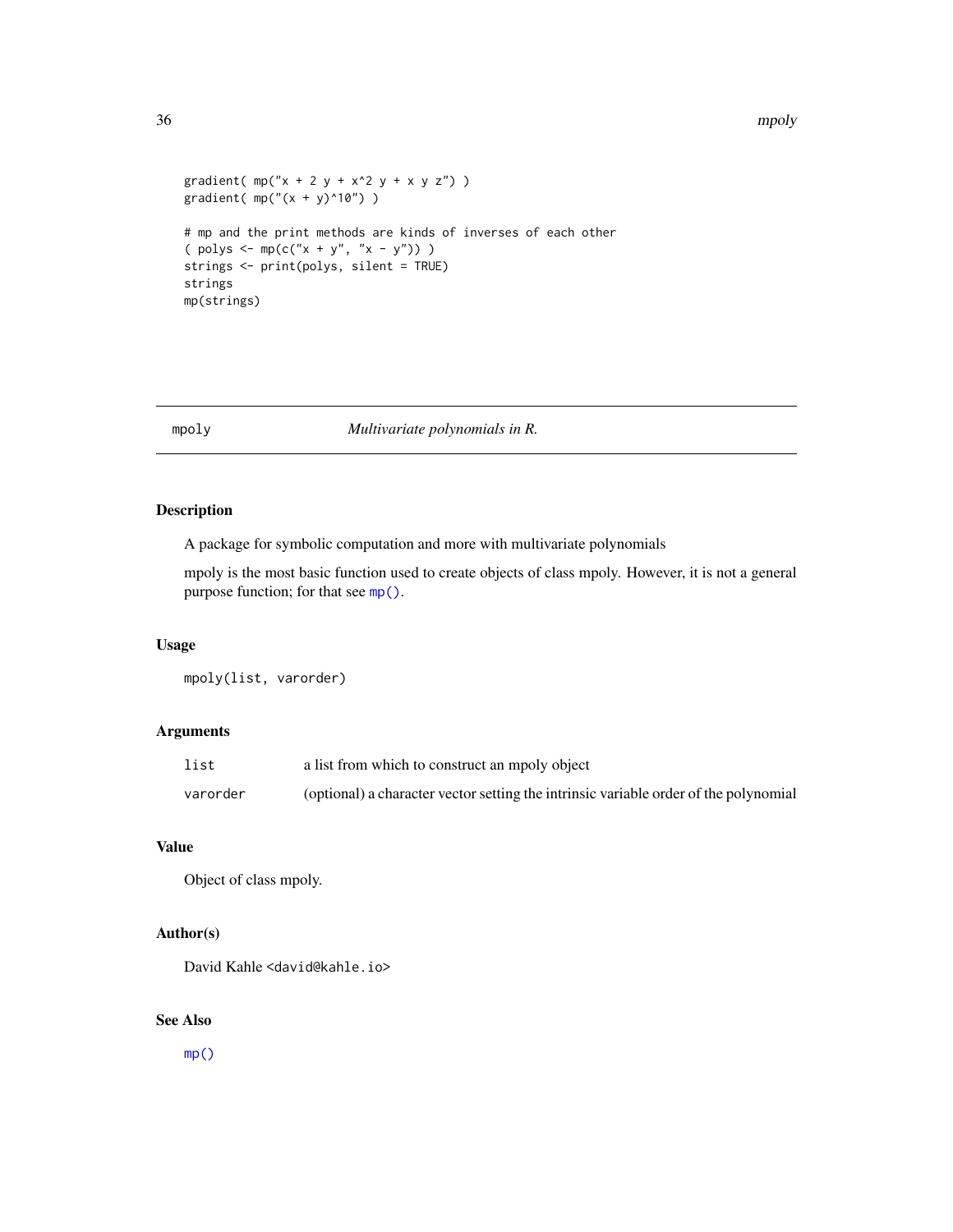# <span id="page-36-0"></span>mpoly-defunct 37

# Examples

```
list <- list(
  c(x = 1, coef = 1, y = 0),c(x = 0, y = 1, coef = 2),c(y = 1, \text{ coef} = -6),c(z = 1, \text{ coef} = -3, x = 2),c(x = 1, \text{ coef} = 0, x = 3),c(t = 1, coef = 4, t = 2, y = 4),c(x = 1),c(x = 1),
  c(coef = 5),
  c(\text{coef} = 5),
  c(coef = -5))
mpoly(list) # 3x - 4y - 3x^2z + 4y^4t^3 + 5mpoly(list, varorder = c("y", "z", "t", "x"))
list \le list( c(x = 5, x = 2, \text{coef} = 5, \text{coef} = 6, y = 0) )
mpoly(list)
```

| mpoly-defunct | Defunct mpoly functions |
|---------------|-------------------------|
|               |                         |

# Description

This is a list of past functions of the mpoly package.

#### Details

The following are defunct mpoly functions:

• grobner

mpoly-equal *Determine whether two multivariate polynomials are equal.*

#### Description

Determine whether two multivariate polynomials are equal.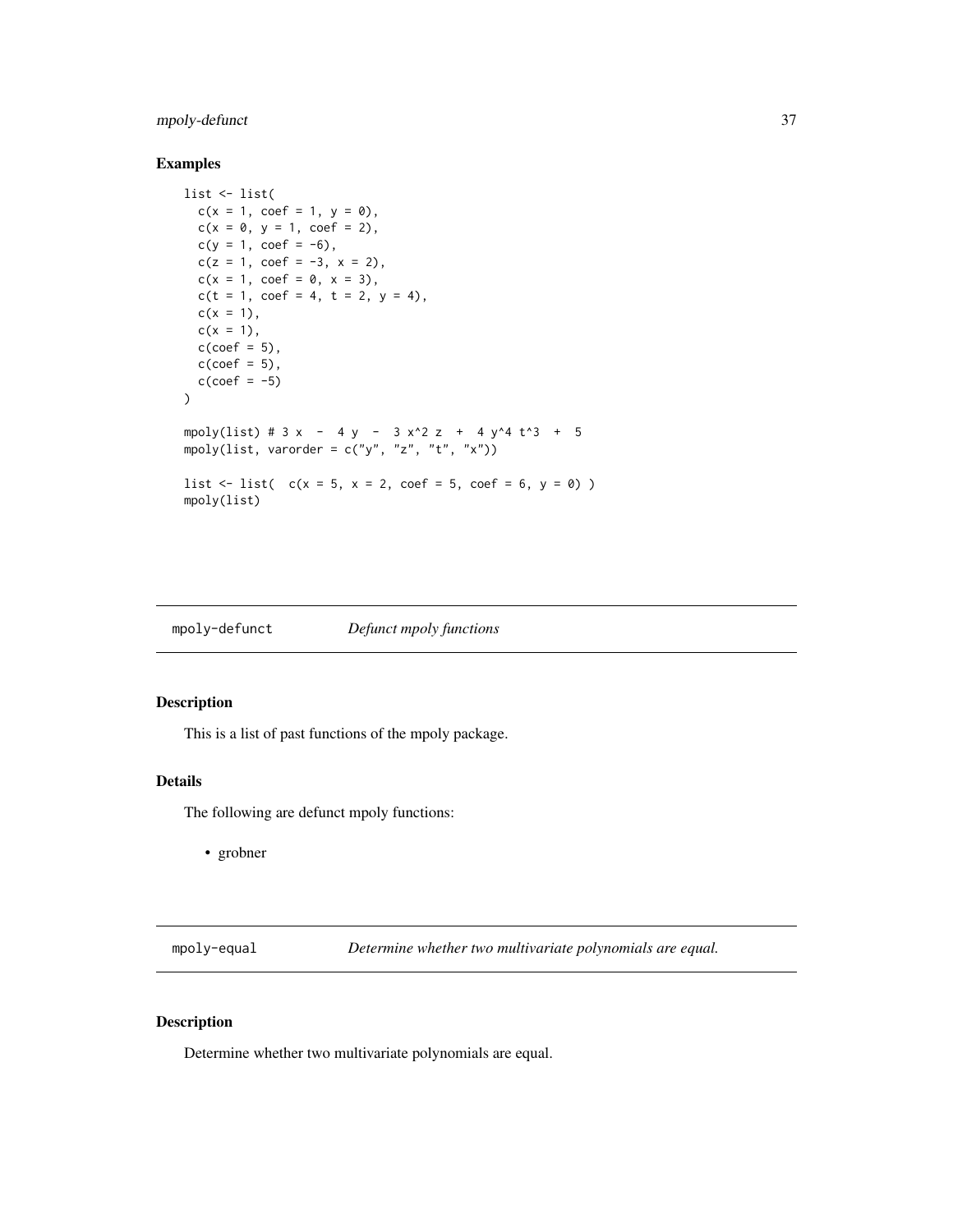# Usage

## S3 method for class 'mpoly'  $e1 == e2$ ## S3 method for class 'mpoly'  $e1$  !=  $e2$ 

# Arguments

| e1             | an object of class mpoly |
|----------------|--------------------------|
| e <sub>2</sub> | an object of class mpoly |

# Value

A logical value.

#### Examples

```
p1 <- mp("x + y + 2 z")p1 == p1
p2 \leq reorder(p1, order = "lex", varorder = c("z", "y", "x"))
p1 == p2p2 \leq -\text{reorder}(p1, \text{ order} = "lex", \text{varorder} = c("z", "w", "y", "x"))p1 == p2p1 == (2 * p2)p1 \le m p("x + 1")p2 \le - mp("x + 1")identical(p1, p2)
p1 == p2
mp('x + 1") == mp('y + 1")mp("2") == mp("1")mp("1") == mp("1")mp("0") == mp("-\theta")
```
mpolyArithmetic *Arithmetic with multivariate polynomials*

# Description

Arithmetic with multivariate polynomials

<span id="page-37-0"></span>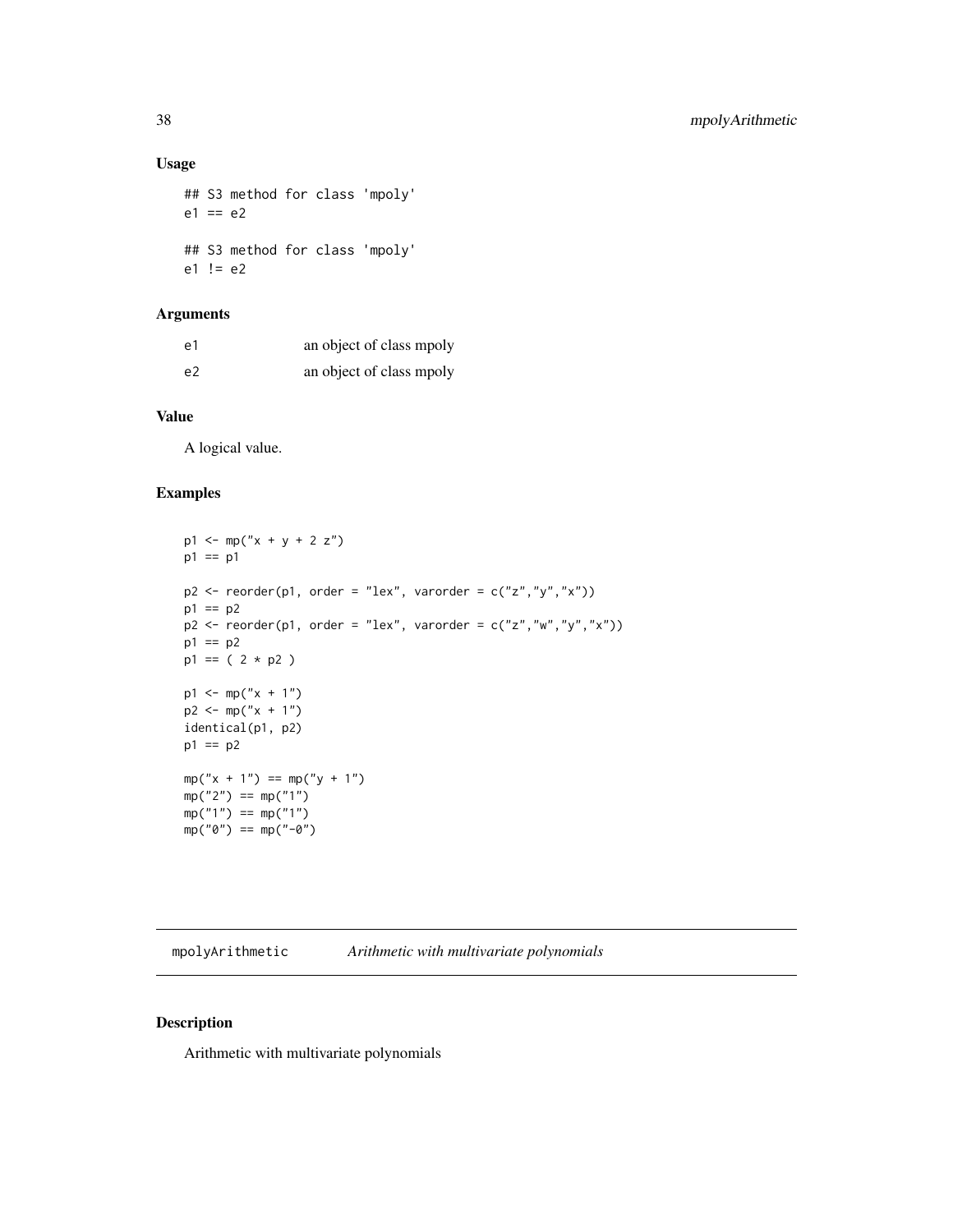# <span id="page-38-0"></span>mpolyList 39

# Usage

```
## S3 method for class 'mpoly'
e1 + e2
## S3 method for class 'mpoly'
e1 - e2
## S3 method for class 'mpoly'
e1 * e2
## S3 method for class 'mpoly'
e1 ^ e2
## S3 method for class 'mpolyList'
e1 ^ e2
```
# Arguments

| e1             | an object of class mpoly |
|----------------|--------------------------|
| e <sub>2</sub> | an object of class mpoly |

# Value

object of class mpoly

```
p \le m(p''x + y'')p + p
p - p
p * p
p^2
p^10
mp("x+1)^10")p + 1
2*p
```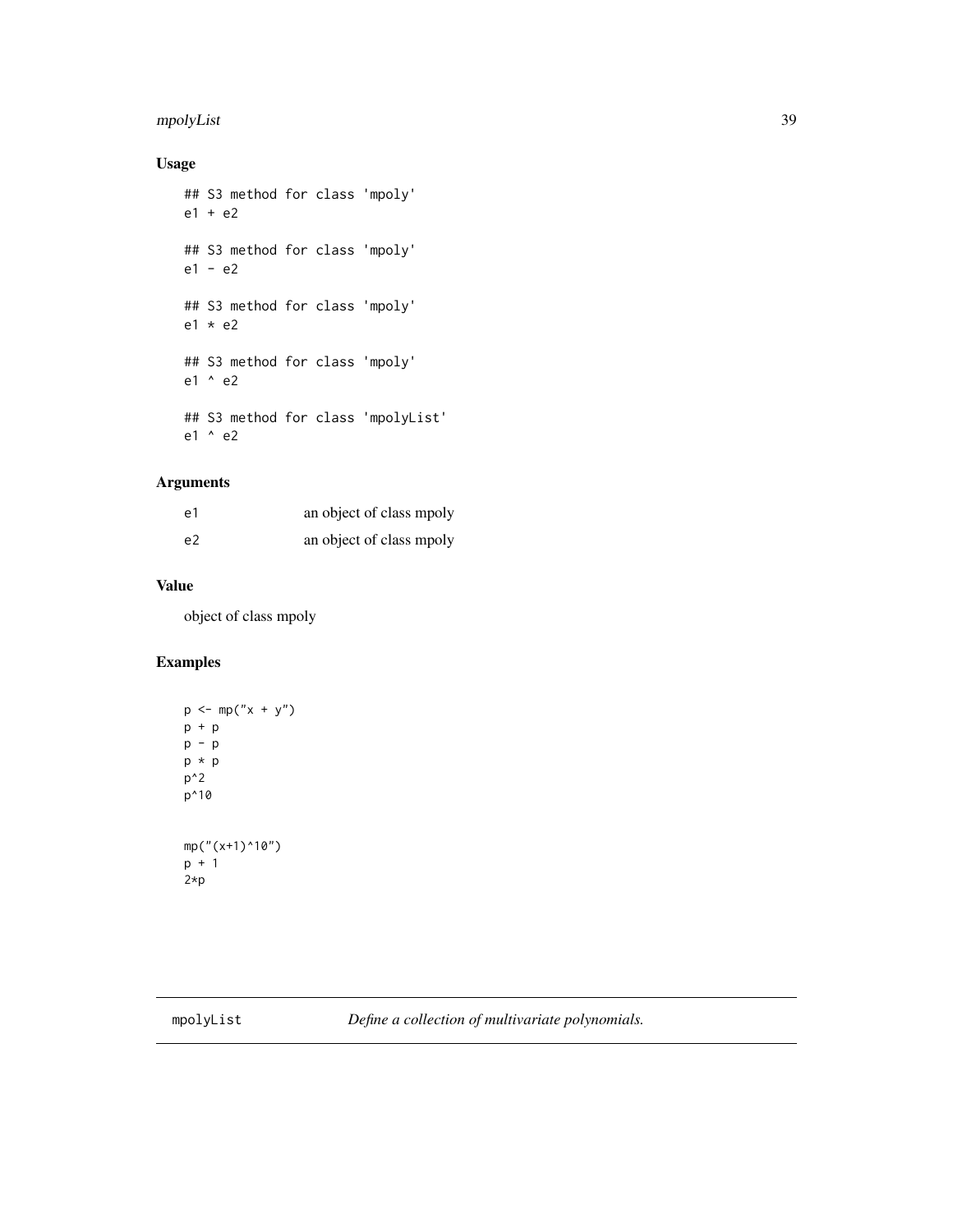#### Description

Combine a series of mpoly objects into a mpolyList.

#### Usage

```
mpolyList(...)
```
#### Arguments

... a series of mpoly objects.

# Value

An object of class mpolyList.

#### Examples

```
(p1 < - mp("t^4 - x") )(p2 < - mp("t^3 - y") )(p3 \le mp("t^2 - z") )( ms <- mpolyList(p1, p2, p3) )
is.mpolyList( ms )
mpolyList(mp("x + 1"))
p \le m p("x + 1")mpolyList(p)
ps <- mp(c("x + 1", "y + 2"))is.mpolyList(ps)
f \leftarrow function()a \leq m(p("1")mpolyList(a)
}
f()
```
mpolyListArithmetic *Element-wise arithmetic with vectors of multivariate polynomials.*

#### Description

Element-wise arithmetic with vectors of multivariate polynomials.

<span id="page-39-0"></span>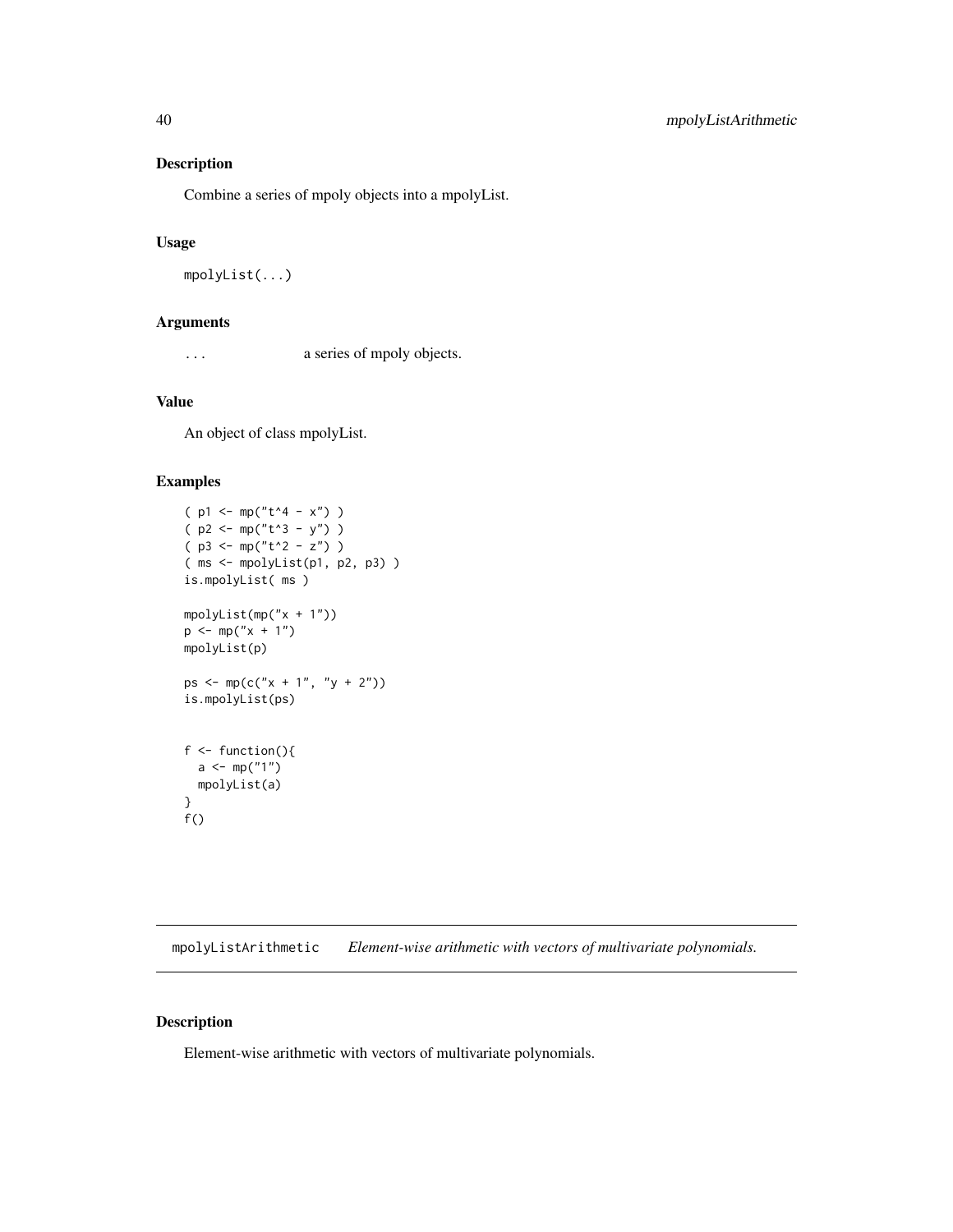#### <span id="page-40-0"></span>partitions and the contract of the contract of the contract of the contract of the contract of the contract of the contract of the contract of the contract of the contract of the contract of the contract of the contract of

# Usage

## S3 method for class 'mpolyList' e1 + e2 ## S3 method for class 'mpolyList' e1 - e2 ## S3 method for class 'mpolyList' e1 \* e2

# Arguments

| e1 | an object of class mpolyList |
|----|------------------------------|
| e2 | an object of class mpolyList |

# Value

An object of class mpolyList.

# Examples

```
( ms1 <- mp( c("x", 'y') ) )
( ms2 <- mp( c("y", '2 x^2') ) )
ms1 + ms2ms1 - ms2ms1 * ms2ms1^3
```
partitions *Enumerate the partitions of an integer*

# Description

Determine all unrestricted partitions of an integer. This function is equivalent to the function parts in the partitions package.

#### Usage

partitions(n)

#### Arguments

n an integer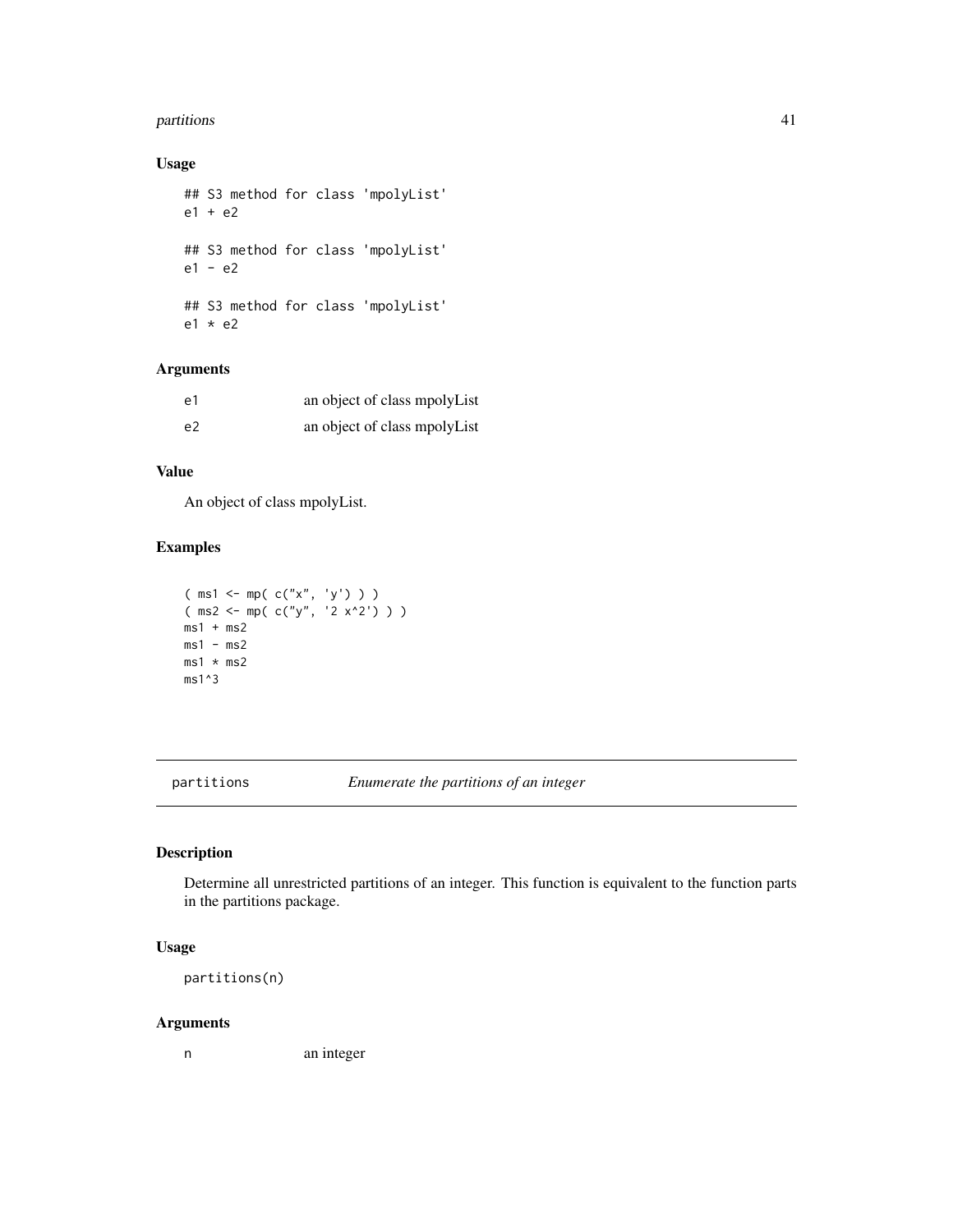#### Value

a matrix whose rows are the n-tuples

#### Author(s)

Robin K. S. Hankin, from package partitions

#### Examples

partitions(5) str(partitions(5))

permutations *Determine all permutations of a set.*

#### Description

An implementation of the Steinhaus-Johnson-Trotter permutation algorithm.

#### Usage

permutations(set)

#### Arguments

set a set

# Value

a matrix whose rows are the permutations of set

```
permutations(1:3)
permutations(c('first','second','third'))
permutations(c(1,1,3))
apply(permutations(letters[1:6]), 1, paste, collapse = '')
```
<span id="page-41-0"></span>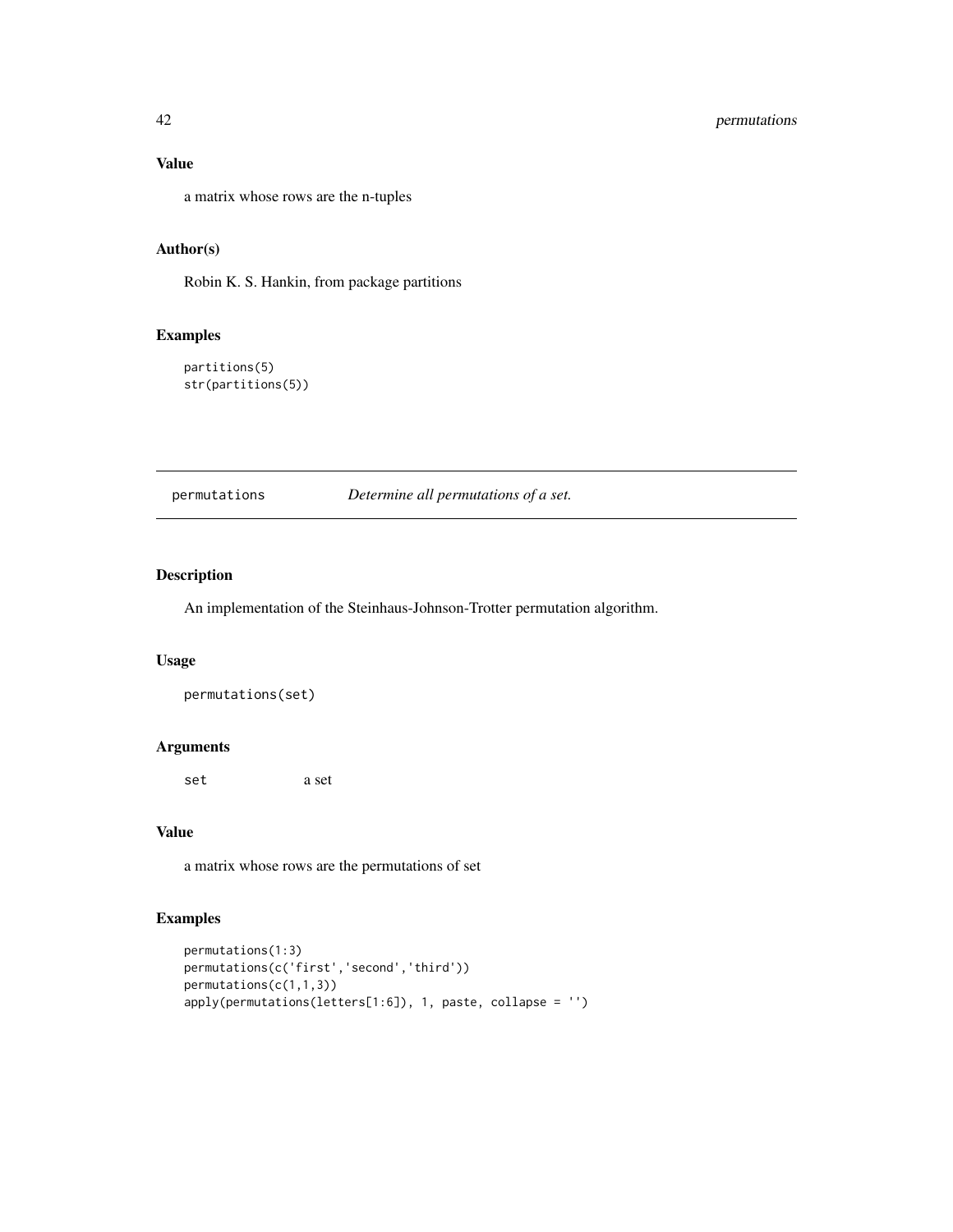<span id="page-42-1"></span><span id="page-42-0"></span>

# Description

Switch indeterminates in a polynomial

# Usage

plug(p, indeterminate, value)

# Arguments

| p     | a polynomial                                                |
|-------|-------------------------------------------------------------|
|       | indeterminate the indeterminate in the polynomial to switch |
| value | the value/indeterminate to substitute                       |

#### Value

an mpoly object

```
# on an mpoly
(p <- mp("(x+y)^3"))
plug(p, "x", 5)
plug(p, "x", "t")
plug(p, "x", "y")
plug(p, "x", mp("2 y"))
plug(p, "x", mp("x + y"))mp("((x+y)+y)^3")
# on an mpolyList
ps <- mp(c("x+y", "x+1"))
plug(ps, "x", 1)
```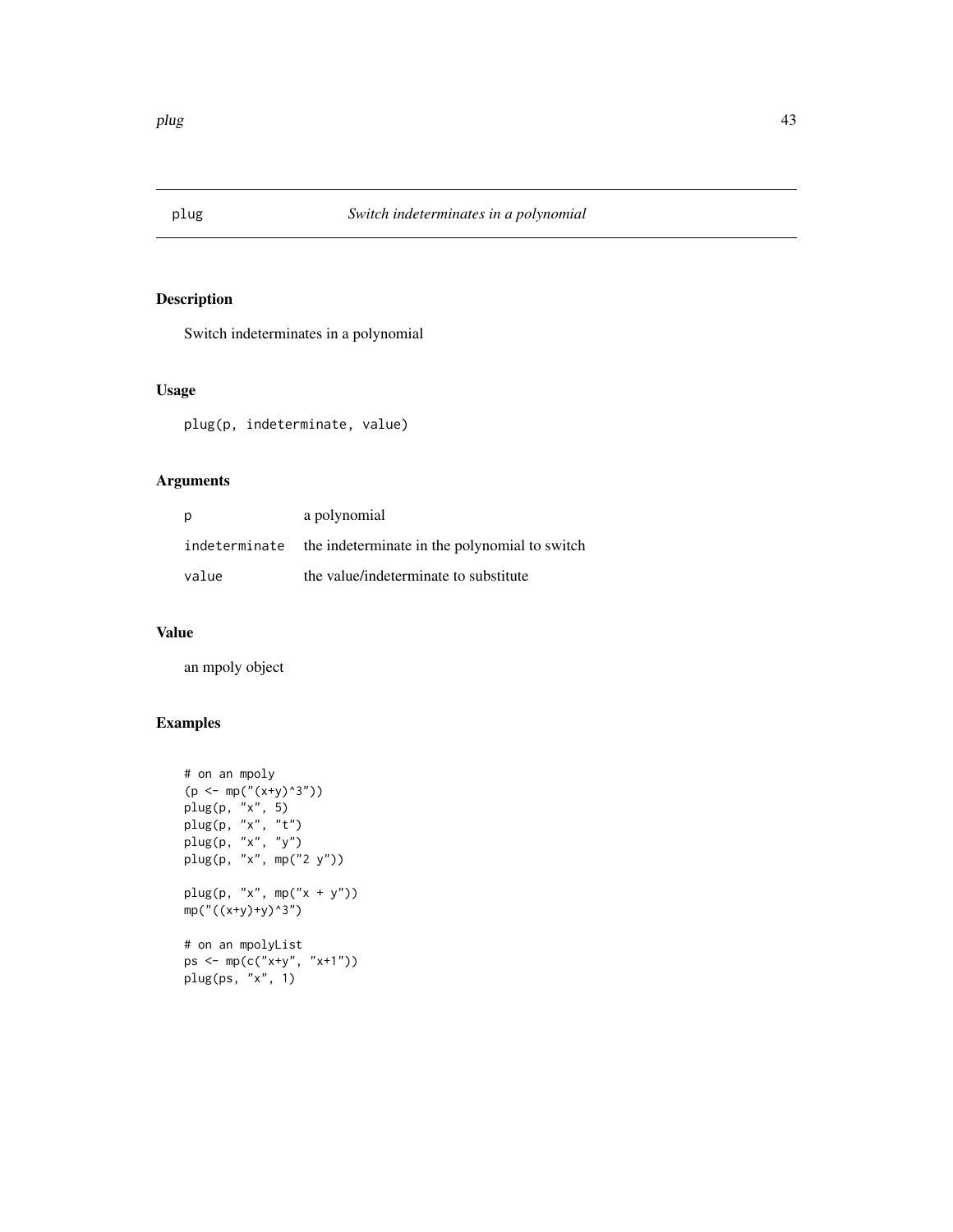<span id="page-43-0"></span>

# Description

Various functions to deal with mpoly and mpolyList objects.

# Usage

is.constant(x)

- is.mpoly(x)
- is.unipoly(x)
- is.bernstein(x)
- is.bezier(x)
- is.chebyshev(x)
- is.mpolyList(x)

is.linear(x)

# Arguments

x object to be tested

#### Value

Vector of logicals.

```
p \leq -mp("5")is.mpoly(p)
is.constant(p)
is.constant(mp(c("x + 1", "7", "y - 2")))
p \le m p("x + y")is.mpoly(p)
is.mpolyList(mp(c("x + 1", "y - 1")))
```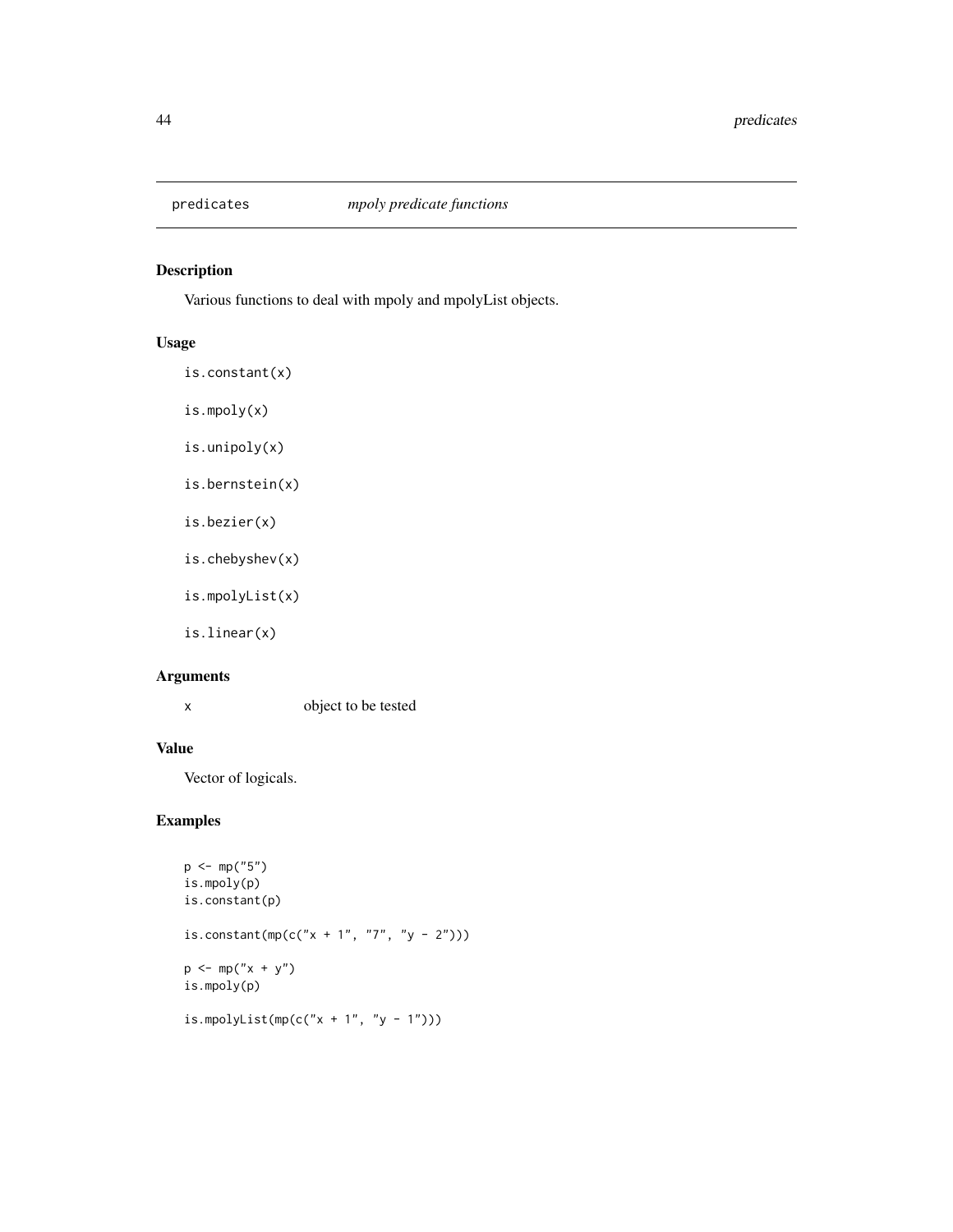# <span id="page-44-0"></span>print.mpoly 45

```
is.linear(mp("0"))
is.linear(mp("x + 1"))
is.linear(mp("x + y"))
is.linear(mp(c("0", "x + y")))
is.linear(mp("x + x y"))
is.linear(mp(c("x + x y", "x")))
(p \leftarrow bernstein(2, 5))
is.mpoly(p)
is.bernstein(p)
(p <- chebyshev(5))
is.mpoly(p)
is.chebyshev(p)
str(p)
```
print.mpoly *Pretty printing of multivariate polynomials.*

#### Description

This is the major function used to view multivariate polynomials.

# Usage

```
## S3 method for class 'mpoly'
print(x, varorder, order, stars = FALSE, silent =
 FALSE, \ldots, plus_pad = 2L, times_pad = 1L)
```
#### Arguments

| x         | an object of class mpoly                                                                               |
|-----------|--------------------------------------------------------------------------------------------------------|
| varorder  | the order of the variables                                                                             |
| order     | a total order used to order the monomials in the printing                                              |
| stars     | print the multivariate polynomial in the more computer-friendly asterisk nota-<br>tion (default FALSE) |
| silent    | logical; if TRUE, suppresses output                                                                    |
| $\cdots$  | additional parameters to go to base::cat()                                                             |
| plus_pad  | number of spaces to the left and right of plus sign                                                    |
| times_pad | number of spaces to the left and right of times sign                                                   |

#### Value

Invisible string of the printed object.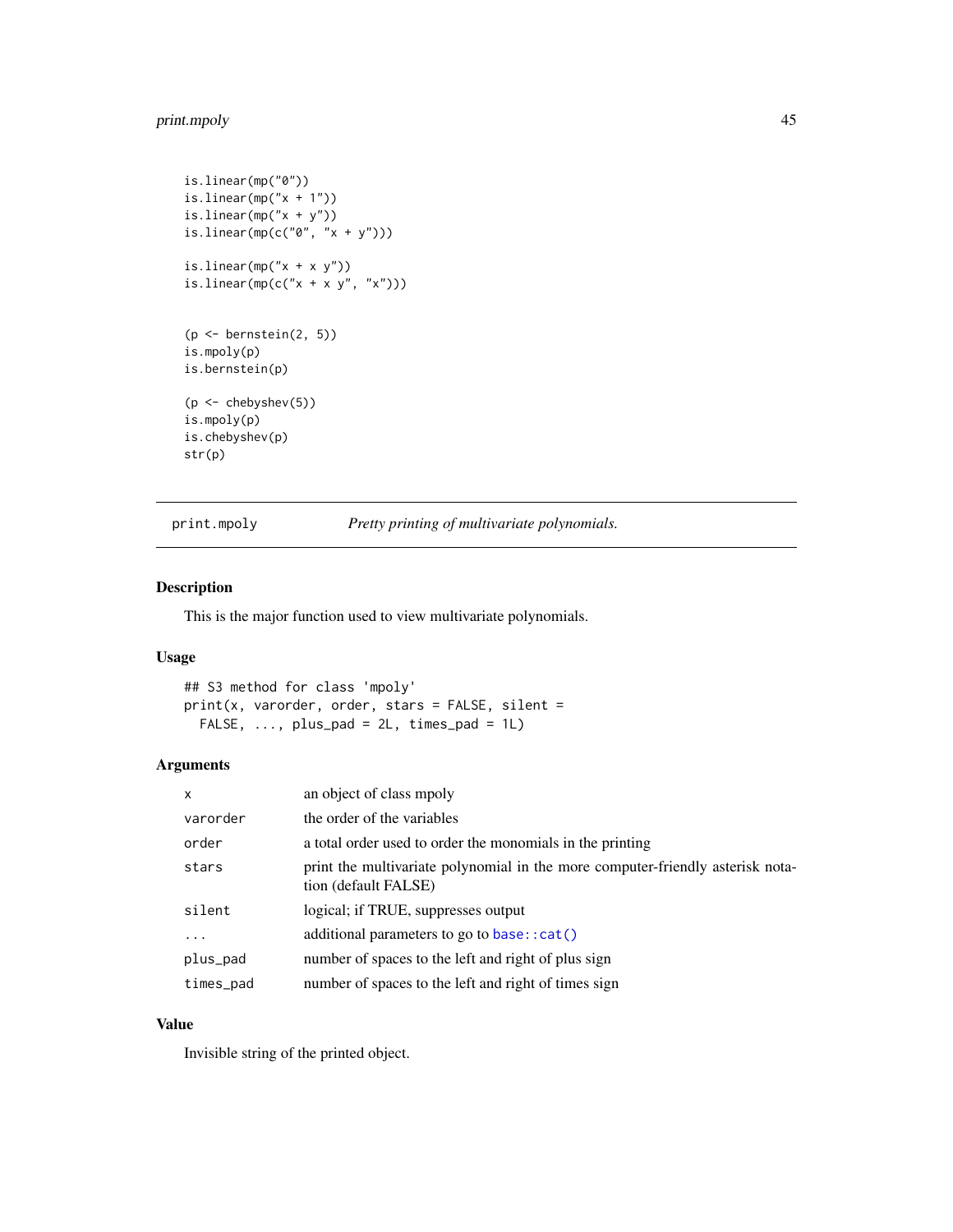#### Examples

```
mp("-x^5 - 3 y^2 + x y^3 - 1")(p \le m p("2 x^5 - 3 y^2 + x y^3))print(p) # same
print(p, silent = TRUE)
s <- print(p, silent = TRUE)
s
print(p, order = "lex") # \rightarrow 2 x^5 + x y^3 - 3 y^2
print(p, order = "lex", varorder = c("y","x")) # -> y^3 x - 3 y^2 + 2 x^5
print(p, varorder = c("y","x")) # -> y^3 x - 3 y^2 + 2 x^5
# this is mostly used internally
print(p, stars = TRUE)print(p, stars = TRUE, times\_pad = 0L)print(p, stars = TRUE, times\_pad = 0L, plus\_pad = 1L)print(p, stars = TRUE, times\_pad = 0L, plus\_pad = 0L)print(p, plus_pad = 1L)
```
print.mpolyList *Pretty printing of a list of multivariate polynomials.*

#### Description

This function iterates print.mpoly on an object of class mpolyList.

#### Usage

```
## S3 method for class 'mpolyList'
print(
 x,
  varorder = vars(x),
  stars = FALSE,
 order,
 silent = FALSE,
  ...,
 plus_pad = 2L,
  times_pad = 1L
)
```
#### Arguments

| x        | an object of class mpoly   |
|----------|----------------------------|
| varorder | the order of the variables |

<span id="page-45-0"></span>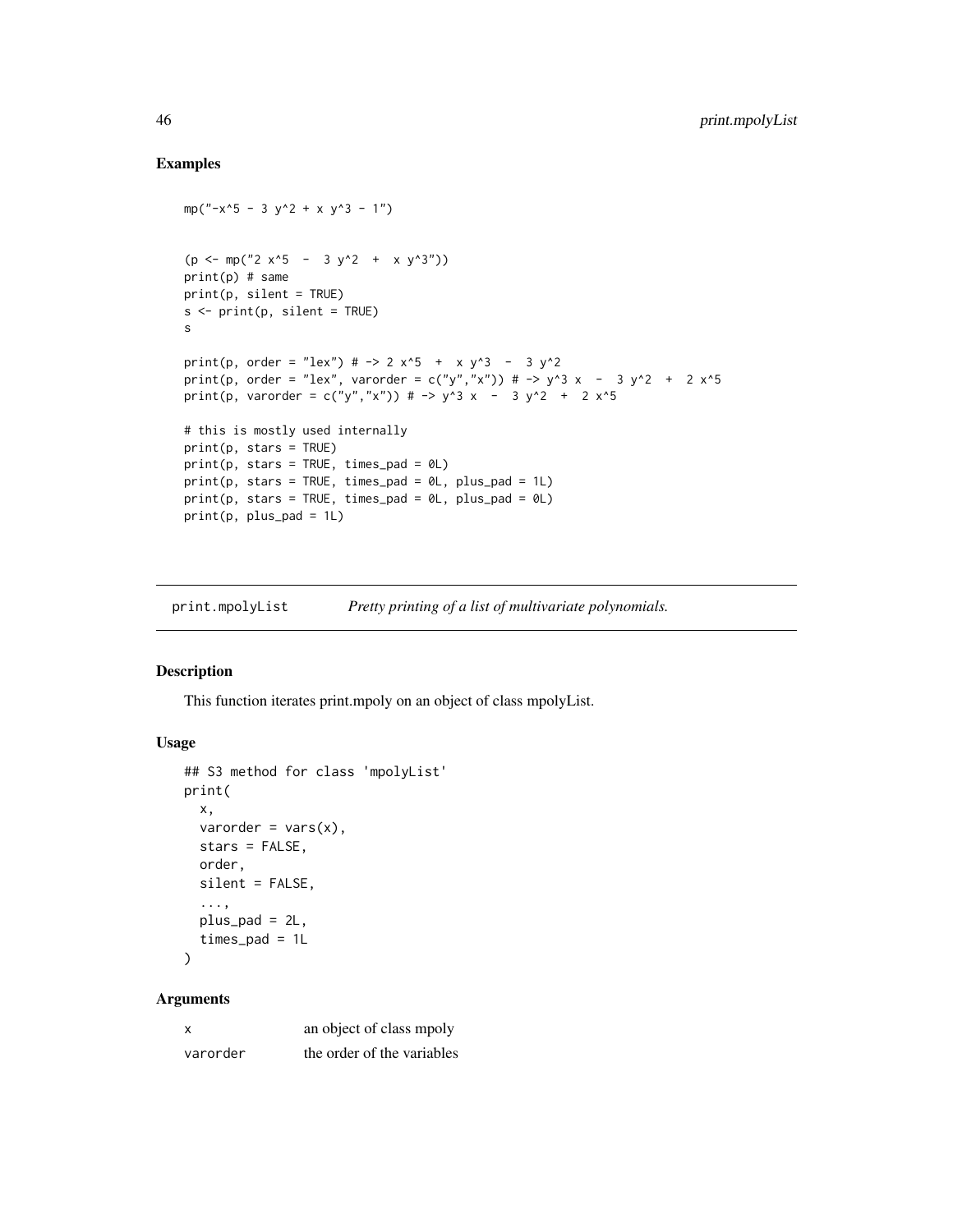# <span id="page-46-0"></span>reorder.mpoly 47

| stars     | print the multivariate polynomial in the more computer-friendly asterisk nota-<br>tion (default FALSE) |
|-----------|--------------------------------------------------------------------------------------------------------|
| order     | a total order used to order the monomials in the printing                                              |
| silent    | logical; if TRUE, suppresses output                                                                    |
| $\ddotsc$ | additional parameters to go to base: $:cat()$                                                          |
| plus_pad  | number of spaces to the left and right of plus sign                                                    |
| times_pad | number of spaces to the left and right of times sign                                                   |

# Value

Invisible character vector of the printed objects.

# Examples

```
mL <- mp(c("x + 1", "y - 1", "x y^2 z + x^2 z^2 + z^2 + x^3"))
mL
print(mL, order = "lex")
print(mL, order = "glex")
print(mL, order = "grlex")
print(mL, order = "glex", varorder = c("z","y","x"))
print(mL, order = "grlex", varorder = c("z", "y", "x"))
print(mL, varorder = c("z","y","x"))
(print(mL, varorder = c("z", "y", "x"), plus-pad = 1L, silent = TRUE))(print(mL, silent = TRUE, stars = TRUE, plus_pad = 1L, times_pad = 0L))
```
reorder.mpoly *Reorder a multivariate polynomial.*

#### Description

This function is used to set the intrinsic order of a multivariate polynomial. It is used for both the in-term variables and the terms.

#### Usage

```
## S3 method for class 'mpoly'
reorder(x, varorder = vars(x), order, \dots)
```
#### Arguments

| X        | an object of class mpoly                                         |
|----------|------------------------------------------------------------------|
| varorder | the order of the variables                                       |
| order    | a total order used to order the terms, "lex", "glex", or "grlex" |
| $\cdot$  | additional arguments                                             |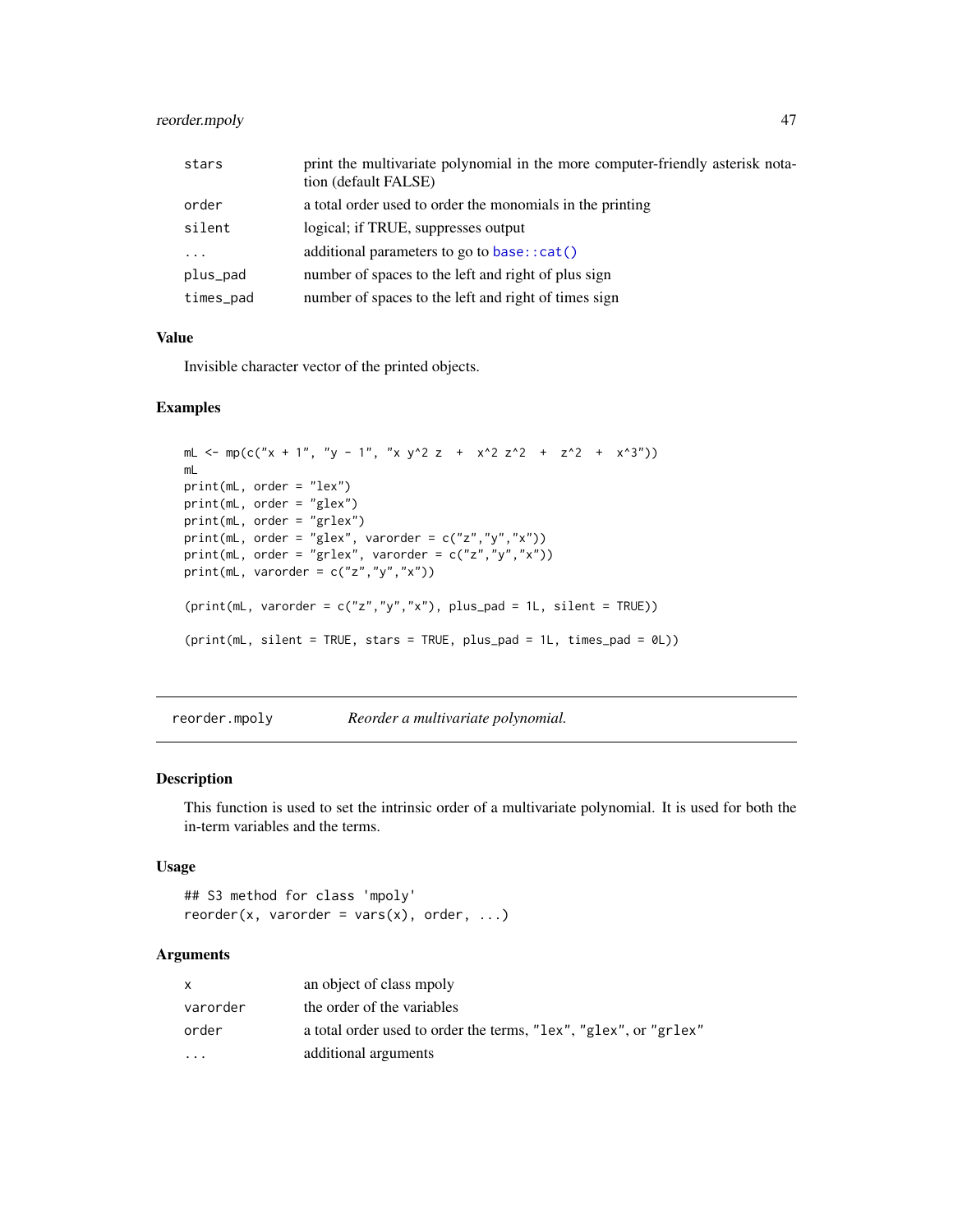# <span id="page-47-0"></span>Value

An object of class mpoly.

#### Examples

```
list <- list(
 c(x = 1, y = 2, z = 1, coef = 1),c(x = 2, y = 0, z = 2, coef = 1),c(x = 0, y = 0, z = 2, coef = 1),c(x = 3, y = 0, z = 0, coef = 1))
(p \leftarrow \text{mpoly}(list)) # -> x y^2 z + x^2 z^2 + z^2 + x^3
reorder(p) # -> x y^2 z + x^2 z^2 + z^2 + x^3
reorder(p, varorder = c("x", "y", "z"), order = "lex")
   # -> x^3 + x^2 z^2 + x y^2 z + z^2
reorder(p, varorder = c("x", "y", "z"), order = "glex")
   # -> x^2 z^2 + x y^2 z + x^3 + z^2
reorder(p, varorder = c("x","y","z"), order = "grlex")
   # -> x y^2 z + x^2 z^2 + x^3 + z^2reorder(mp("x + 1"), varorder = c("y", "x", "z"), order = "lex")
reorder(mp("x + y"), varorder = c("y","x","z"), order = "lex")
reorder(mp("x y + y + 2 x y z^2"), varorder = c("y","x","z"))
reorder(mp("x^2 + y x + y"), order = "lex")
```
<span id="page-47-1"></span>round.mpoly *Round the coefficients of a polynomial*

#### Description

Round the coefficients of an mpoly object.

#### Usage

## S3 method for class 'mpoly' round(x, digits =  $3$ )

#### Arguments

| X      | an mpoly object              |
|--------|------------------------------|
| digits | number of digits to round to |

#### Value

the rounded mpoly object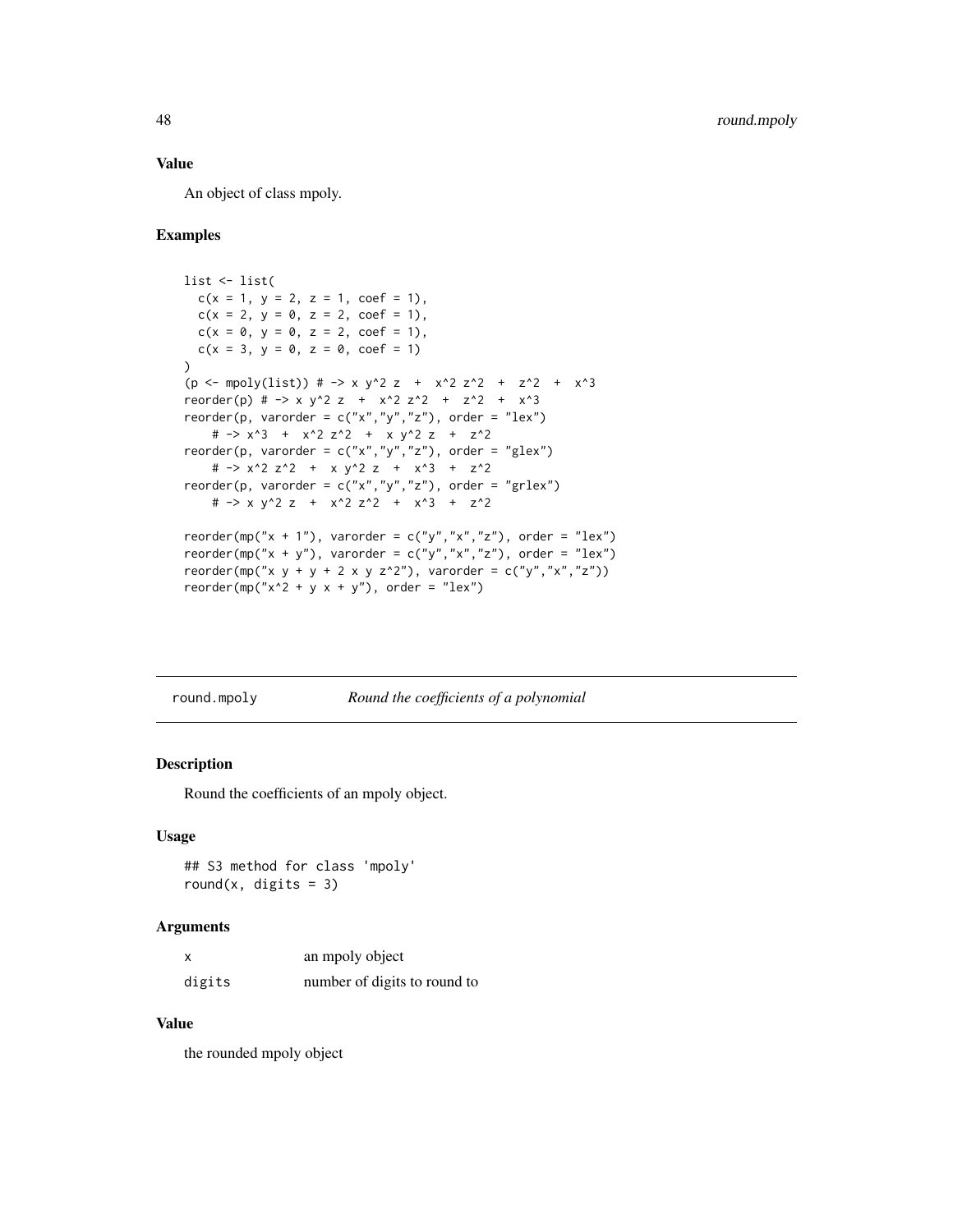<span id="page-48-0"></span>solve\_unipoly 49

#### Author(s)

David Kahle <david@kahle.io>

#### See Also

[mp\(\)](#page-34-1)

# Examples

```
p \leftarrow mp("x + 3.14159265")^4p
round(p)
round(p, 0)
## Not run:
library(plyr)
library(ggplot2)
library(stringr)
n < -101s \leftarrow seq(-5, 5, length.out = n)# one dimensional case
df \leftarrow data-frame(x = s)df <- mutate(df, y = -x^2 + 2*x - 3 + \text{norm}(n, 0, 2))
qplot(x, y, data = df)mod \leq -\ln(y \sim x + I(x^2)), data = df)
p <- as.mpoly(mod)
qplot(x, y, data = df) +stat_function(fun = as.function(p), colour = 'red')
p
round(p, 1)
qplot(x, y, data = df) +stat_function(fun = as.function(p), colour = 'red') +
  stat_function(fun = as.function(round(p,1)), colour = 'blue')
```
## End(Not run)

solve\_unipoly *Solve a univariate mpoly with polyroot*

# Description

Solve a univariate mpoly with polyroot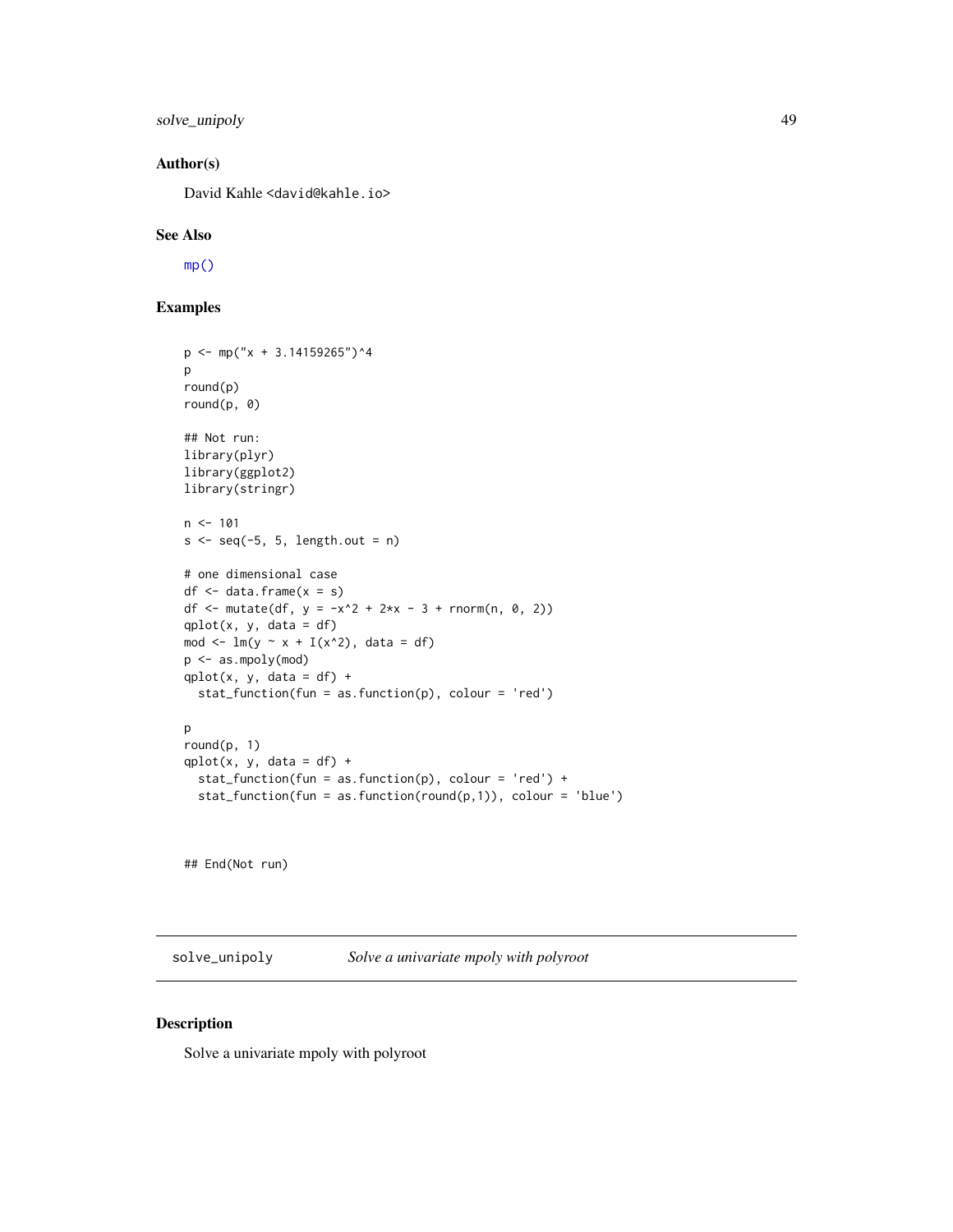# <span id="page-49-0"></span>Usage

solve\_unipoly(mpoly, real\_only = FALSE)

# Arguments

| mpoly     | an mpoly                    |
|-----------|-----------------------------|
| real_only | return only real solutions? |

# Examples

solve\_unipoly(mp("x^2 - 1")) # check  $x = -1$ , 1 solve\_unipoly(mp(" $x^2$  - 1"), real\_only = TRUE)

# swap *Swap polynomial indeterminates*

# Description

Swap polynomial indeterminates

#### Usage

swap(p, variable, replacement)

# Arguments

| p           | polynomial                                |
|-------------|-------------------------------------------|
| variable    | the variable in the polynomial to replace |
| replacement | the replacement variable                  |

#### Value

a mpoly object

# Author(s)

David Kahle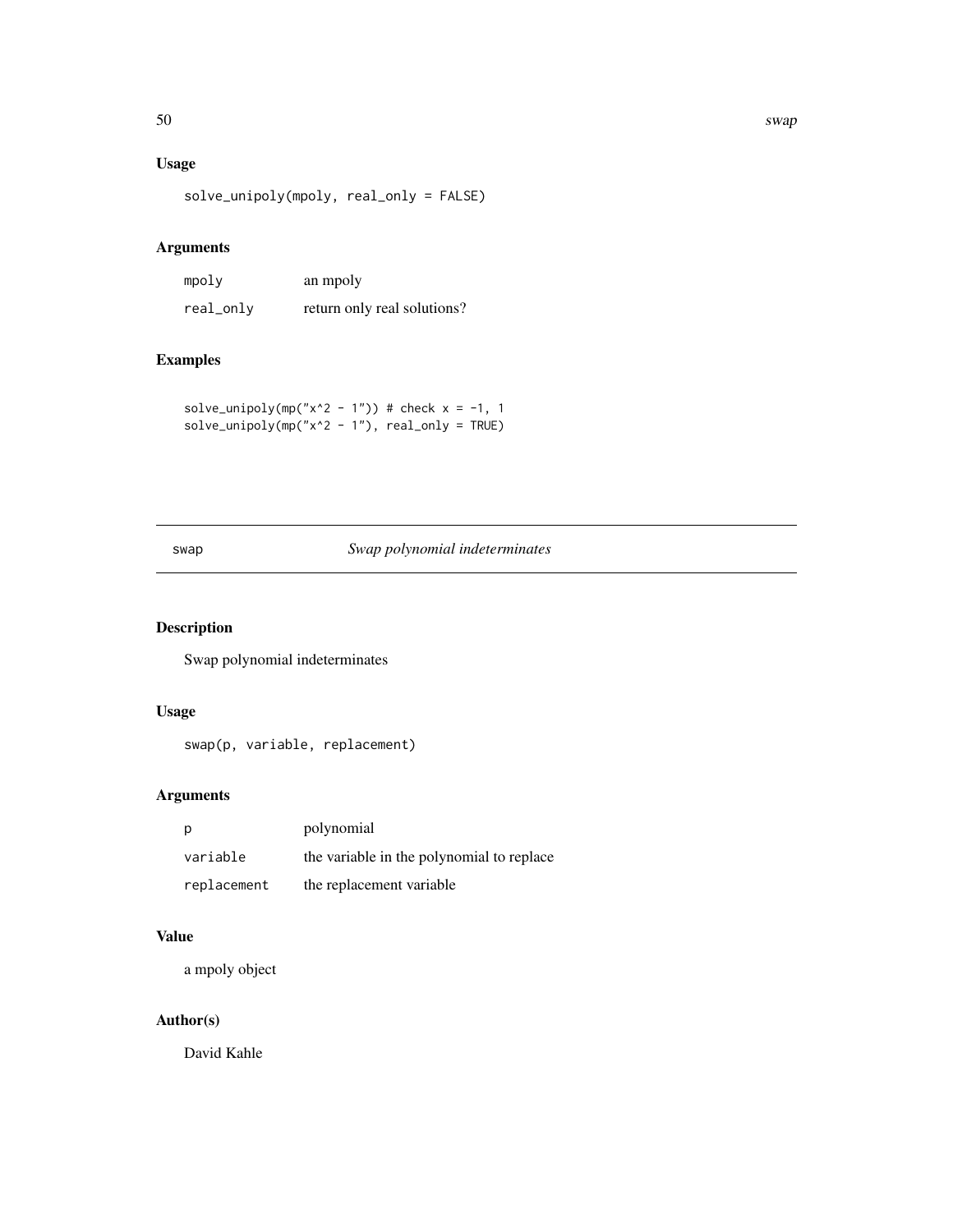# <span id="page-50-0"></span>terms.mpoly 51

# Examples

```
(p \le m p(" (x + y)^2")swap(p, "x", "t")## the meta data is retained
(p <- bernstein(3, 5))
(p2 <- swap(p, "x", "t"))
is.bernstein(p2)
(p <- chebyshev(3))
(p2 <- swap(p, "x", "t"))
is.chebyshev(p2)
```
# terms.mpoly *Extract the terms of a multivariate polynomial.*

# Description

Compute the terms of an mpoly object as a mpolyList.

#### Usage

## S3 method for class 'mpoly'  $terms(x, \ldots)$ 

#### Arguments

| x        | an object of class mpoly |
|----------|--------------------------|
| $\cdots$ | additional parameters    |

### Value

An object of class mpolyList.

# Examples

## Not run: .Deprecated issues a warning

 $x \le - \text{mp}("x^2 - y + x y z")$ terms(x) monomials(x)

## End(Not run)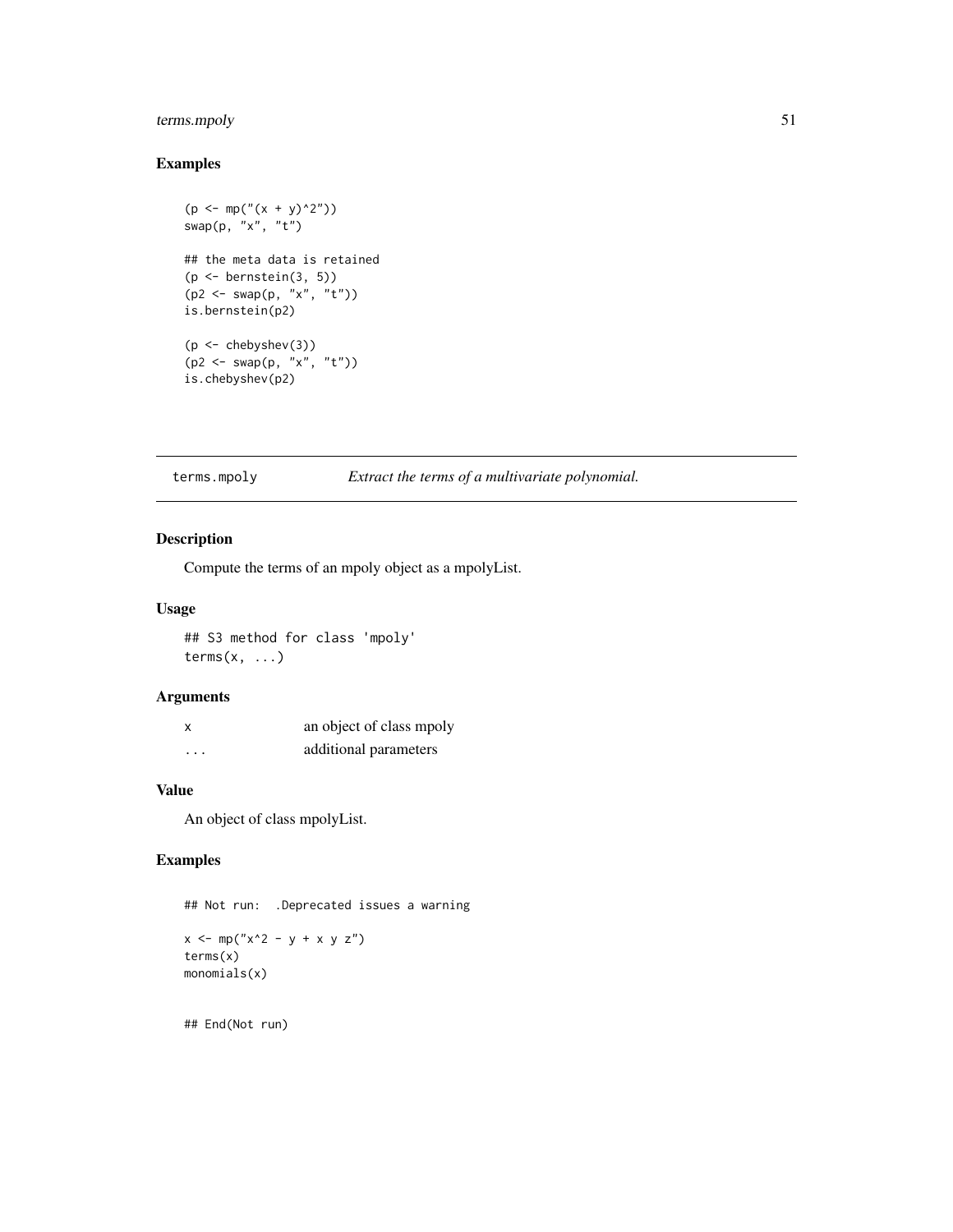<span id="page-51-0"></span>

# Description

Determine all n-tuples using the elements of a set. This is really just a simple wrapper for expand.grid, so it is not optimized.

#### Usage

tuples(set, n = length(set), repeats = FALSE, list = FALSE)

#### Arguments

| set     | a set                                          |
|---------|------------------------------------------------|
| n       | length of each tuple                           |
| repeats | if set contains duplicates, should the result? |
| list    | tuples as list?                                |

#### Value

a matrix whose rows are the n-tuples

```
tuples(1:2, 3)
tuples(1:2, 3, list = TRUE)
apply(tuples(c("x", "y", "z"), 3), 1, paste, collapse = "")# multinomial coefficients
r <- 2 # number of variables, e.g. x, y
n \le -2 # power, e.g. (x+y)^2apply(burst(n,r), 1, function(v) factorial(n)/ prod(factorial(v))) # x, y, xy
mp("x + y")^n
r <- 2 # number of variables, e.g. x, y
n \le -3 # power, e.g. (x+y)^3apply(burst(n,r), 1, function(v) factorial(n)/ prod(factorial(v)))
mp("x + y")^n
r <- 3 # number of variables, e.g. x, y, z
n <- 2 # power, e.g. (x+y+z)^2
apply(burst(n,r), 1, function(v) factorial(n) / prod(factual(v))) # x, y, z, xy, xz, yzmp("x + y + z")<sup>n</sup>
```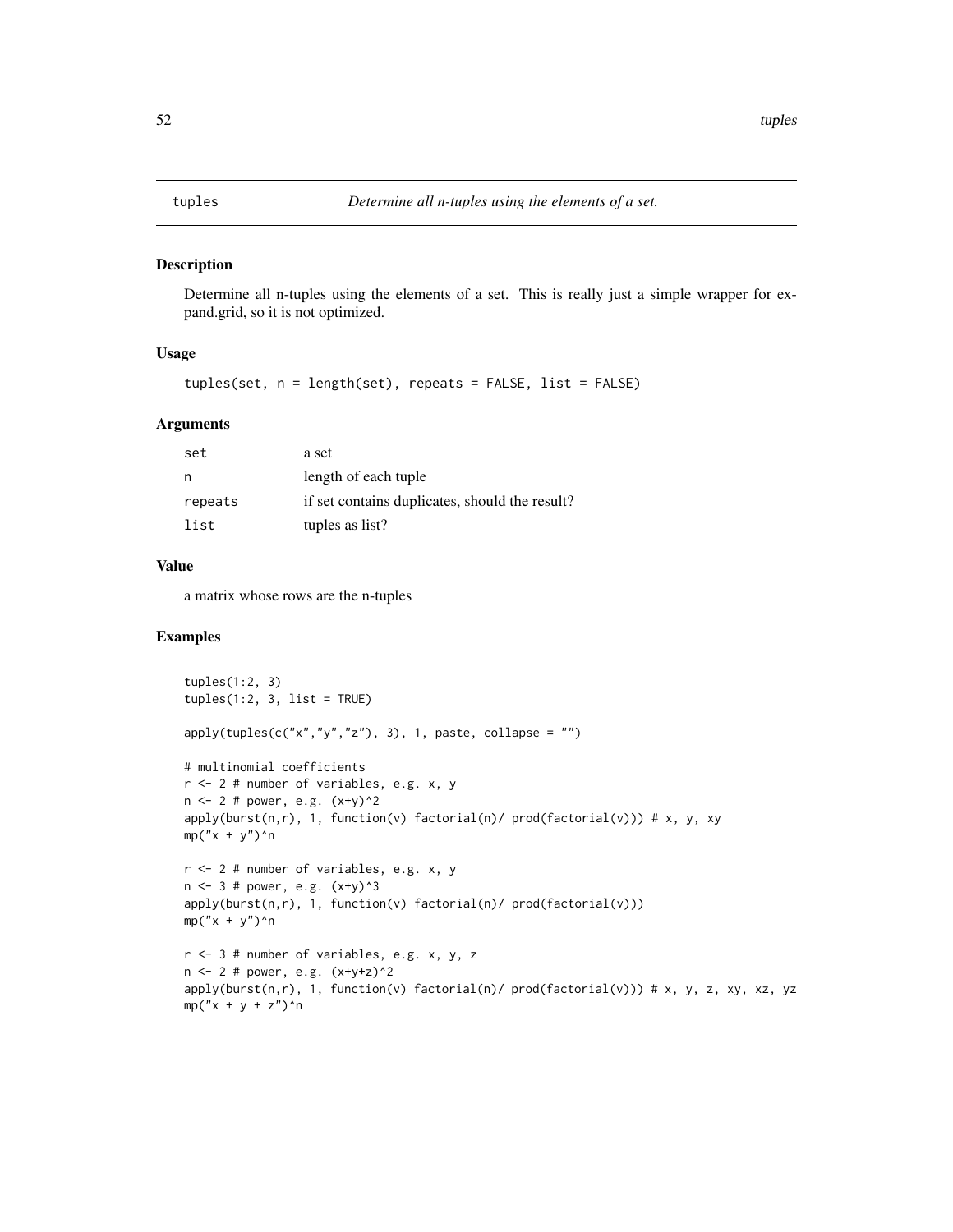<span id="page-52-0"></span>

# Description

Determine the variables in a mpoly object.

# Usage

vars(p)

# Arguments

p An mpoly or mpolyList object.

# Value

A character vector of the variable names.

# Examples

 $p \leftarrow mp("x + y^2")$ vars(p)  $p \leftarrow mp(c("x + y^2", "y - 2 x"))$ vars(p)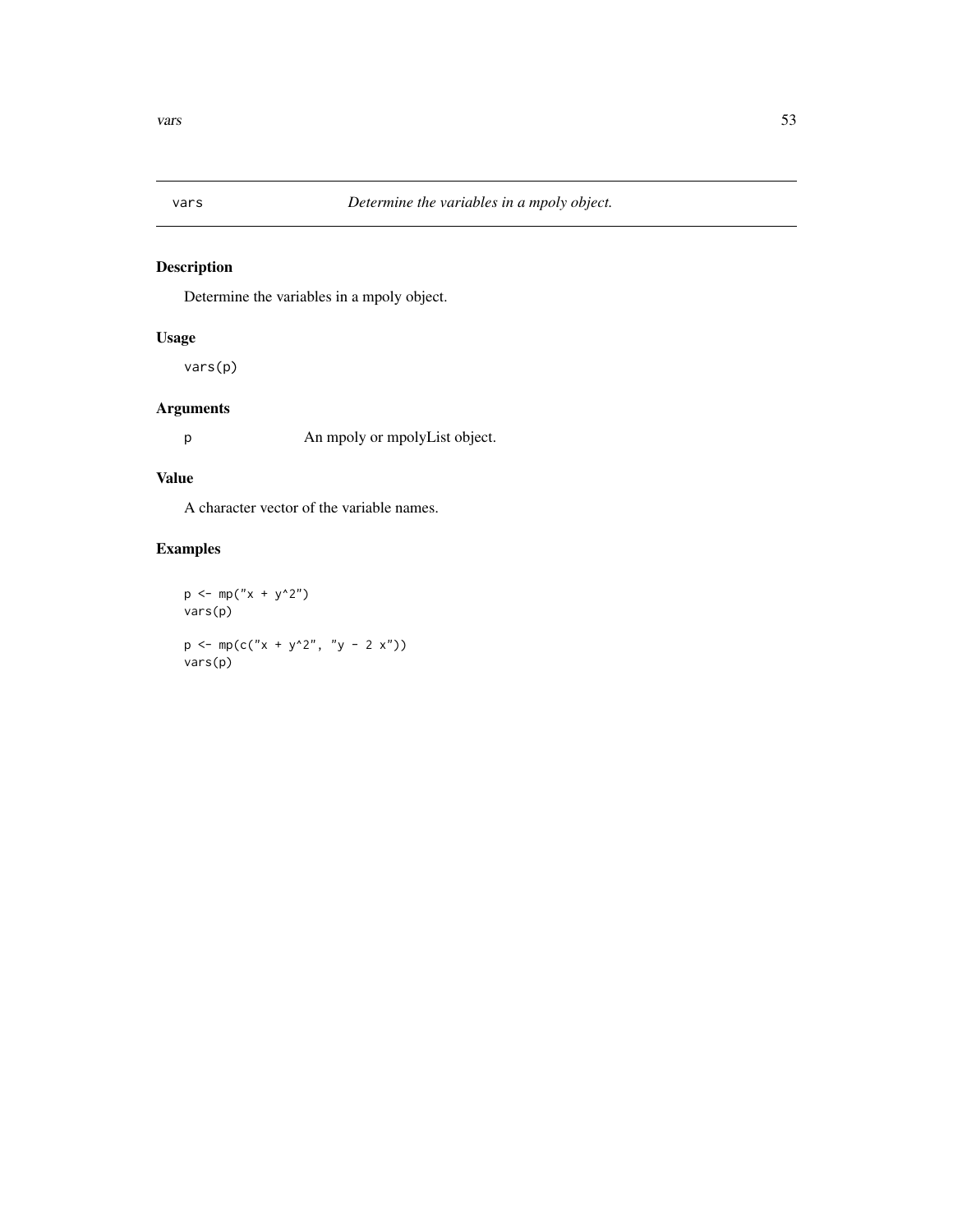# <span id="page-53-0"></span>**Index**

```
!=.mpoly (mpoly-equal), 37
*.mpoly (mpolyArithmetic), 38
*.mpolyList (mpolyListArithmetic), 40
+.mpoly (mpolyArithmetic), 38
+.mpolyList (mpolyListArithmetic), 40
-.mpoly (mpolyArithmetic), 38
-.mpolyList (mpolyListArithmetic), 40
== (mpoly-equal), 37
[.mpoly (components), 19
^.mpoly (mpolyArithmetic), 38
^.mpolyList (mpolyArithmetic), 38
as.function.bezier
        (as.function.mpolyList), 4
as.function.mpoly, 2
as.function.mpolyList, 4
as.function.mpolyList(), 3, 4
as.mpoly, 6
base::cat(), 45, 47
bernstein, 8
bernstein-approx, 9
bernstein_approx (bernstein-approx), 9
bernsteinApprox (bernstein-approx), 9
```
bezier, [11](#page-10-0) bezier(), *[15](#page-14-0)* bezier\_function, [14](#page-13-0) bezier\_function(), *[11,](#page-10-0) [12](#page-11-0)* bezierFunction *(*bezier\_function*)*, [14](#page-13-0) burst, [16](#page-15-0)

chebyshev, [17](#page-16-0) chebyshev(), *[34](#page-33-0)* chebyshev\_roots *(*chebyshev*)*, [17](#page-16-0) components, [19](#page-18-0)

dehomogenize *(*homogenize*)*, [25](#page-24-0) deriv.mpoly, [20](#page-19-0) deriv.mpoly(), *[22](#page-21-0)*

eq\_mp, [21](#page-20-0)

exponents *(*components*)*, [19](#page-18-0)

gradient, [22](#page-21-0)

hermite, [23](#page-22-0) homogeneous\_components *(*homogenize*)*, [25](#page-24-0) homogenize, [25](#page-24-0)

```
insert, 26
is.bernstein (predicates), 44
is.bezier (predicates), 44
is.chebyshev (predicates), 44
is.constant (predicates), 44
is.homogeneous (homogenize), 25
is.linear (predicates), 44
is.mpoly (predicates), 44
is.mpolyList (predicates), 44
is.unipoly (predicates), 44
is.wholenumber, 27
```

```
jacobi, 28
```

```
laguerre, 29
LC (components), 19
LCM, 31
legendre, 32
lissajous, 34
LM (components), 19
LT (components), 19
```
make\_indeterminate\_list *(*mp*)*, [35](#page-34-0) monomials *(*components*)*, [19](#page-18-0) mp, [35](#page-34-0) mp(), *[7](#page-6-0)*, *[36](#page-35-0)*, *[49](#page-48-0)* mpoly, [36](#page-35-0) mpoly(), *[21](#page-20-0)*, *[25](#page-24-0)*, *[35](#page-34-0)* mpoly-defunct, [37](#page-36-0) mpoly-equal, [37](#page-36-0) mpoly::as.function.mpoly(), *[11](#page-10-0)* mpolyArithmetic, [38](#page-37-0) mpolyList, [39](#page-38-0)